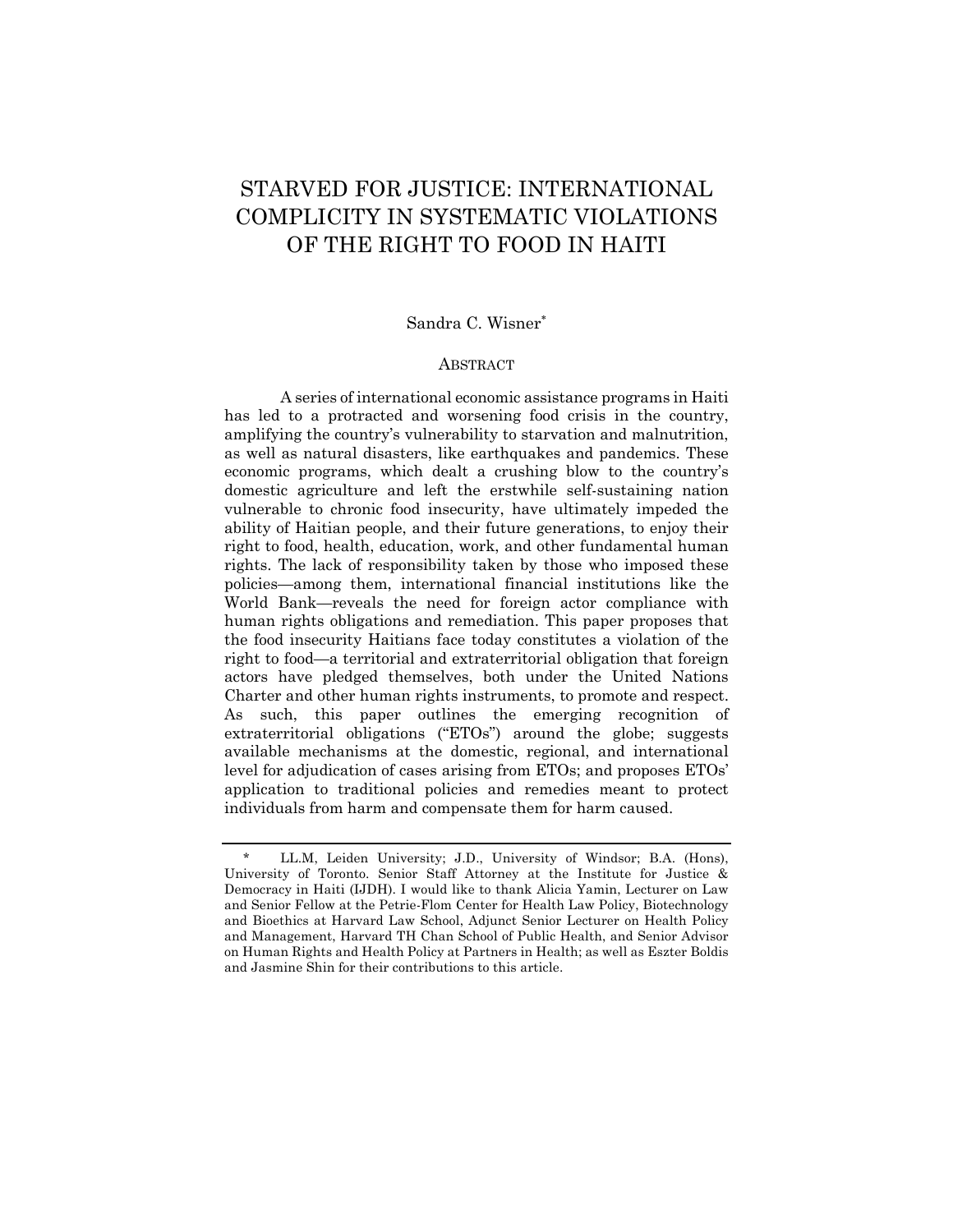# Table of Contents

| I. Socio-Historical Context: Setting the Stage for Violations of |  |
|------------------------------------------------------------------|--|
|                                                                  |  |
|                                                                  |  |
|                                                                  |  |
|                                                                  |  |
| D. Beyond Just Hunger: The Effects of Food Insecurity426         |  |
| II. National and Extra-Territorial Obligations and the Right     |  |
|                                                                  |  |
|                                                                  |  |
| B. Extraterritorial Obligations: The United States and           |  |
|                                                                  |  |
|                                                                  |  |
|                                                                  |  |
|                                                                  |  |
|                                                                  |  |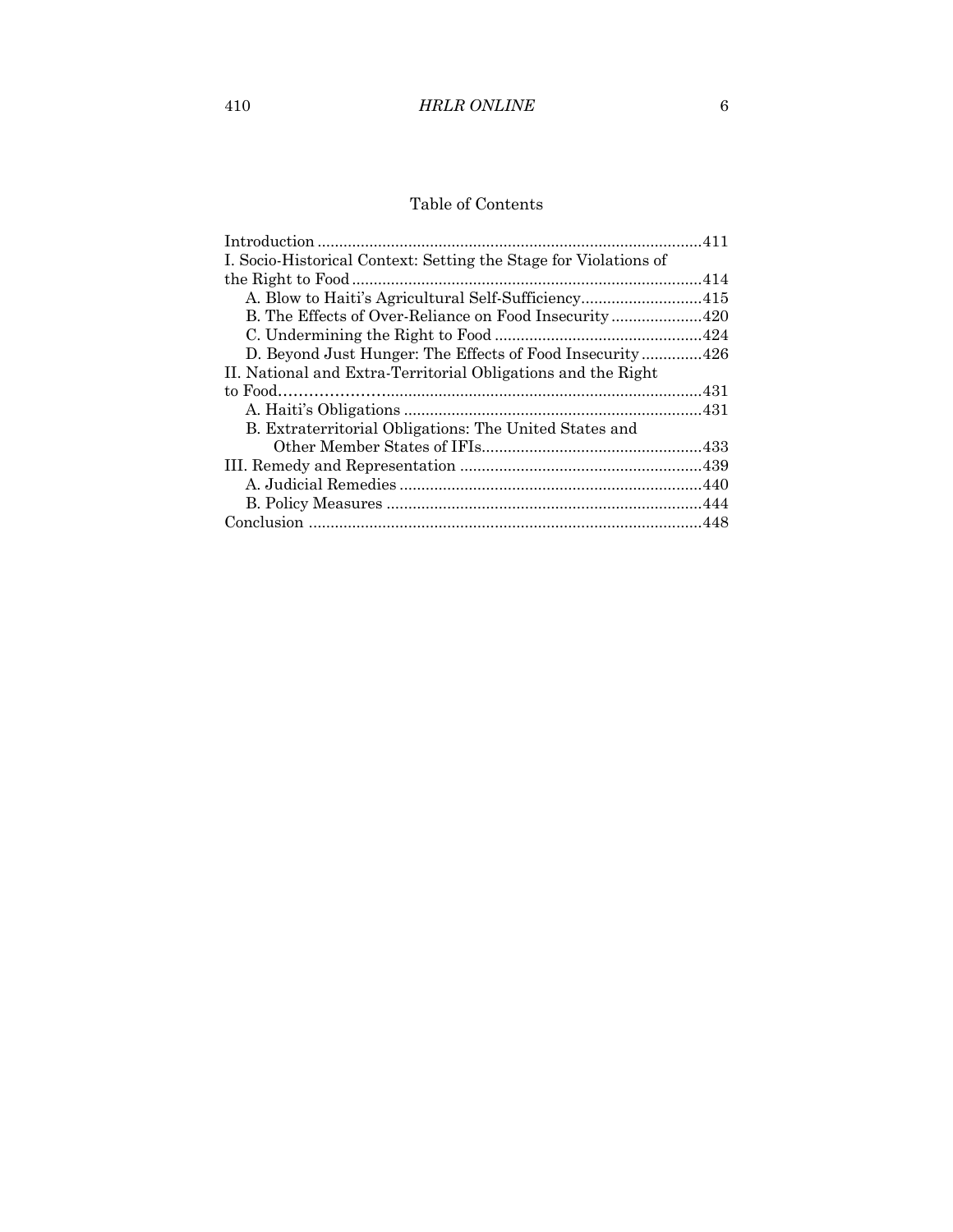#### **INTRODUCTION**

On August 14, 2021, a 7.2 magnitude earthquake struck the southern peninsula of Haiti, followed shortly by punishing rains from Hurricane Grace. Once again, images of mass suffering and devastation in Haiti were broadcast around the world, painting the same anonymous picture of destruction and torment so often associated with Haiti by the international community.1 In her famous analysis of the effects of this kind of problematic broadcasting, writer and activist Susan Sontag argued that the act of perceiving the pain of others who die in wars or disasters in far-away places, or suffer other fates, produces a false understanding of the humanitarian situation in those places—a false understanding that can quickly lead to cynicism and apathy.2 In the case of Haiti, the predictable media parade of human misery stories, combined with head shaking over its long history of humanitarian disasters, is emblematic of this lack of meaningful understanding.3 The massive human tragedy unfolding before people's eyes hides a larger structural injustice—the systemic violation of Haitians' economic, social, and cultural rights through failed foreign policies and a profound lack of accountability from the international community implementing them.

Understanding the dynamics driving the systemic violation of Haitians' human rights requires shifting our gaze to the international community. To be sure, the Haitian government bears a heavy responsibility for the structural violence and food insecurity Haitians face daily.4 But so too does the international community. Specifically,

<sup>1.</sup> Sensationalized quotes and graphic images of death and destruction defined international coverage of Haiti after the earthquake, with news outlets making constant references to previous quakes. *See, e.g.*, *Strong Earthquake Rocks Haiti, Killing Hundreds*, N.Y. TIMES (Aug. 14, 2021), https://www.nytimes.com/live/2021/08/14/world/haiti-earthquake#haiti-quakescenes [https://perma.cc/GBL9-96XS] ("[T]he streets are filled with screaming.").

<sup>2.</sup> SUSAN SONTAG, REGARDING THE PAIN OF OTHERS 111 (2004).

<sup>3.</sup> Tim Wallace et al., *How Haiti Was Devastated by Two Natural Disasters in Three Days*, N.Y. TIMES (Aug. 18, 2021), https://www.nytimes. com/interactive/2021/08/18/world/americas/haiti-earthquake-grace.html [https://perma.cc/A67Z-YFKP]; *see also Haiti Earthquake: Devastation and More Than 2,000 Dead*, BBC NEWS (Aug. 19, 2021), https://www.bbc.com/news/worldlatin-america-58187979 [https://perma.cc/ZLJ3-22GR] (highlighting devastation and death following Haiti's August 2021 earthquake).

<sup>4.</sup> PAUL FARMER, PATHOLOGIES OF POWER: HEALTH, HUMAN RIGHTS, AND THE NEW WAR ON THE POOR 86–90 (U.C Press 2004).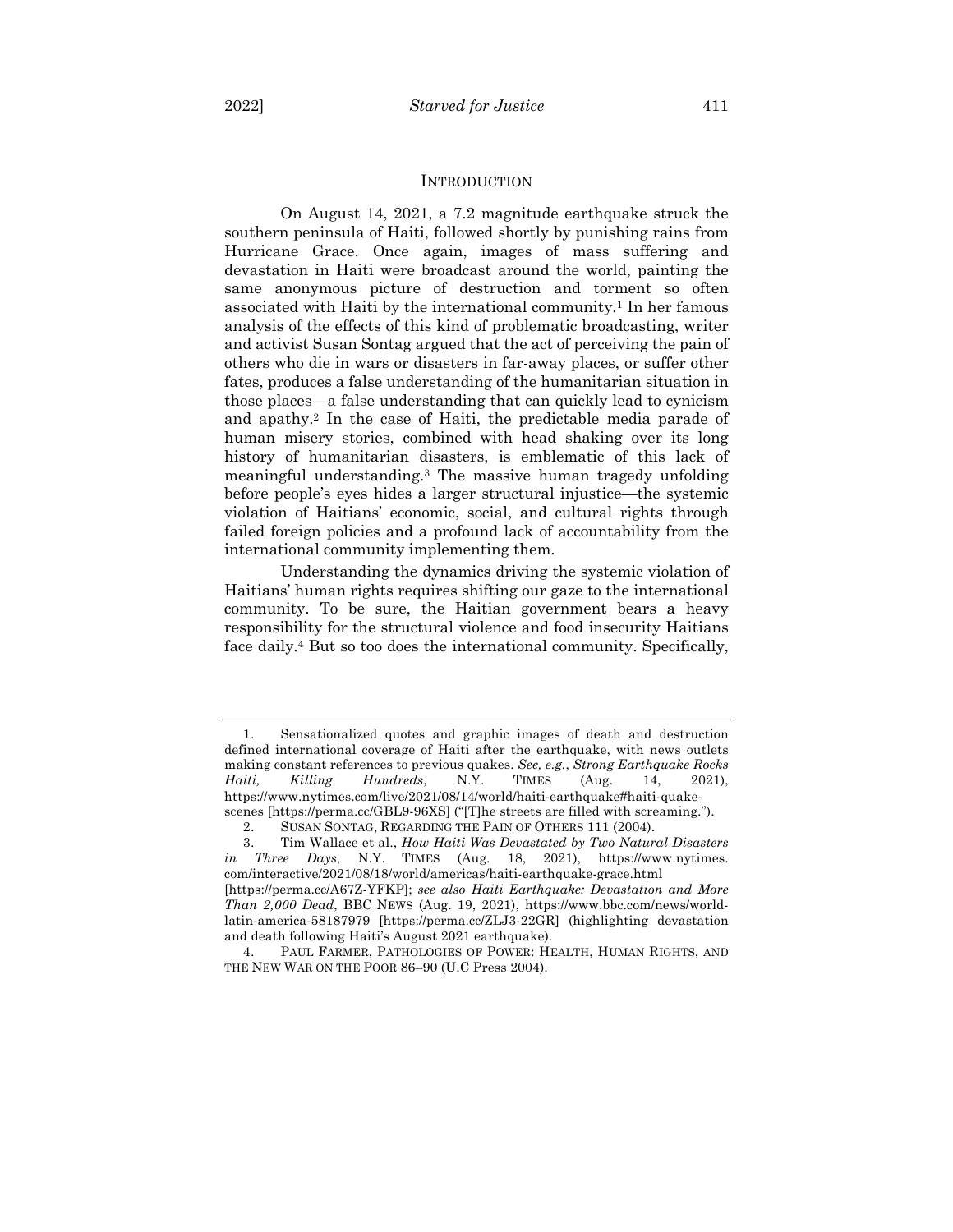countries like France5 and the United States,6 and global institutions like the International Monetary Fund ("IMF") and World Bank Group ("World Bank" or "WBG").7 Shackled with debt since independence by these entities,8 Haiti has been subject to waves of austerity, adjustment, and conditioned aid9 that has profoundly undermined the Haitian people's effective enjoyment of fundamental rights. Specifically, their right to health, education, and, most relevantly here, food.

<sup>5</sup>*. See* Marlene Daut, *When France Extorted Haiti—The Greatest Heist in History*, CONVERSATION (July 9, 2021), https://theconversation.com/whenfrance-extorted-haiti-the-greatest-heist-in-history-137949 [https://perma.cc/6JNC-H2NG] (discussing France's "colonial theft" in Haiti).

<sup>6</sup>*. See generally* HANS SCHMIDT, THE UNITED STATES OCCUPATION OF HAITI, 1915–1934 (1971) (exploring the economic and diplomatic relations between the United States and Haiti); *see also* Jacqueline Charles, *Did the U.S Steal an Island Covered in Bird Poop from Haiti? A Fortune Is in Dispute*, MIAMI HERALD (Nov. 26, 2020), https://www.miamiherald.com/article247325844.html (on file with *HRLR Online*) (discussing the United States' theft of La Navase, an island owned by Haiti, through the Guano Islands Act of 1856).

<sup>7.</sup> Both the World Bank and the International Monetary Fund implemented a series of loans, starting in the 1980s, that arguably resulted in widespread human rights violations. *See* WBG, ECONOMIC RECOVERY IN HAITI: PERFORMANCE, ISSUES AND PROSPECTS 30 (Dec. 23, 1988), http://documents1.worldbank.org/curated/en/ 863891468034508907/pdf/multi0page.pdf [https://perma.cc/4DV5-B7BS] (discussing outcomes of adjustment and recovery programs implemented in Haiti over 1986–88); INT'L BANK FOR RECONSTRUCTION & DEV.: CONSULTATIVE GRP. FOR HAITI, CHAIRMAN'S REPORT ON PROCEEDINGS 90–91(May 3, 1995), https://doc uments1.worldbank.org/curated/en/548201468273711115/text/819750BR0A9RD80 Box0379855B00PUBLIC0.txt [https://perma.cc/JKH7-3R9C] (discussing the Emergency Economic Recovery Program, which it implemented in Haiti in 1996).

<sup>8.</sup> LAURENT DUBOIS, HAITI: THE AFTERSHOCKS OF HISTORY 102 (2012) (explaining the "double debt" incurred at the time of Haiti's independence, meaning the debt to France compounded by interest and fees); *see also* Dan Sperling, *In 1825, Haiti Paid France \$21 Billion To Preserve Its Independence—Time For France To Pay It Back*, FORBES (Dec. 6, 2017), https://www.forbes.com/sites/realspin/ 2017/12/06/in-1825-haiti-gained-independence-from-france-for-21-billion-its-timefor-france-to-pay-it-back/ [https://perma.cc/4238-PN85] (noting that Haiti was forced to pay a \$21 billion "independence debt" to France).

<sup>9.</sup> Vincent Joos, *Haiti's Deadly Riots Fueled by Anger over Decades of Austerity and Foreign Interference*, CONVERSATION (July 26, 2018), https://theconversation.com/haitis-deadly-riots-fueled-by-anger-over-decades-ofausterity-and-foreign-interference-100209 [https://perma.cc/XJ4C-XNV8]. Haiti has been subject to cycles of foreign debt cancellation followed by further indebtedness. *See also* Jim Lobe, *Haiti: U.S. Lawmakers Call for Debt Cancellation*, INST. FOR POL'Y STUD. (Feb. 12, 2010), https://ips-dc.org/haiti\_us\_lawmakers\_ ngos\_call\_for\_debt\_cancellation/ [https://perma.cc/AAQ5-CKTC] (explaining how decades of loans have resulted in crippling debt for Haiti).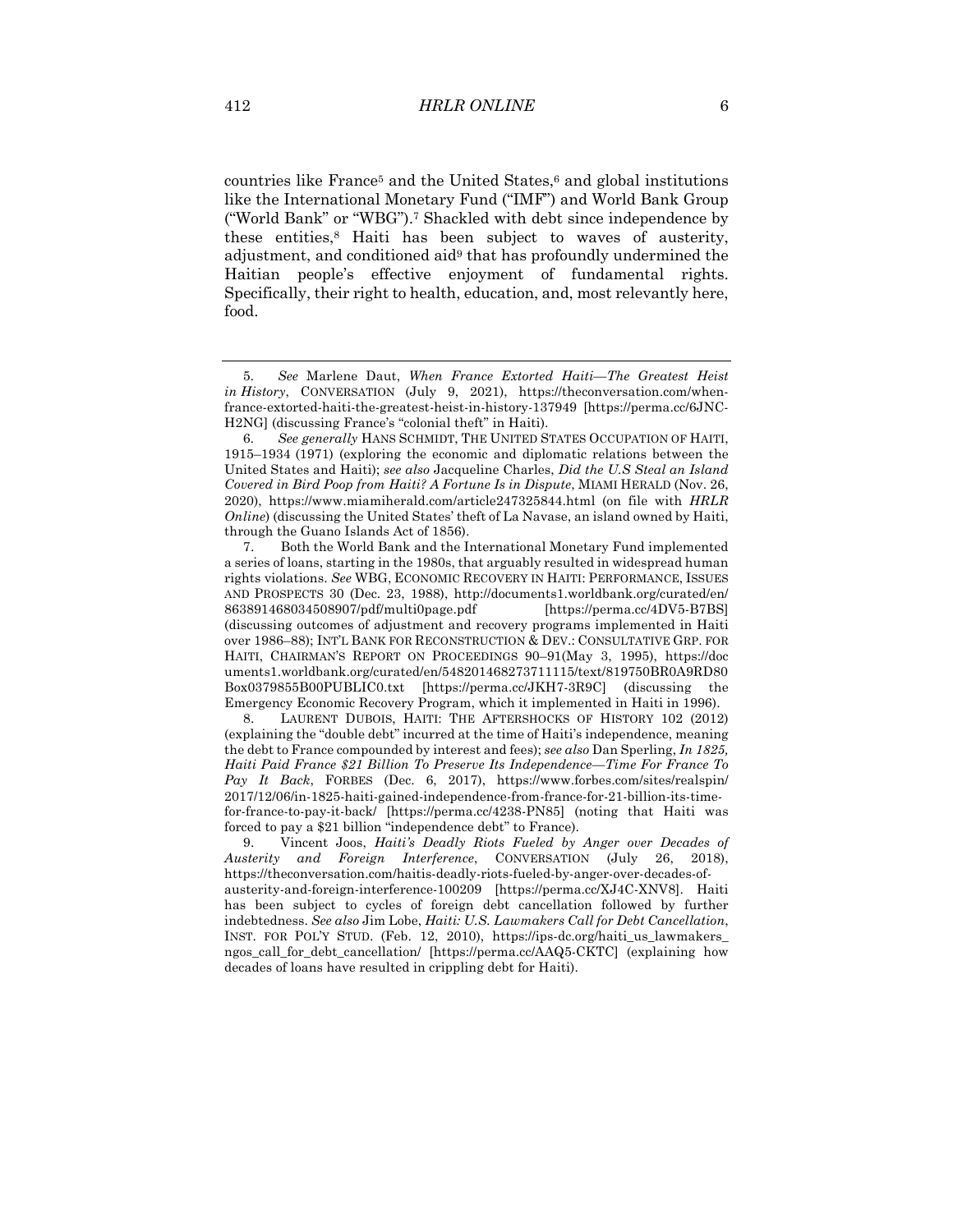Today, Haiti has one of the highest levels of food insecurity in the world<sup>10</sup>—in 2020, around 4.6 million people in Haiti (over  $40\%$  of the population) required emergency food assistance.11 Recent predictions from the United Nations World Food Programme estimate that the number of Haitian people living in severe food insecurity could rise from 700,000 to 1.6 million following the COVID-19 outbreak.12 One million nine hundred thousand of those food secure in Haiti are children, with 86,000 children under the age of five facing acute malnutrition in 2021—more than double the number in 2020.13 Meanwhile, approximately 50% of the population is undernourished.14

Despite recent international awareness of Haiti's current food crisis,15 this is but one moment in a devastating pattern of worsening food insecurity driven by "assistance" from foreign actors. Specifically, the assistance conditions the international community has imposed on Haiti that have resulted in a transition from subsistence production to dependence on the global marketplace.16 In this article, I argue that the international aid regime that pushed to liberalize Haiti's economy and facilitate international trade has undercut the country's domestic

<sup>10.</sup> U.N. WORLD FOOD PROGRAMME, WFP HAITI: COUNTRY BRIEF 1 (Dec. 2020), https://docs.wfp.org/api/documents/WFP-0000123441/download/ [https://per ma.cc/K8EH-564P].

<sup>11</sup>*. Haiti: Food Insecurity Expected to Rise Next Year, UN Humanitarian Agency Reports*, UN NEWS (Dec. 27, 2019), https://news.un.org/en/story/2019/12/ 1054441 [https://perma.cc/L74J-NL9E].

<sup>12</sup>*. COVID-19: Millions at Risk of Severe Food Insecurity in Latin America and Caribbean*, U.N. WORLD FOOD PROGRAMME (May 27, 2020), https://www.wfp.org/news/covid-19-millions-risk-severe-food-insecurity-latinamerica-and-caribbean [https://perma.cc/2RVK-MP8G].

<sup>13.</sup> Joe McCarthy, *1.9 Million Children Face Growing Hunger Crisis in Haiti*, GLOB. CITIZEN (June 1, 2021), https://www.globalcitizen.org/en/content/haitihunger-crisis-unicef/ [https://perma.cc/94X5-J37B].

<sup>14</sup>*. Haiti A Closer Look at Hunger and Undernutrition*, GLOB. HUNGER INDEX (Oct. 2019), https://www.globalhungerindex.org/case-studies/2019 haiti.html [https://perma.cc/EK7X-5L9Y].

<sup>15</sup>*. See, e.g*., Jamie Lutz, *Haitian Migration: Food Insecurity, Fragility, and a Better Way Forward*, CTR. STRATEGIC & INT'L STUD. (Nov. 22, 2021), https://www.csis.org/analysis/haitian-migration-food-insecurity-fragility-and-

better-way-forward (discussing Haiti's food insecurity and its prominence in international news).

<sup>16.</sup> For example, lending agreements with international financial institutions like the World Bank and the International Monetary Fund that required Haiti to implement wide-ranging economic reforms. ECONOMIC RECOVERY IN HAITI, *supra* note 7, at 30; Press Release, IMF Approves Stand-by Credit for Haiti, IMF (Mar. 8, 1995), https://www.imf.org/en/News/Articles/2015/09/ 14/01/49/pr9514 (on file with *HRLR Online*).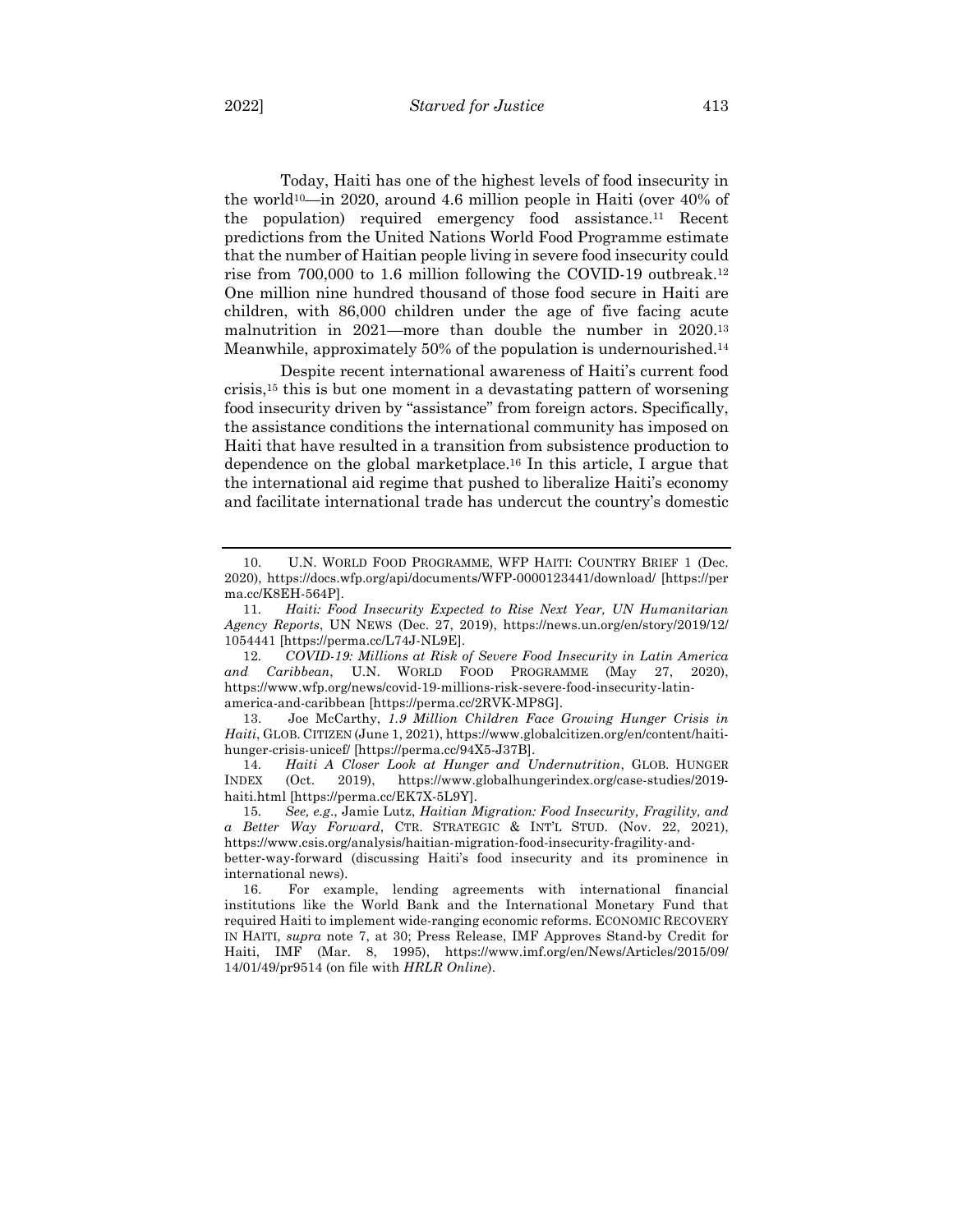production and fostered an overreliance on food imports. Ultimately, I conclude that the resulting food insecurity and agricultural sector collapse has led to dire consequences for the rights of current and future generations of Haitians, and that it is the responsibility of foreign actors, along with the Haitian government, to provide redress.

This article proceeds in three parts. Part I begins by providing a brief background on foreign involvement in Haiti's food and economic systems, and then highlights the impact of their involvement on Haitian's right to food. Next, Part II outlines the relevant legal duties and obligations owed to Haitians by the foreign actors who promoted the aid regime, and discusses the temporal and territorial extension of these obligations. Finally, Part III concludes by considering the accessibility and adequacy of legal and policy accountability measures available for current and future generations to assert.

# I. Socio-Historical Context: Setting the Stage for Violations of the Right to Food

Haiti's status as one of the world's most food-insecure countries has its roots in a series of foreign-imposed policies that forced Haiti to make sweeping economic reforms.17 As a result of these reforms, American food imports flooded the Haitian market,<sup>18</sup> while the local agriculture sector was eroded.19 The consequent over-reliance on imported food led to severe food insecurity, as domestic production stagnated and Haitians became unable to afford expensive imports.20 In addition to undermining the fundamental right to food, food insecurity has severe consequences for both current and future generations.

<sup>17</sup>*. Id.*

<sup>18.</sup> Maura R. O'Connor, *Subsidizing Starvation*, FOREIGN POLICY (Jan. 11, 2013), https://foreignpolicy.com/2013/01/11/subsidizing-starvation/ [https://perma. cc/N8DA-W678].

<sup>19</sup>*. Bill Clinton's Trade Policies Destroyed Haitian Rice Farming, Now Haiti Faces Post-Hurricane Famine*, DEMOCRACY NOW! (Oct. 11, 2016), https://www.democracynow.org/2016/10/11/bill\_clinton\_s\_trade\_policies\_destroyed [https://perma.cc/U3B5-G4UM].

<sup>20</sup>*.* Rory Carroll, *Haiti: Mud Cakes Become Staple Diet as Cost of Food Soars Beyond a Family's Reach*, THE GUARDIAN (July 28, 2008), https://www.theguardian. com/world/2008/jul/29/food.internationalaidanddevelopment (on file with *HRLR Online*).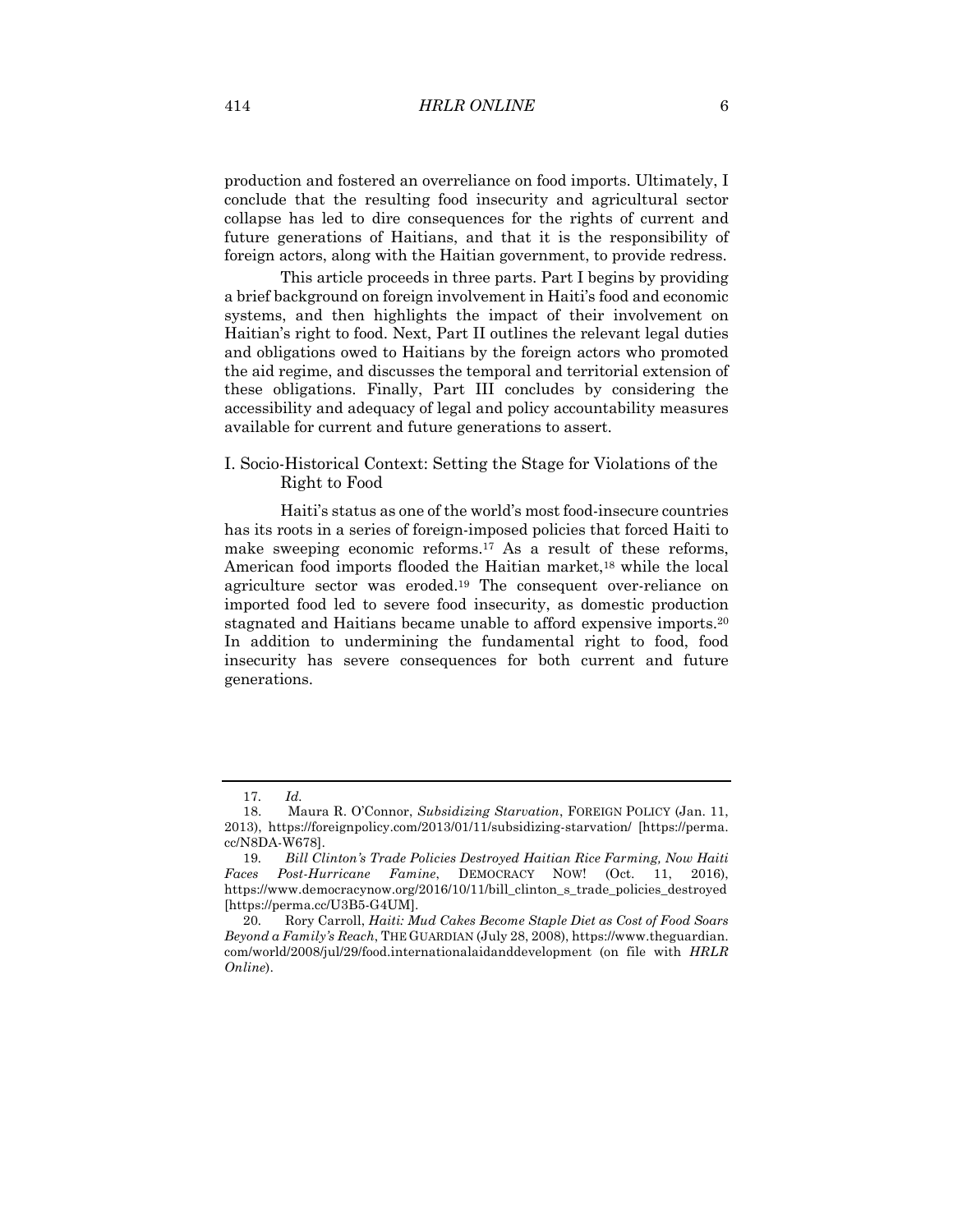#### A. Blow to Haiti's Agricultural Self-Sufficiency

Prior to the introduction of a series of foreign-imposed trade liberalization policies (discussed further below), Haiti was largely self-sufficient in rice production.21 For instance, in 1985, Haiti produced 163,296 tons of rice and less than 5%—7,337 tons—of all rice consumed was imported from the United States.22 But in the last decade alone, Haiti's rice imports have increased by nearly 150 million metric tons.23 In 2020, Haiti imported almost \$245 million worth of United States produced rice, making the country the third largest market for North American rice after Japan and Mexico.24 Total imports of crops and livestock have similarly increased, jumping from just under \$145,000 in 1975 to \$3.4 million in 2016, with a gradual increase beginning in the 1980s and continuing into the 1990s, following the implementation of externally imposed economic reforms.25

First implemented in the mid-1980s, these economic reforms, through the influence of foreign actors, shifted the Haitian diet to become predominantly reliant upon American imports. Notably, over

<sup>21.</sup> Jean-Germain Gros, *Indigestible Recipe: Rice, Chicken Wings, and International Financial Institutions: Or Hunger Politics in Haiti*, 40 J. BLACK STUD. 974, 980 (2010).

<sup>22.</sup> Eugene Matos De Lara & Amelia Baxter, *Agricultural Liberalization, a Breach of Sovereignty*, DIPLOMAT MAG. (June 7, 2015), https://diplomat magazine.eu/2015/06/07/agricultural-liberalization-a-breach-of-sovereignty/ [https://perma.cc/SQ87-7HXE].

<sup>23.</sup> Haiti's rice production has not improved significantly since 2008, remaining between 50,000 and 80,000 metric tons a year, which is largely the same as production levels in the 1990s. Meanwhile, imports have continued to exponentially grow, rising from roughly from 350 million metric tons in 2008 to nearly 500 metric tons in 2020. ECON. RSCH. SERV.: U.S. DEP'T OF AGRIC., HAITI'S U.S. RICE IMPORTS 6 (2016), https://www.ers.usda.gov/webdocs/outlooks /39144/56601\_rcs-16a-01.pdf?v=8202 [https://perma.cc/3EJ7-UYZC].

<sup>24.</sup> Int'l Ctr. for Trade & Sustainable Dev. (ICTSD), Composite Index of Market Access for the Export of Rice from the United States 7 (2011), https://www.files.ethz.ch/isn/138448/us\_cima\_rice.pdf [https://perma.cc/4LQD-FST4]; *see also Global Agriculture Trade System (GATS) Online*, United States Department of Agriculture Foreign Agricultural Service, https://apps.fas.usda.gov/ gats/default.aspx (last visited Mar. 22, 2022) (search "Reports" for "all partners," "rice," and "dollars").

<sup>25</sup>*. The Food and Agriculture Organization Corporate Statistical Database (FAOSTAT)*, FOOD & AGRIC. ORG. OF THE U.N., http://www.fao.org/faostat/en/ #compare (last visited Mar. 22, 2022) (select "Trade" under Groups, "Crops and Livestock Products" under Domains, "Haiti" under Country/Region, "Import Value" under Element, and "Total Merchandise Trade" under Item).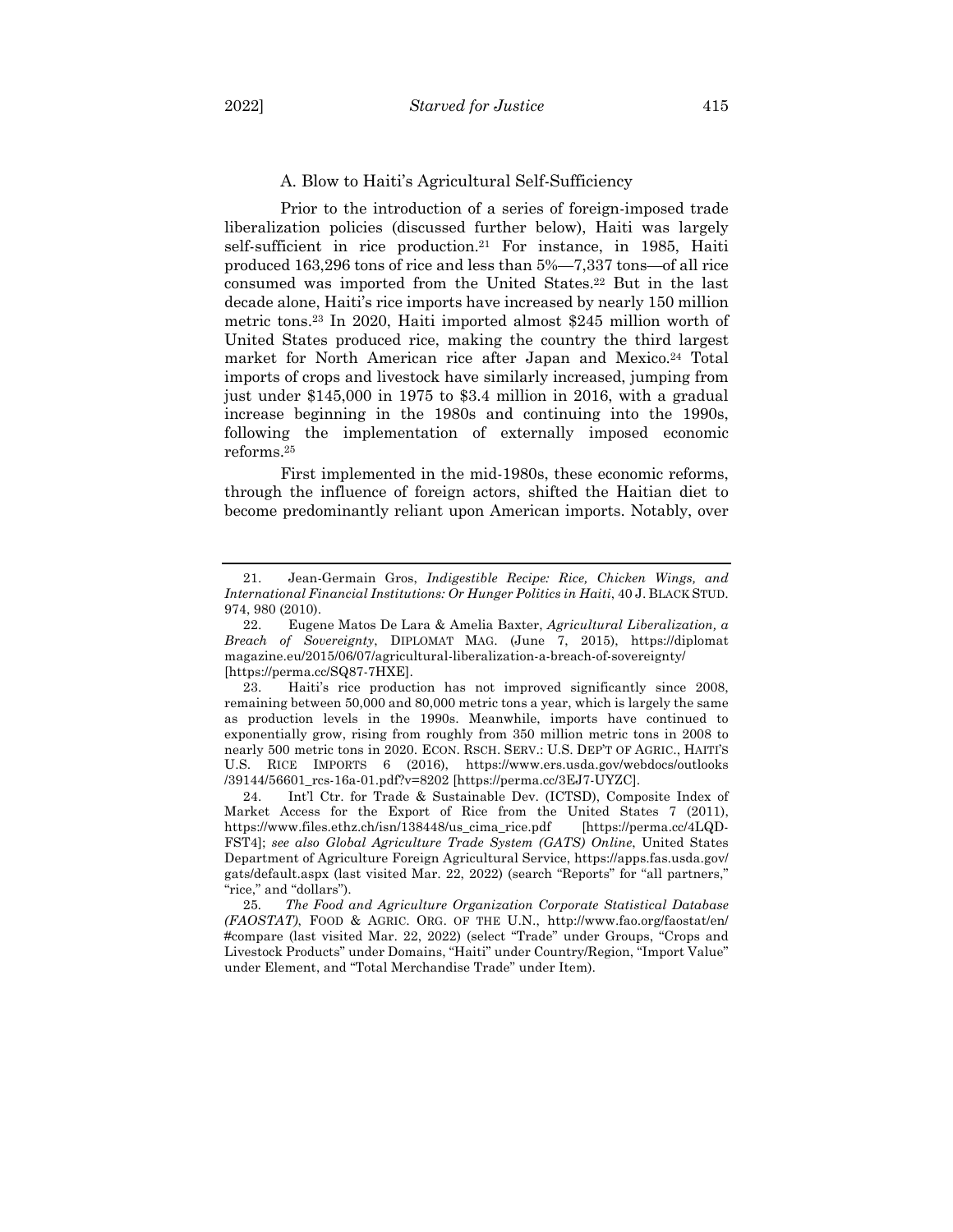the course of a decade, international financial institutions ("IFIs"),26 like the World Bank ("WBG") and the International Monetary Fund ("IMF"), established lending agreements with Haiti, requiring it to implement a vast array of structural adjustment policies in exchange for capital.27 For example, in 1986, the WBG, the IMF, and the United States Agency for International Development ("USAID") jointly funded a three-year economic program in Haiti.28 The program involved a \$40 million Economic Recovery Credit ("ERC") from the WBG's International Development Association ("IDA"), a \$36 million Structural Adjustment Facility ("SAF") from the IMF, and a \$77 million Economic Support Fund ("ESF") from the USAID.29 Then in 1994, the IMF gave Haiti a 12-month stand-by credit to fund the government's adoption of a new economic program.30 Pursuant to these agreements, Haiti made a series of sweeping reforms: It lowered tariff levels on key agricultural products, such as lowering tariffs on rice from 50% to 3%;<sup>31</sup> implemented a free-floating exchange rate regime;<sup>32</sup>

28. *Id.*

29*. Id.*

32. Gros, *supra* note 21, at 979–80 ("Among the first policy reforms that Haitian officials were "urged" to implement was currency reform . . . the World

<sup>26.</sup> IFIs, which include the International Monetary Fund and the World Bank, are financial institutions established by multiple countries, with Member States as shareholders. As international institutions, they play a major role in providing financial and technical assistance for developing countries. *The ABCs of the IFIs*, CTR. FOR GLOB. DEV., https://www.cgdev.org/page/abcs-ifis [https://perma.cc/3RSC-V5Z4].

<sup>27.</sup> ECONOMIC RECOVERY IN HAITI, *supra* note 7, at 30; Stand-by Credit for Haiti, *supra* note 16.

<sup>30.</sup> Stand-by Credit for Haiti, *supra* note 16. "The Standby Credit Facility (SCF) provides financial assistance to low-income countries (LICs) with short-term balance of payments needs." IMF, *Standby Credit Facility*, https://www.imf.org/en/ About/Factsheets/Sheets/2016/08/02/21/10/Standby-Credit-Facility (on file with *HRLR Online*).

<sup>31.</sup> In 1995, "Haiti lowered its tariff rate to just 3%, and rice imports immediately increased by more than 60,000 metric tons to 207,000 metric tons, with the United States remaining the largest supplier." HAITI'S U.S. RICE IMPORTS, *supra* note 23, at 3. Haiti's tariff levels for rice remains 3% today. *Haiti—Import Tariffs*, PRIVACY SHIELD, https://www.privacyshield.gov/article?id=Haiti-Import-Tariffs [https://perma.cc/YN4P-LAZQ]. Other notable tariff reductions include chicken (40% to 5%) and corn (50% to 3%). CLARE MCGUIGAN, CHRISTIAN AID, AGRICULTURAL LIBERALISATION IN HAITI 22 (Mar. 2006), https://www.christian aid.org.uk/sites/default/files/2017-08/agricultural-liberalisation-haiti-january2006. pdf [https://perma.cc/YM72-ESMV]; *see also* Eric Icart & Jannes N. Trapp, *Agricultural and Food Price Policy in Haiti*, 48 SOC. & ECON. STUD. 153, 165–66 (Sept. 1999) (discussing the effects of the reduction of rice and corn import tariffs on the agricultural sector).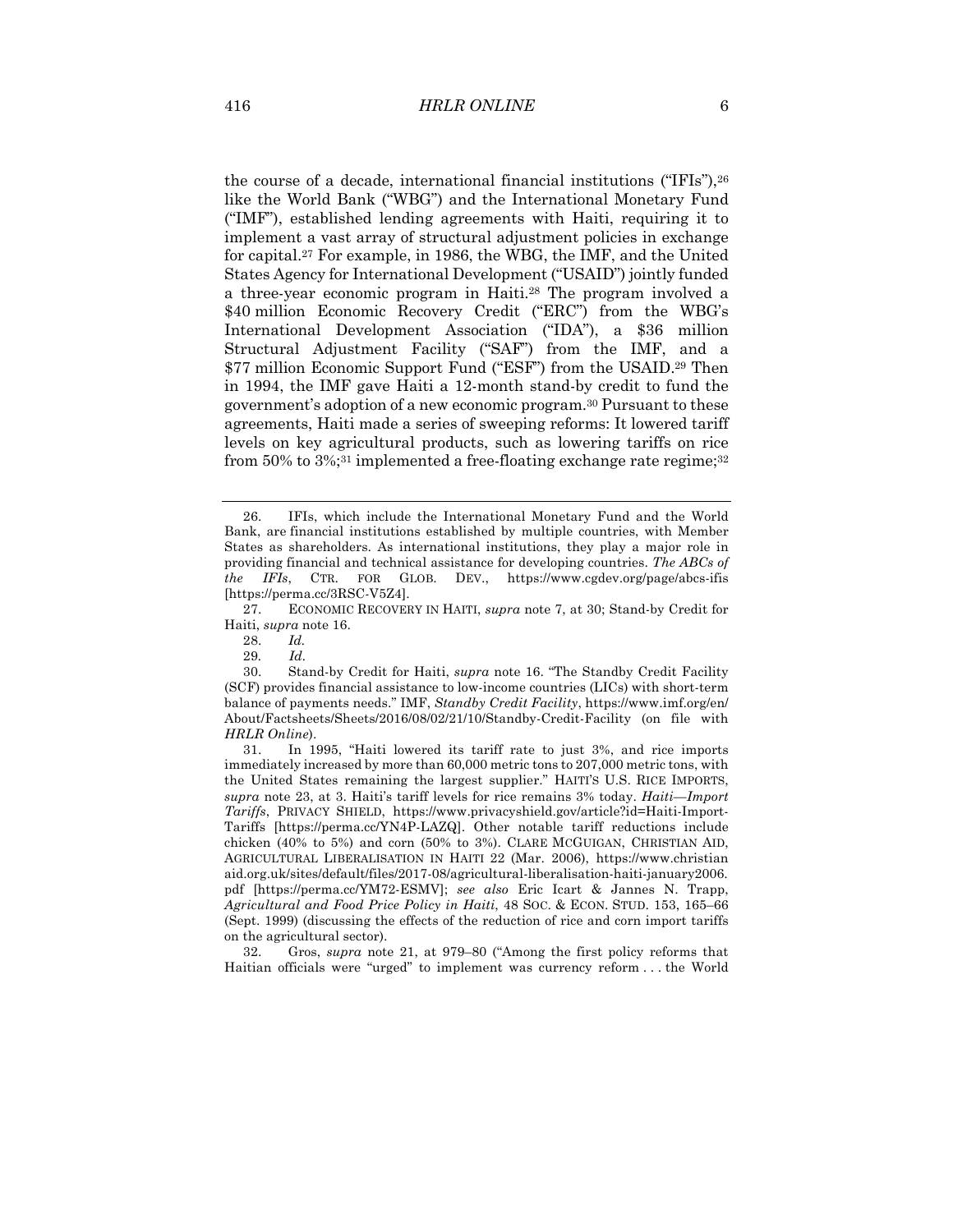and eliminated import quotas.33 Under pressure from these IFIs and donor countries34 that continue to wield enormous power in the

Bank and IMF counseled then-finance minister Leslie Delatour to allow the gourde to free-float").

<sup>33.</sup> HAITI'S U.S. RICE IMPORTS, *supra* note 23, at 3 ("Haiti first eliminated quantity restrictions on rice imports in 1986, but replaced a specific import tariff of \$70 per ton with a 50% ad valorem tariff. Imports increased from just 7,000 metric tons in 1985 to 25,000 metric tons in 1986, with the United States the sole supplier."). Miami rice started flooding into Haitian markets after the elimination of the quantity restrictions in 1986, oftentimes illegally to avoid the 50% tariff. *See*  Margot Hornblower, *'Miami Rice' Sparks Lawlessness in Rural Haiti: Government Mostly Ignores Unrest Stemming from Widespread Smuggling*, L.A. TIMES (Dec. 21, 1986), https://www.latimes.com/archives/la-xpm-1986-12-21-mn-4010-story.html [https://perma.cc/JS67-Q4MK] (highlighting protests in Haiti and noting other consequences of U.S. rice imports). Afterwards, the World Bank loan performance audit report stated that "[t]he [Haitian] Government replaced in December 1986 import quotas with licensing without formal ceilings, for seven agricultural products: rice, maize, millet, beans, sugar, chicken parts, and pork meat parts." WBG, PROGRAM PERFORMANCE AUDIT REPORT ON HAITI (Nov. 1991), http://documents1.worldbank.org/curated/pt/277911468915006862/text/multi0pag e.txt [https://perma.cc/D3XZ-F2WZ]. While these products were still subject to relatively high tariffs even without the quotas in the 80s, the tariffs were eventually lowered from 35% to 3% in 1995. Celine Charveriat & Penny Fowler, *Rice Dumping in Haiti and the Development Box Proposal*, OXFAM INT'L (2002), https://www.iatp.org/sites/default/files/Rice\_Dumping\_in\_Haiti\_and\_the\_Develop ment\_Box\_.htm [https://perma.cc/GZ34-65WN].

<sup>34.</sup> Marc J. Cohen, *Diri Nasyonal ou Diri Miami? Food, Agriculture and US-Haiti Relations*, 5 FOOD SEC. 597, 601 (2013), https://link.springer.com/article/ 10.1007/s12571-013-0283-7?shared-article-renderer [https://perma.cc/3YGH-V4L4] ("During the late 1980s and early 1990s, the Haitian government faced enormous pressure from the international financial institutions and donors to reform its economy in keeping with the prevailing 'Washington Consensus'—a package of policies including trade liberalization."). These policies were later implemented as a "quid pro quo" in exchange for U.S. troops "paving the way for Aristide's restoration to office" in 1994. *Id*. A report jointly prepared by Haiti's Ministry of Agriculture, Natural Resources and Rural Development and the World Bank also acknowledged that "[i]n 1986, and then in 1994, Haiti, *on the advice of the donor community—*including the World Bank—implemented profound trade liberalization reforms but without the implementation of complementary interventions such as the gradual introduction of reforms and the supply of commensurate increases of support to farmers during the transition phase." WBG, DIAGNOSTIC AND PROPOSALS FOR AGRICULTURE AND RURAL DEVELOPMENT POLICIES AND STRATEGIES 16 (Oct. 2005) (emphasis added), http://documents1.worldbank.org/curated/en/626201468257346558/pdf/367850EN GLISH0150Synthesis01PUBLIC1.pdf [https://perma.cc/RQZ3-VK8L].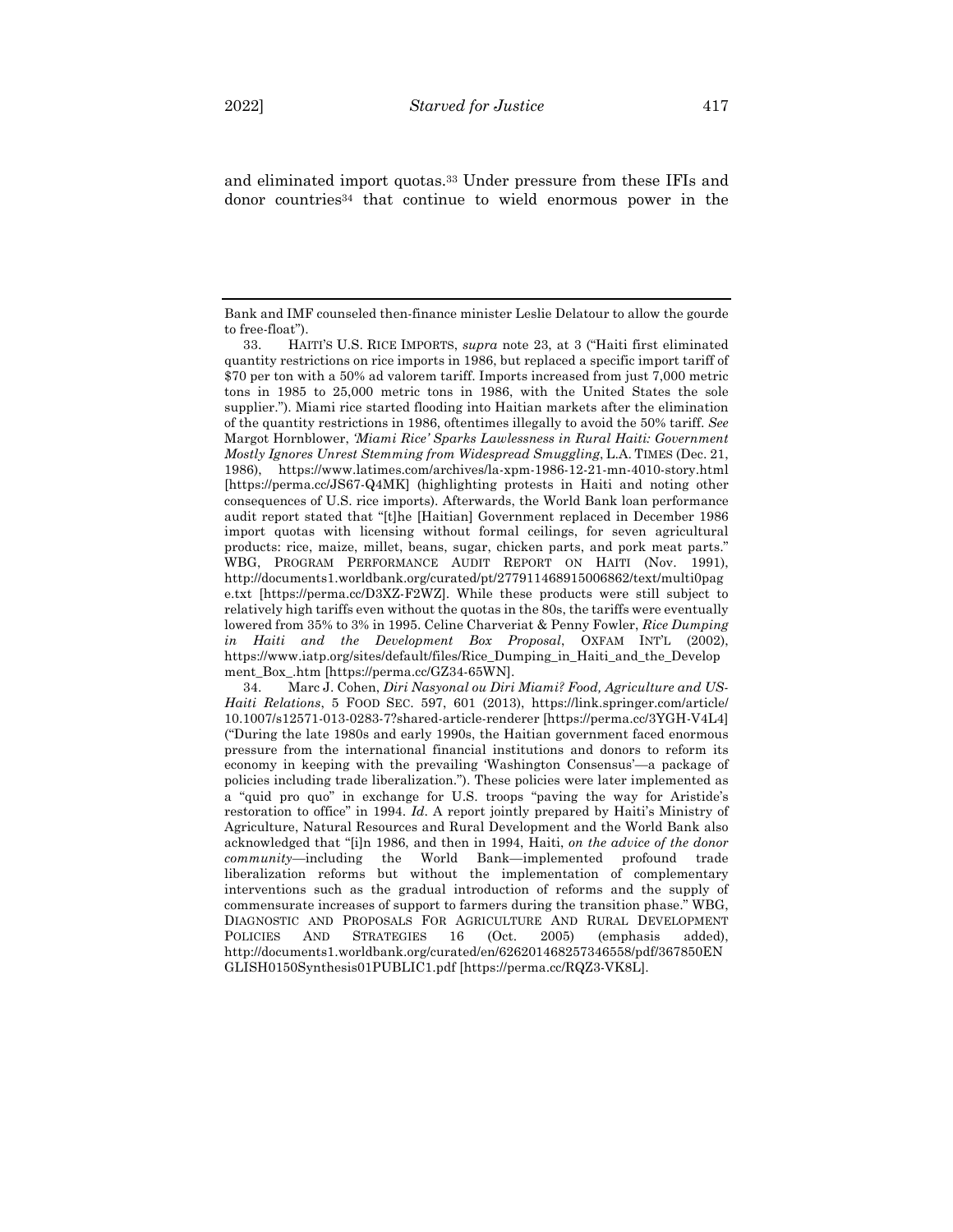country,35 Haiti, to date, has maintained these adjustments as a means of ensuring continued aid.36

These IFI-imposed trade reforms had devastating consequences on Haiti's agricultural self-sufficiency. Soon after the reforms were implemented, subsidized rice and poultry from the United States began flooding into Haiti at a rapidly increasing rate.<sup>37</sup> This is largely due to the elimination of quantity restrictions on imports in 1986 and the lowering of tariffs a year later.<sup>38</sup> For instance, while American rice exports to Haiti totaled 7,300 metric tons in 1980, that number steadily grew to 100,000 in 1990, 200,000 in 2000, and nearly 260,000 in 2005.39 These American imports dramatically undercut local prices, as the United States had subsidized domestic

36*. See* Monique Clesca, *Haiti's Fight for Democracy*, FOREIGN AFFAIRS (Feb. 1, 2022), https://www.foreignaffairs.com/articles/haiti/2022-02-01/haitisfight-democracy [https://perma.cc/QW5S-SQJH] (noting that fiscal reform, including raising the price on import duties, are essential to Haiti's economy). Haiti's reliance on foreign aid puts it at a clear disadvantage when it comes to accepting or rejecting structural adjustment policies included in loan terms. Miguel A Savastano & Michael Mussa, *The IMF Approach to Economic Stabilization* (IMF, Working Paper No. 99/104 1999), https://www.nber.org/system/files/chapters/ c11046/c11046.pdf [https://perma.cc/9B99-TH7S]. While it is unclear whether subsequent lending agreements specifically required the aforementioned structural adjustment policies, IMF has positively evaluated Haiti's maintenance of a freefloating exchange rate regime in staff reports. *See, e.g.*, *Haiti: Staff Report for the 2000 Article IV Consultation and for a Staff-Monitored Program (SMP) for FY 2000/01*, IMF STAFF COUNTRY REPORTS 20 (Jan. 5, 2001), https://www.imf.org/ en/Publications/CR/Issues/2016/12/30/Haiti-Staff-Report-for-the-2000-Article-IV-Consultation-and-for-a-Staff-Monitored-Program-SMP-3873 [https://perma.cc/ 6TZ7-JBBW]. Further, IMF and WBG documents confirm that they continue to view trade liberalization as an effective strategy for economic growth for both developing and developed countries. *See, e.g.*, Press Release, IMF Executive Board Cancels Haiti's Debt and Approves New Three-Year Program to Support Reconstruction and Economic Growth (July 21, 2010), https://www.imf.org/en/ News/Articles/2015/09/14/01/49/pr10299 (on file with *HRLR Online*) ("Monetary and exchange rate policies will be upgraded to facilitate the absorption of aid inflows, while avoiding large swings in the exchange rate and keeping inflation under control."); *see also* WBG, THE ROLE OF TRADE IN ENDING POVERTY 9 (2015), http://documents1.worldbank.org/curated/en/726971467989468997/pdf/97607- REPLACEMENT-The-Role-of-Trade-in-Ending-Poverty.pdf [https://perma.cc/ E288-EQQJ] ("Policies that focus on lowering tariffs and non-tariff barriers between countries are essential elements [of fighting poverty through trade].").

<sup>35.</sup> Wesly Mondésir, *Haiti: The Crisis of State Sovereignty in the Light of Humanitarianism*, ALTERPRESSE (Jan. 11, 2020), https://www.alterpresse.org/ spip.php?article26559 [https://perma.cc/39MA-A9XH].

<sup>37.</sup> Gros, *supra* note 21, at 981.

<sup>38</sup>*. Id.* at 980–81.

<sup>39</sup>*. Id.* at 981–83.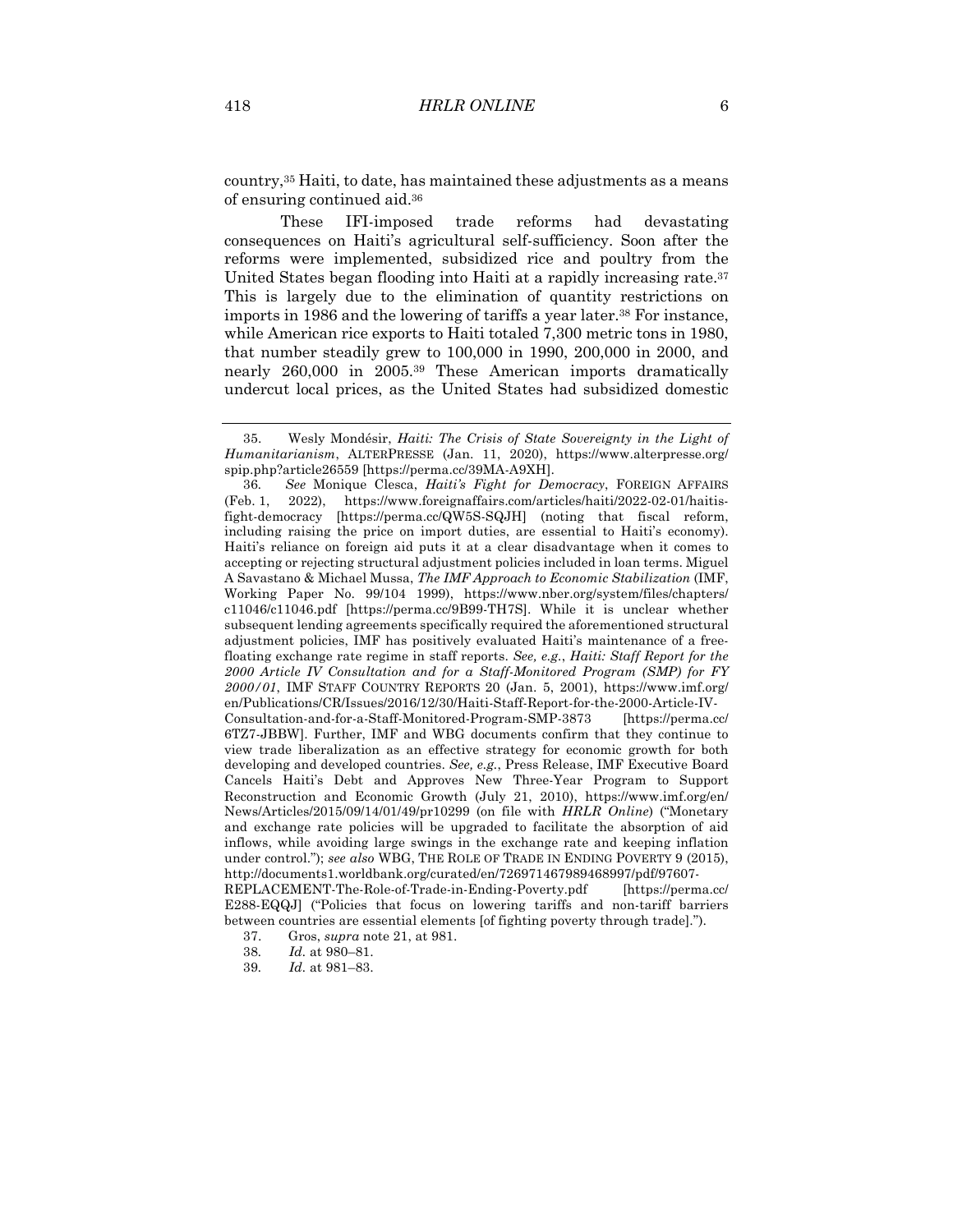production prices.40 Meanwhile, as part of the economic reforms, the Haitian government removed the little assistance it had provided local farmers, leaving them unable to compete with American imports.<sup>41</sup> Prior to these policy implementations, the country was able to locally produce enough rice and poultry to meet most, if not all, domestic demand.42 After the reforms, however, the influx of cheap American rice and poultry into the market increased Haitian consumption of these products, solidifying them as a critical part of the people's everyday diet<sup>43</sup> as opposed to the luxury goods they once were.<sup>44</sup> All the while, local production of traditional staples, like rice and maize, dwindled.45 As former United States president Bill Clinton would later

<sup>40.</sup> "Arkansas farmers received more than \$2 billion in direct payments from the federal government between 1995 and 2011, half of which was for rice production. Riceland Foods and Producers Rice Mill, the first- and second-largest recipients of federal subsidies in the state, received over \$868 million in subsidies during the same period . . . . [f]or years, organizations . . . have harshly criticized American rice subsidies for enabling the United States to dump its product in developing countries at depressed prices." O'Connor, *supra* note 18.

<sup>41</sup>*. See* Gros, *supra* note 21, at 981–83 ("Meanwhile, the Haitian government was counseled to remove the little assistance it had given Haitian farmers in the forms of seeds and fertilizers.").

<sup>42</sup>*. See* O'Connor, *supra* note 18 ("The country was self-sufficient when it came to rice production in part because Haitians only ate rice two or three times a week as part of a diverse diet that included corn and sorghum."); MCGUIGAN, *supra* note 31, at 3 ("While in the past Haiti was self-sufficient in supplying its people with food, it now uses around 80 per cent of its export earnings just to pay for food imports.").

<sup>43.</sup> In 1980, Haiti's rice consumption was slightly over 60,000 metric tons, but in 2010, it was nearly 400,000 metric tons. U.S. DEP'T OF AGRIC. (USDA) FOREIGN AGRIC. SERV., GAIN REPORT, RICE PRODUCTION AND TRADE UPDATE, at Figure 2 (2010), https://apps.fas.usda.gov/newgainapi/api/report/download reportbyfilename?filename=Rice%20Production%20and%20Trade%20Update\_San to%20Domingo\_Haiti\_11-9-2010.pdf [https://perma.cc/L69S-B27V].

<sup>44</sup>*. See* Carol J. Williams, *Haiti's Food Crisis Rooted in Rice*, SEATTLE TIMES (May 15, 2008), https://www.seattletimes.com/nation-world/haitis-food-crisisrooted-in-rice/ [https://perma.cc/J89A-ZZ3T] ("Rice used to be a luxury, not the national dish, recalls Cantave Jean-Baptiste, country director for the World Neighbors rural development agency."); *see also* MCGUIGAN, *supra* note 31, at 21 ("[T]raditional creole chicken used to be considered a luxury product, consumed by the population on Sundays or on special occasions, such as baptisms or when a guest came to stay.").

<sup>45.</sup> HAITI'S U.S. RICE IMPORTS, *supra* note 23, at 6. Haiti's domestic production of rice has declined compared to the 1980s, with production levels from the 1990s onwards ranging from "91,000 tons to 142,000 tons, with an average of 114,400 tons," which is about "10,000 tons below the 1980/81-1989/90 average." *Id*. Likewise, chicken production has been negatively impacted, with scholars noting that the "widespread importation of American poultry [in the 90s] destroyed the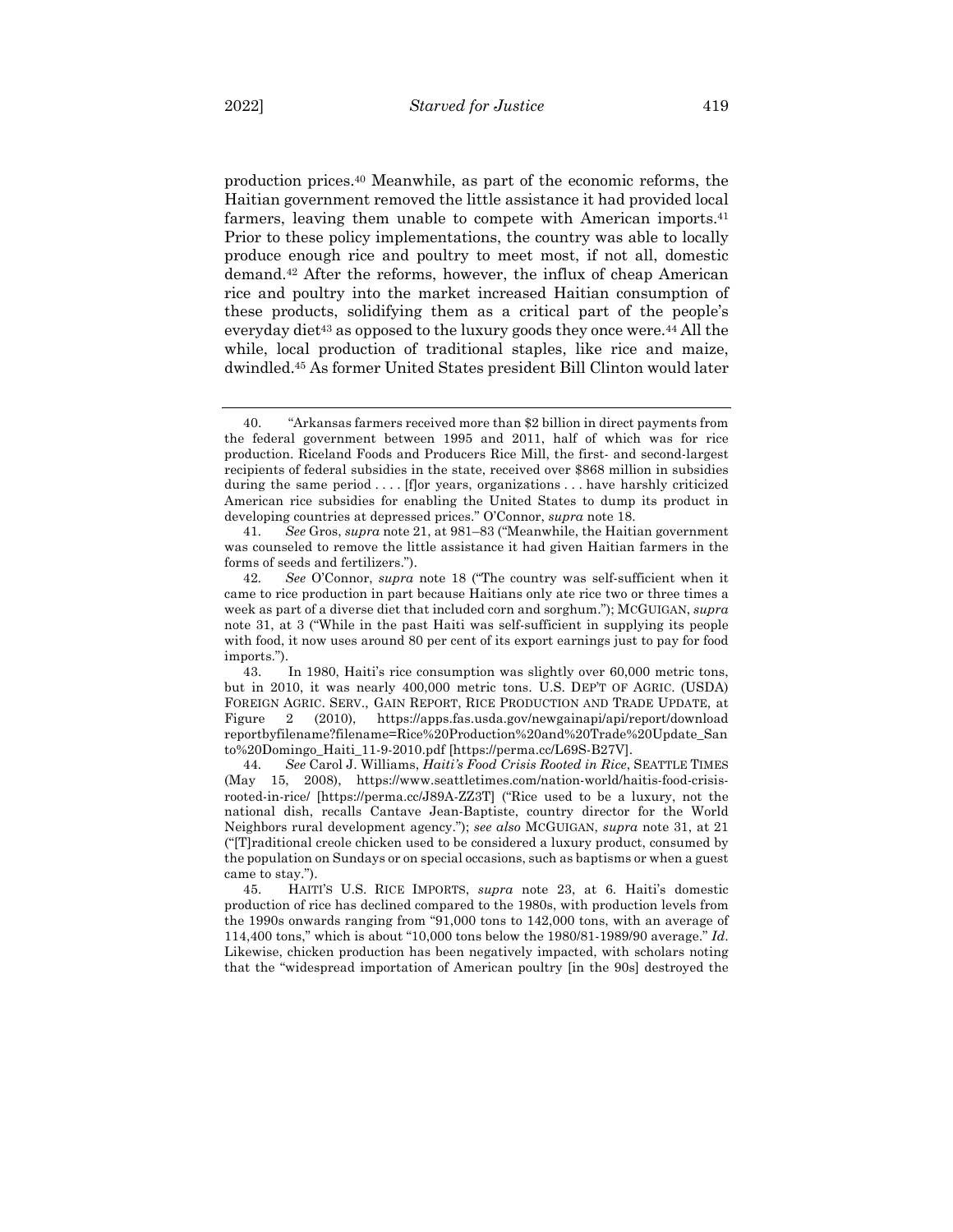acknowledge, although the reform efforts were implemented to relieve low income countries of producing their own food, the policies were misguided and ultimately had deleterious effects on Haiti.46

## B. The Effects of Over-Reliance on Food Insecurity

While initially communities appeared to benefit from the reforms because they could buy rice at lower prices,<sup>47</sup> trade liberalization and the subsidy of exports to Haiti made the country highly dependent on food imports in the long-term.<sup>48</sup> American food imports became more accessible to Haitians than local products, both in terms of quantity and affordability, thus creating a reliance on these imported goods.49 This reliance steadily increased as the population's

traditional Haitian poultry industry, in which chickens were raised on a free-range basis rather than fattened through hormone injection and round-the-clock feeding." Gros, *supra* note 21, at 983; *see also* Jamie McGee, *Haiti Poultry Industry Still Feels Pain of US Imports*, TENNESSEAN (May 21, 2016), https://www.tennessean.com /story/money/2016/05/21/haiti-poultry-industry-still-feels-pain-us-imports/8450478 2/ [https://perma.cc/AA9Z-VQ22] (noting damage to Haiti's poultry industry following the reduction of import tariffs).

<sup>46</sup>*. "We Made a Devil's Bargain": Fmr. President Clinton Apologizes for Trade Policies that Destroyed Haitian Rice Farming*, DEMOCRACY NOW! (Apr. 1, 2010), https://www.democracynow.org/2010/4/1/clinton\_rice [https://perma.cc/Q8N M-L96M].

<sup>47</sup>*. See* Gros, *supra* note 21, at 981–83.

<sup>48.</sup> O'Connor, *supra* note 18.

<sup>49.</sup> HAITI'S U.S. RICE IMPORTS, *supra* note 23, at 1. Today, Haiti imports 80% of its rice from abroad, over 90% of which originates from the US. *Id.*; *see also* FRITZNER CLEDO & ELIZABETH AUTRY, U.S. DEP'T OF AGRIC. (USDA) FOREIGN AGRIC. SERV., REP. NO. HA2020-0001, HAITI: GRAIN AND FEED ANNUAL (Apr. 2020), https://apps.fas.usda.gov/newgainapi/api/Report/DownloadReportByFileName?file Name=Grain%20and%20Feed%20Annual\_Port-au-Prince\_Haiti\_04-15-2020

<sup>[</sup>https://perma.cc/6X9W-8GA7] ("During MY 2019/20, Haiti is expected to import 420,000 metric tons (MT) of wheat and wheat products. Rice continues to be a staple food for Haitians. Production of milled rice for MY 2020/21 (July 2020/June 2021) is forecast at 75,000 MT, with imports increasing to 495,000 MT. More than 90 percent of imported rice comes from the United States."). Similarly, over the last decade, over 95% of Haiti's chicken consumption has been from imports, despite recent increases in production. FRITZNER CLEDO & ELIZABETH AUTRY, U.S. DEP'T OF AGRIC. (USDA) FOREIGN AGRIC. SERV., GAIN REPORT NO. HA1804, HAITI POULTRY PRODUCTION TRIPLES IN LAST FIVE YEARS 4 (Nov. 2018), https://apps.fas.usda.gov/newgainapi/api/report/downloadreportbyfilename?filena me=Haiti%20poultry%20production%20triples%20in%20last%20five%20years\_Sa nto%20Domingo\_Haiti\_11-9-2018.pdf [https://perma.cc/CG4T-4QLT].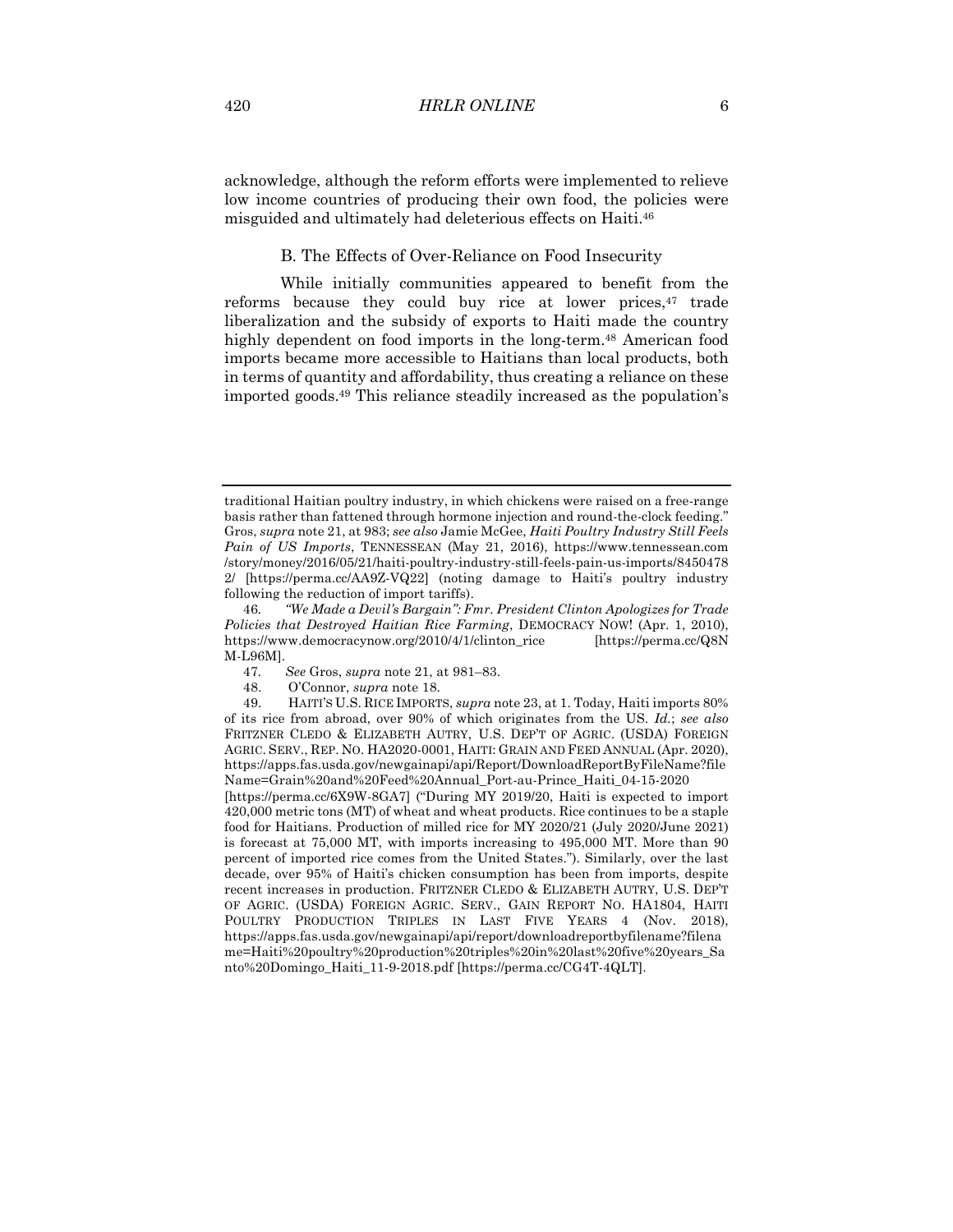diet became saturated with American imports, which now constitute over 50% of basic Haitian food staples.50

This over-reliance on imports proved to be detrimental for three reasons: (1) the instability of global food prices; (2) the volatility of the gourde; and (3) the loss of income for those in the agricultural sector.51 Over time, these factors came together to make imported foods prohibitively expensive for the average Haitian, chronically threatening food accessibility and sustainability.52 First, Haitians live with the ever-present fear of being priced out of basic food staples, as experienced in 2008 and again in 2020 due to COVID-19.53 In 2008, for example, while floods from tropical storms destroyed 60% of Haiti's local harvest, global prices of basic foodstuffs, such as rice, oil, and chicken, soared. <sup>54</sup> The majority of people could not afford daily food and, as a result, widely protested in the streets.55 Although food became relatively more accessible after the price shocks subsided, the food crisis continued, and more than half of Haiti's total population is chronically food insecure today.56 This rate is especially concerning as "global prices for key staples are expected to rise by 120–180% by 2030,

51*. See* Gros, *supra* note 21, at 977–83. Note that in addition to these consequences, prior to the externally imposed structural adjustment policies, Haiti had greater control over its economy and the regulation of foreign trade and was better able to deal with global economy fluctuations. *Id.* at 977-78.

52*. Id.* at 982–83.

56. WORLD FOOD PROGRAMME*, supra* note 50.

<sup>50.</sup> "The most current government needs assessment—based on numbers from 2005—is that 51 percent of the food consumed in the country is imported, including 80 percent of all rice eaten." *With Cheap Food Imports, Haiti Can't Feed Itself*, NBC NEWS (Mar. 21, 2010), https://www.nbcnews.com/id/wbna35967561 [https://perma.cc/U449-6T29]; *see also Haiti*, WORLD FOOD PROGRAMME*, https://www.wfp.org/countries/haiti* [https://perma.cc/A974-X8RT] ("Among other factors, one of the drivers of food insecurity is the poor performance of the agriculture sector and the heavy dependence on food imports, which account for more than half of the food and 83% of the rice consumed.").

<sup>53</sup>*. Crisis in Haiti Intensifies Amid Pandemic [ETR 2020 Report]*, VISION OF HUMANITY, https://www.visionofhumanity.org/etr-2020-the-pandemics-toll-onfood-insecurity-and-undernourishment-in-haiti/ [https://perma.cc/E2TG-JLN9].

<sup>54.</sup> Rory Carroll, *'We Are Going to Disappear One Day,'* THE GUARDIAN (Nov. 7, 2008), https://www.theguardian.com/world/2008/nov/08/haiti-hurricanes [https://perma.cc/EGZ8-TNW7].

<sup>55</sup>*. See, e.g.*, Joseph Guyler Delva & Jim Loney, *Haiti's Government Falls After Food Riots*, REUTERS (Apr. 12, 2008), https://www.reuters.com/article/ushaiti/haitis-government-falls-after-food-riots-idUSN1228245020080413

<sup>[</sup>https://perma.cc/J4RW-2EZU] (describing protests in Haiti in response to unaffordable food prices).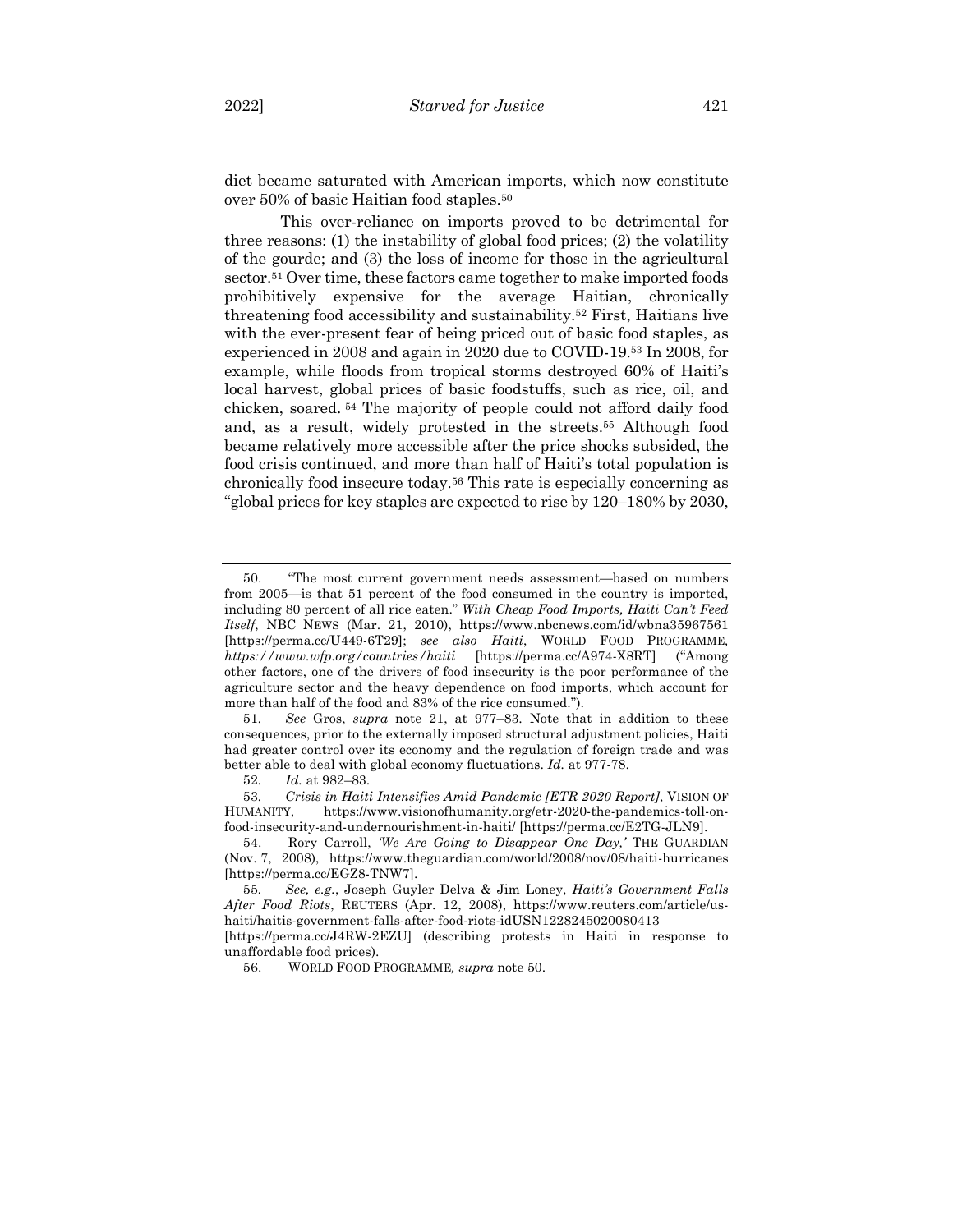due in part to the effects of climate change."57 Over the next decade, many more Haitians can expect to find food increasingly inaccessible. However, global food prices have already begun rising at alarmingly rapidly rates due to COVID-19.58 Thus, food insecurity may soon plague all Haitians.59

Next, the consistent depreciation of the Haitian gourde since the required implementation of a free-floating exchange rate regime has also contributed to food insecurity.<sup>60</sup> The gourde, which had enjoyed a fixed exchange regime of five gourdes to one American dollar since 1919, immediately depreciated after the imposition of the freefloating exchange regime.61 By 2010, the gourde had reached an exchange rate of 38:1.62 Haitians have seen a decline in their purchasing power as a result of this devaluation, making food staples steadily more unaffordable and malnutrition more imminent, particularly as many Haitians were unable to meet their caloric needs.63 For example, prior to the imposition of the policy changes that

60*. US Dollar to Haiti Gourde Spot Exchange Rates for 2020*, EXCH. RATES UK, https://www.exchangerates.org.uk/USD-HTG-spot-exchange-rates-history-2020.html [https://perma.cc/4LJV-ALB7]. In 2010, approximately 30–40 gourdes were equivalent to one U.S. dollar, but in 2020, over a hundred gourdes are equivalent to a dollar. *Id.*

61. A free-floating exchange regime allows currency value to move based on the global market. *Freely Floating Exchange Rate System*, NASDAQ, https://www.nasdaq.com/glossary/f/freely-floating-exchange-rate-system.

62. Gros, *supra* note 21, at 979. In 1987, the gourde stood at 7:1, and by 1989 it had reached 12:1.

63. Jaqueline Charles, *Haitians Feel Squeeze as Domestic Currency Weakens Against Dollar*, MIAMI HERALD (Jul. 27, 2015), https://www.miamiherald. com/news/nation-world/world/americas/haiti/article28980235.html (on file with *HRLR Online*).

<sup>57.</sup> BHAWAN SINGH & MARC J. COHEN, OXFAM, CLIMATE CHANGE RESILIENCE THE CASE OF HAITI 16 (Mar. 2014).

<sup>58</sup>*. See* Samuel Louis, *Food Prices Increased By 4% in March 2020 in Haiti*, HAITIAN TIMES (Apr. 24, 2020), https://haitiantimes.com/2020/04/24/food-pricesincreased-by-4-in-march-2020-in-haiti/ [https://perma.cc/V77E-FL3T] ("The National Food Security Coordination (CNSA) says it has seen—in its bulletin entitled 'food basket and food security conditions' in April—a 4% increase in the price of basic products: rice – beans – wheat flour – corn – sugar – vegetable oil during in March.").

<sup>59.</sup> Chandler Thornton & Etant Dupain, *Haiti Faces Hunger as Covid-19 Looms,* CNN (May 8, 2020), https://www.cnn.com/2020/05/08/americas/haitifamine-coronavirus-intl/index.html [https://perma.cc/MP5E-357G] ("Close to four million Haitians were already facing hunger before the Covid-19 crisis. With the continued depreciation of the gourde [Haitian currency], the steady rise in food prices, and new restrictions on movements and disruptions of economic activities, the most vulnerable Haitians will be pushed deeper into poverty[.]").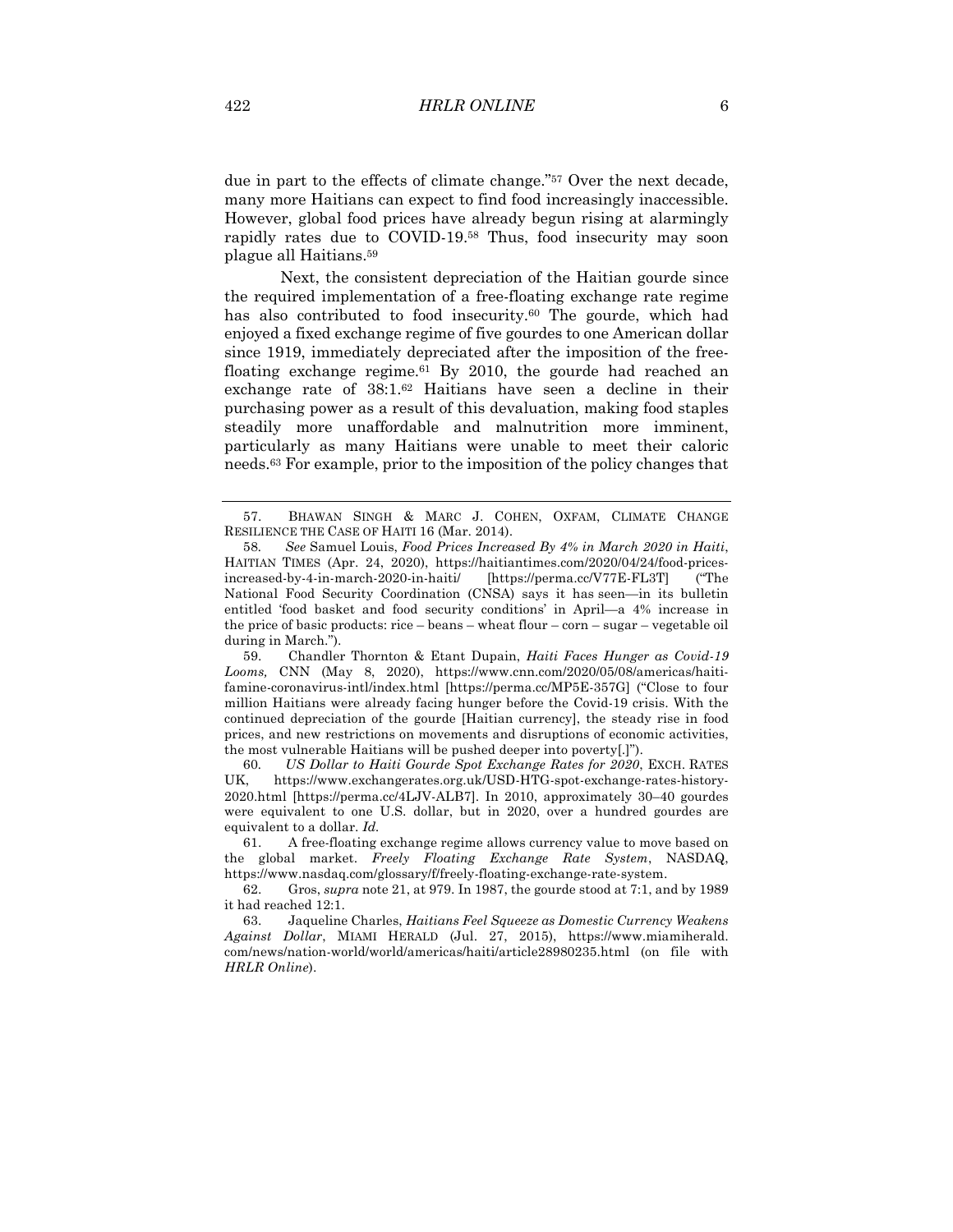led to this new exchange regime, the population consumed roughly 1,950 calories per day until 1985.64 In 1989, after the implementation of the policies, the calorie consumption declined to an all-time low of 1,696 calories per day, well below the recommended amount.65 Although this number has steadily rebounded, reports today show that approximately 40% of Haitians are malnourished.66 Thus, nutritional problems have persisted, pointing to the lasting consequences of the trade liberalization policies.

Finally, following the weakening of Haiti's agricultural industry, which employed  $66\%$  of the country's labor force in the  $80s$ ,  $67$ many rural, low-income Haitians became even more food insecure due to the loss of income and employment.68 This is particularly true for farmers, who, once having relied on income derived from the agricultural industry, have found themselves unable to afford basic food staples, especially as food prices rise.69 For the current generation

68. Gros, *supra* note 21, at 981–83.

69. WBG, INVESTING IN PEOPLE TO FIGHT POVERTY IN HAITI 4 (2012), https://www.worldbank.org/content/dam/Worldbank/document/Poverty%20docume nts/Haiti\_PA\_overview\_web\_EN.pdf [https://perma.cc/58E6-TW9L]. On top of declining employment in the agricultural sector, the disparity in poverty rates between rural and urban areas over recent years is further evidence that rural, lowincome Haitians are among the hardest-hit. *Id.* While from 2000 to 2012 poverty rates fell by 9% in urban areas and 15% in metropolitan areas, rural areas saw no reduction in poverty rates, which remained at 38%. *Id.* at 7–8. The 2012 WBG report also found that Haiti's rural areas are "home to over half of the population," including 80% of Haitians living in extreme poverty. *Id.* Furthermore, a 2014 WBG study found that Haitian "households that depend on agriculture are poorer than households that depend on nonfarm activities." WBG, RURAL DEVELOPMENT IN

<sup>64</sup>*. The Food and Agriculture Organization Corporate Statistical Database (FAOSTAT)*, FOOD & AGRIC. ORG. OF THE U.N.*,* http://www.fao.org/ faostat/en/#compare (last visited Mar. 22, 2022) (input "Food Balance" under Groups, "New Food Balances" under Domains, "Haiti" under Country/Region, "Food Supply kcal/capita/day" under Element, and "Grand Total" under Item).

<sup>65</sup>*. Id.* While there has been a decrease in daily calorie consumption from about 1981 to 2008, the daily average calorie consumption has rebounded in more recent years. *Id.*

<sup>66</sup>*. How Malnutrition Affects Haiti*, BORGEN PROJECT (June 4, 2019), https://borgenproject.org/how-malnutrition-affects-haiti/ [https://perma.cc/XXG2- JVDD].

<sup>67.</sup> "By the late 1980s the [Haitian agriculture] sector employed 66% of the labor force, accounted for 35% of GDP and provided 24% of exports." By 2012, however, the "agricultural sector contributions [were only] estimated at 38% of employment and 26% of GDP. *The Haiti Pilot Soil Survey Training Project*, U.S. DEP'T OF AGRIC.: NAT. RES. CONSERVATION SERV. (Feb. 2014), https://www.nrcs.usda.gov/wps/portal/nrcs/detail/national/programs/alphabetical/i nternational/?cid=stelprdb1246491[https://perma.cc/7ZLN-NXZ5].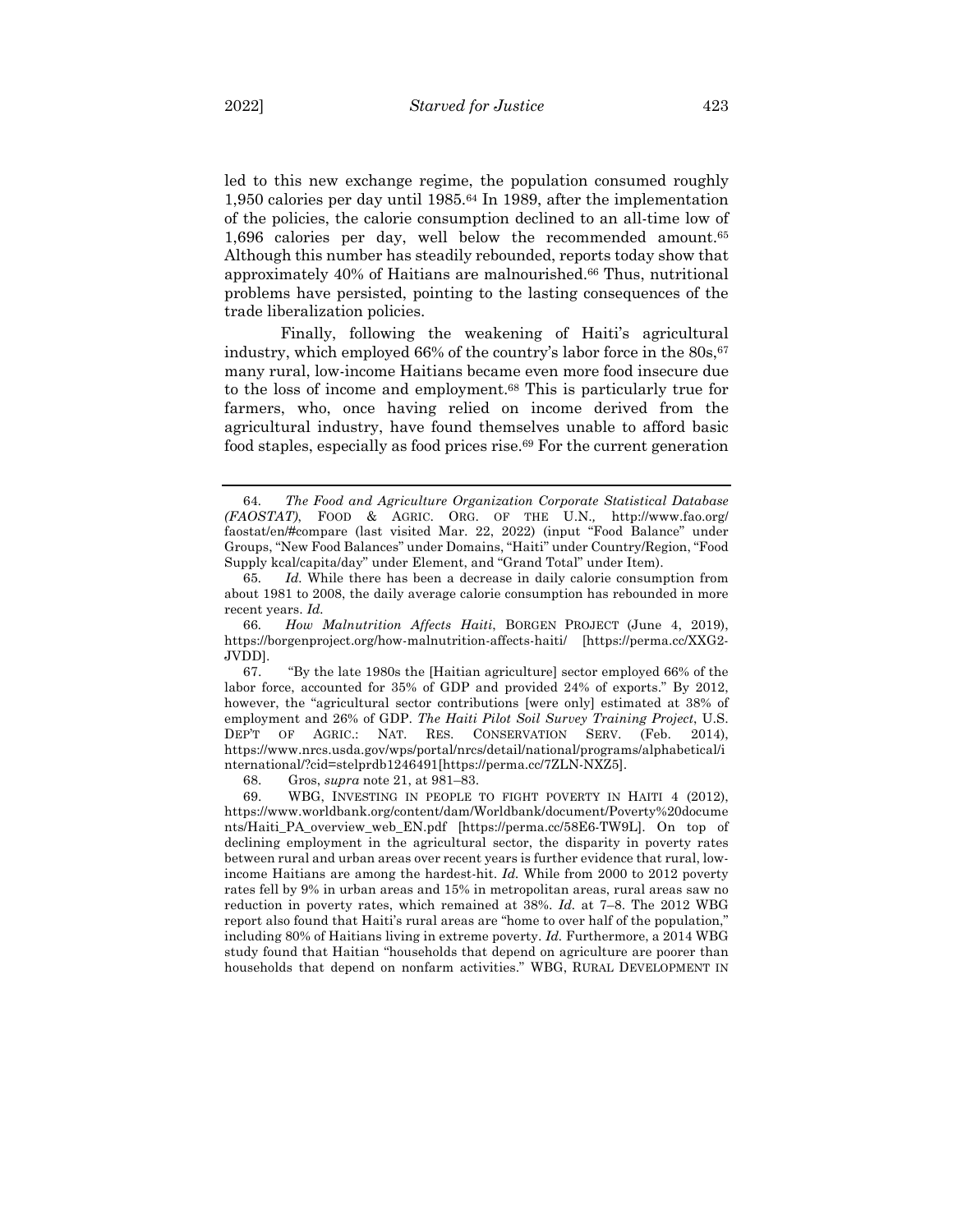of Haitian farmers, the economic decline of the industry due to the flood of U.S. imports and its impact on the right to food, as well as other human rights, has been especially sudden and long-lasting.

C. Undermining the Right to Food

The right to food is codified in Haiti's domestic law through a provision of the Constitution of 1987. It recognizes that Haitian citizens have a right to food and social security.70 The Constitution also imposes an obligation on the state to guarantee Haitians the right to life and health—which encompass the right to food<sup>71</sup>—in accordance with the Universal Declaration of Human Rights ("UDHR"),<sup>72</sup> which Haiti has approved.73

The Convention on Economic, Social and Cultural Rights ("ICESCR"), ratified by Haiti in October 2013,74 also guarantees the right to food.75 Under interpretations by the U.N. Committee on Economic, Social and Cultural Rights—the treaty body charged with monitoring implementation of the ICESCR76—the right to food in international law encompasses four elements: availability, accessibility, adequacy, and sustainability.77

HAITI: CHALLENGES AND OPPORTUNITIES 15 (Sept. 2014), http://documents1.worldbank.org/curated/en/976171468032682306/pdf/955400WP 0Box390portunities00PUBLIC0.pdf [https://perma.cc/NG4N-RBVJ].

<sup>70.</sup> Constitution of the Republic of Haiti Mar.10, 1987, art. 22 (Haiti) [hereinafter Haiti Constitution].

<sup>71.</sup> OFF. U.N. HIGH COMM'R FOR HUM. RTS., THE RIGHT TO ADEQUATE FOOD 7 (Apr. 2010), https://www.ohchr.org/sites/default/files/Documents/Publications/ FactSheet34en.pdf (on file with *HRLR Online*].

<sup>72.</sup> Universal Declaration of Human Rights (UDHR), G.A. Res. 217 A (III), U.N. Doc. A/RES/217(III) (Dec. 10, 1948) [hereinafter UDHR].

<sup>73</sup>*. Chapter 1: Legal Framework*, INTER-AM. COMM'N ON HUM. RTS., http://www.cidh.org/countryrep/haiti79eng/chap.1.htm (last visited Apr. 4, 2022).

<sup>74.</sup> International Covenant on Economic, Social and Cultural Rights, *opened for signature* Dec. 16, 1966, 993 U.N.T.S. 171 (entered into force Jan. 3, 1973) [hereinafter ICESCR].

<sup>75.</sup> ICESCR, *supra* note 74, art. 11.

<sup>76.</sup> The Committee on Economic, Social and Cultural Rights was established in 1985 pursuant to ECOSOC Resolution 1985/17 and is composed of 18 independent experts. *Committee on Economic, Social and Cultural Rights*, OFF. U.N. HIGH COMM'R FOR HUM. RTS., https://www.ohchr.org/en/hrbodies/cescr/ pages/cescrindex.aspx [https://perma.cc/HK3R-XU86].

<sup>77</sup>*. OHCHR and the Right to Food*, OFF. U.N. HIGH COMM'R FOR HUM. RTS., https://www.ohchr.org/EN/Issues/ESCR/Pages/Food.aspx#:~:text=%2D%20Adequa cy%3A%20Food%20must%20satisfy%20dietary,should%20also%20be%20culturall y%20acceptable [https://perma.cc/S6YT-UN6D].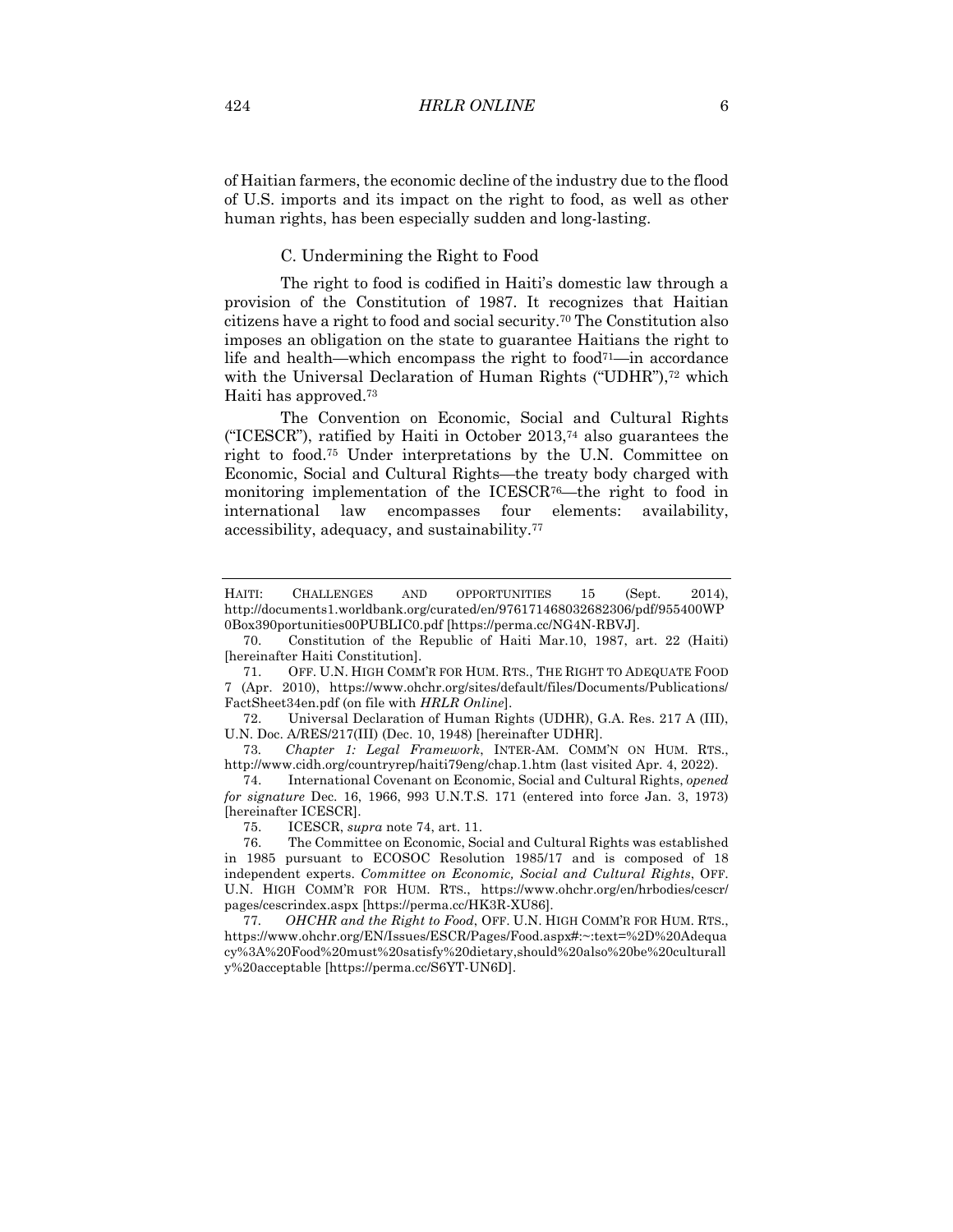The forced implementation of trade liberalization policies and the population's consequent over-reliance on American food imports—has undermined the population's guaranteed right to food. The sum total of these economic policies has especially hindered access to food for low-income Haitians, farmers living in rural regions, 78 and residents of metropolitan slums.79 Among the affected population, women and children have been particularly hard-hit; U.N. Office for Coordination of Humanitarian Affairs ("U.N. OCHA") reported that of the 4.6 million Haitians who required humanitarian assistance in 2020 due to extreme food insecurity, over 57% were women and girls, and 45.5% were children.80 Similarly, UNICEF reported that about 168,000 children in Haiti are experiencing acute malnutrition.81 Furthermore, food insecurity within low-income households has led to a host of collateral consequences, including the deterioration of health due to malnutrition,82 increased rates of diabetes,83 lower enrollment in education,84 and exploitation in manufacturing industries, where

81. UNICEF, HUMANITARIAN ACTION FOR CHILDREN: HAITI (2021), https://www.unicef.org/media/87006/file/2021-HAC-Haiti.pdf [https://perma.cc/88HY-WRPE].

82. OXFAM, KICKING DOWN THE DOOR: HOW UPCOMING WTO TALKS THREATEN FARMERS IN POOR COUNTRIES 27 (Apr. 2005) ("[Since the tariff reduction,] rice-growing areas now have some of the highest concentrations of malnutrition and poverty . . . [and] [r]ice farmers have responded to the lower prices by cutting down on their household costs, such as health and education, and the women among them have taken on additional work as rural labourers.").

83*. Diabetes Country Profiles: Haiti*, WHO (2016), https://cdn.who.int/ media/docs/default-source/countryprofiles/diabetes/hti\_en.pdf?sfvrsn=6aff0c22\_39 &download=true [https://perma.cc/4MZ7-MTWU]*.*

84. School enrollment has long been lower in rural areas hard-hit by agricultural liberalization policies. Henriette Lunde, HAITI YOUTH PROJECT,

<sup>78</sup>*. See* Paisley Dodds, *Food Imports Hurt Struggling Haitian Farmers*, NBC NEWS (Feb. 26, 2010), www.nbcnews.com/id/35608836/ns/world\_newsamericas/t/food-imports-hurt-struggling-haitian-farmers [https://perma.cc/ZNM9- 9JMR] (quoting a 38-year-old rice farmer as stating "I can't make any money off my rice with all the foreign rice there is now").

<sup>79</sup>*. See* Ariana Cubillos, *Haiti's Poor Resort to Eating Mud as Prices Rise*, NBC NEWS (Jan. 29, 2008), http://www.nbcnews.com/id/22902512/ns/world\_newsamericas/t/haitis-poor-resort-eating-mud-prices-rise/ [https://perma.cc/UEB5- 2TY5] ("With food prices rising, Haiti's poorest can't afford even a daily plate of rice").

<sup>80</sup>*. See* U.S. AGENCY FOR INT'L DEV. (USAID), HAITI GENDER ASSESSMENT 39 (2016), https://banyanglobal.com/wp-content/uploads/2017/07/USAID-Haiti-Gender-Assessment.pdf [https://perma.cc/9SQJ-8QVJ] ("[W]omen and children are especially and disproportionately affected by food and economic insecurity, and . . . gender considerations must be taken into account to improve their welfare and that of their families.").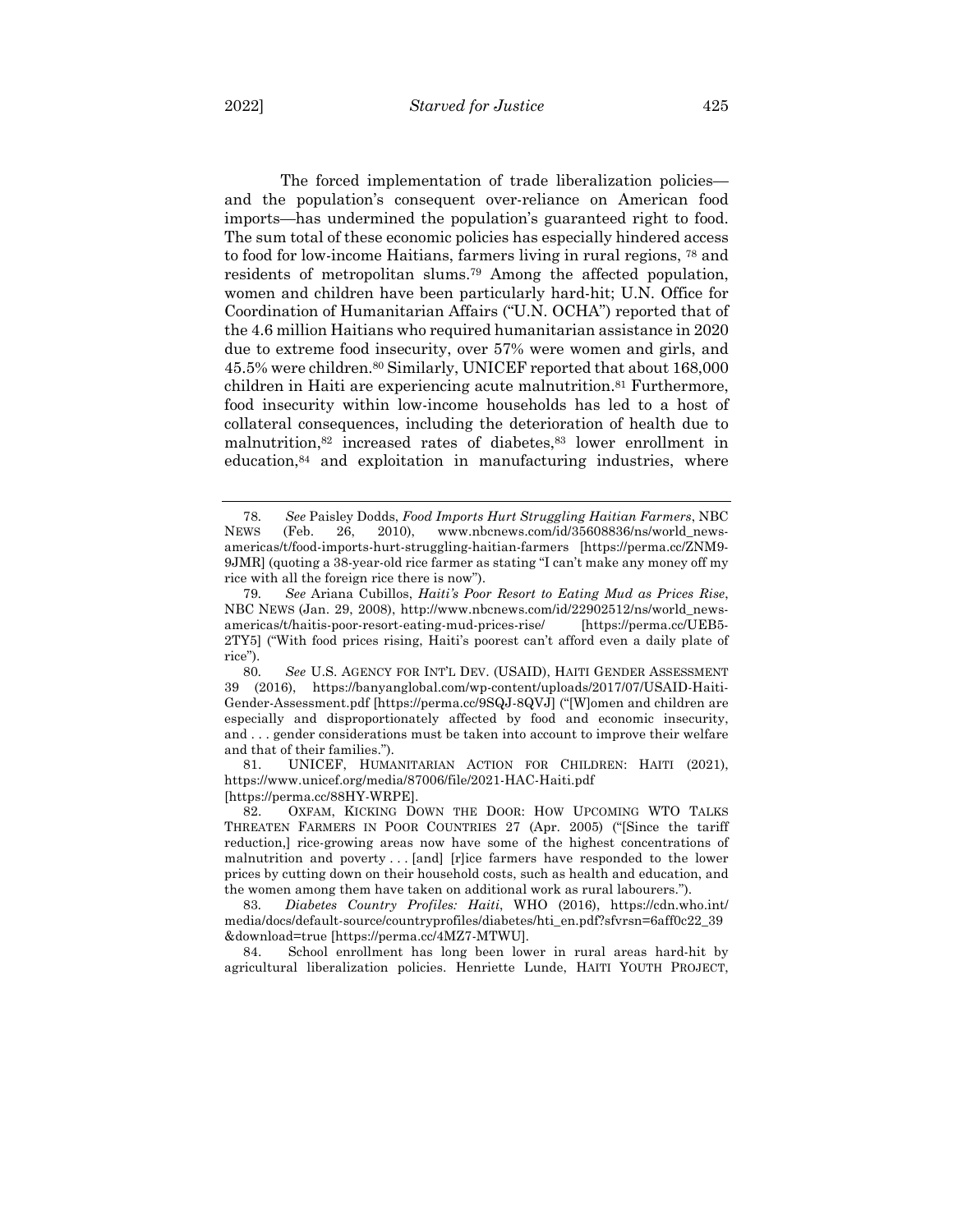many of those who lost their livelihoods from agriculture sought employment.<sup>85</sup> Thus, the undermining of the right to food has, in turn, jeopardized for many Haitians their right to health, work, and education.86

## D. Beyond Just Hunger: The Effects of Food Insecurity

## 1. Malnutrition and Starvation

Living in chronic food insecurity, Haitians will not be able to enjoy their right to the highest attainable standard of physical and mental health due to the negative impacts of malnutrition and starvation. <sup>87</sup> Along with the resulting lack of food accessibility, the shift in the population's food habits means that it will not get the nutrition it needs, in part due to the reduction in dietary diversity.88

85*. Bill Clinton's Heavy Hand on Haiti's Vulnerable Agricultural Economy: The American Rice Scandal,* COUNCIL ON HEMISPHERIC AFFS. (Apr. 13, 2010), https://www.coha.org/haiti-research-file-neoliberalism%E2%80%99s-heavy-handon-haiti%E2%80%99s-vulnerable-agricultural-economy-the-american-rice-

scandal/ [https://perma.cc/F5S4-KFQY] ("The collapse of the Haitian agricultural sector, beginning in the late 1980's, has perpetuated an exodus from rural areas to more crowded urban centers. However, few prospects, in terms of jobs, were available at the time these migrants moved to the cities.").

86*. Id.* As a byproduct of economic liberalization, "some foreign investment managed to trickle into Haiti, [including] American clothing companies [that] set up sweatshops in trade zones in Haiti where workers were paid an average wage of \$.30 per hour." *Id.* ("[In January 2004,] a 110-pound sack of American rice sold for \$22.50, which would require 75 hours of labor, yet by May 2004, the price went up to \$45, meaning that a Haitian sweatshop worker would have to work 150 hours just to acquire one sack of rice").

87*. See* ICESCR, *supra* note 74, art. 12 (outlining the right to the enjoyment of physical and mental health).

88. Malnutrition results from eating both an insufficient quantity of food and an insufficiently varied diet that does not provide adequate energy and nutrients. Vinicius J.B. Martins et al., *Long-lasting Effects of Undernutrition*, 8 INT'L J. ENV'T. RES. & PUB. HEALTH 1817, 1817 (2011); *see also* Levenson Badio, DEP'T OF FOOD SEC. & AGRIC. DEV., KYUNGPOOK NAT'L UNIV., *Effect of Trade Liberalization on* 

YOUTH AND EDUCATION IN HAITI: DISINCENTIVES, VULNERABILITIES AND CONSTRAINTS 5 (2008) ("While three of four children in urban areas start in primary school, only around half of the children in the rural areas are given this opportunity."). Educational attainment for rural children is closely linked to income, and researchers have found that "even when the farmers are able to sell their crops before the start of the school year, the surplus is often not enough to set aside money for school fee" because "other expenses must be covered first, like paying workers who have assisted during the harvest and buying fertilizer." *Id.* at 28. Overall, "there is good reason to believe that the high increase in costs of fertilizing, in combination with the increase in prices of food and fuel, have forced rural children out of school in Haiti, or prevented them from starting." *Id.*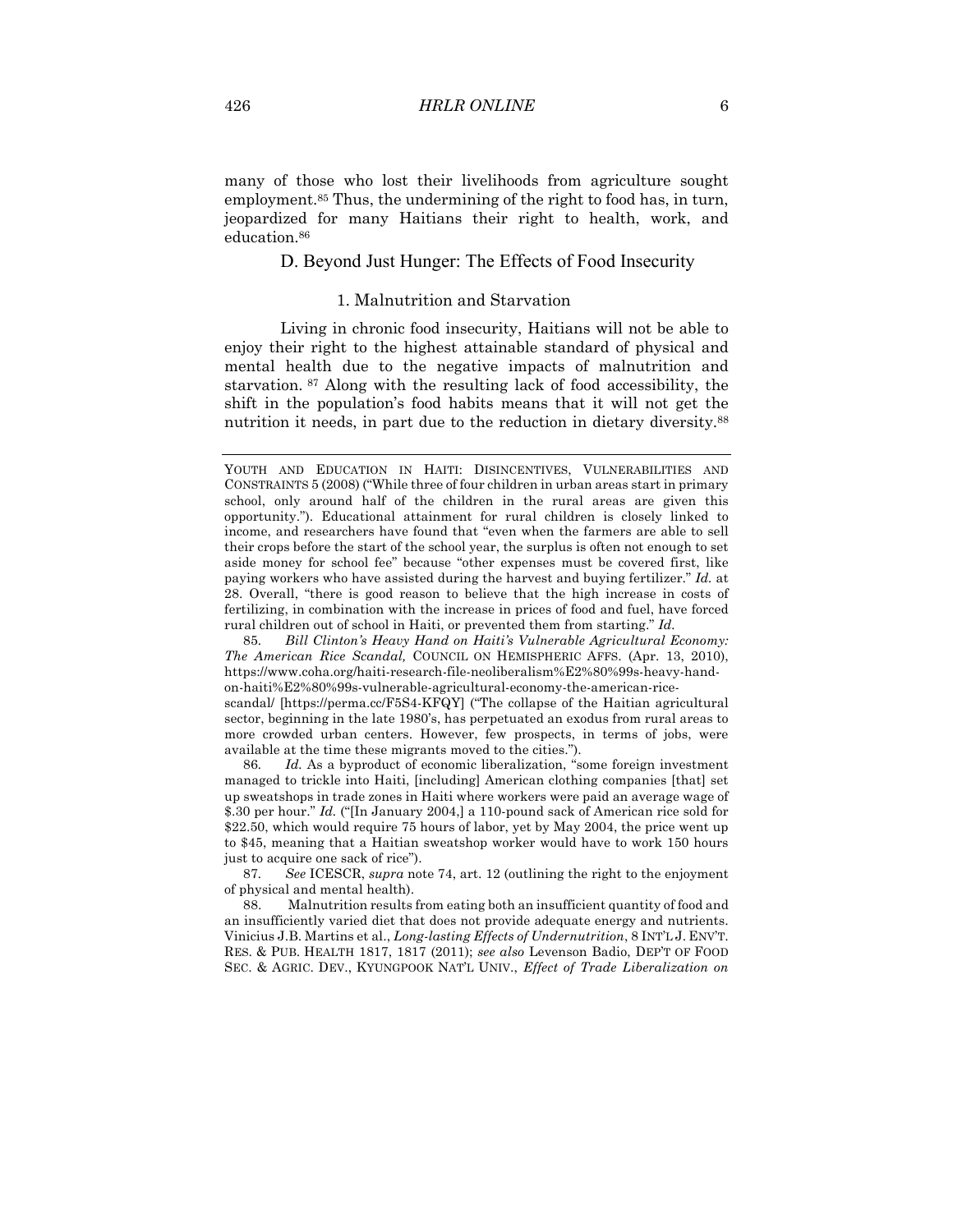The impact of malnutrition is especially harmful in children; the effects of malnutrition during the first two years of development are largely irreversible.89 Effects of continuing food insecurity on newborns include increased vulnerability to disease, developmental delays, stunted growth, and even blindness.90 In one study covering food insecurity in the United States, the likelihood of fair to poor health among children in food insecure households was 2.14 times higher than among children in food-secure households.91

Moreover, undernutrition in children has been linked to poor mental development and school achievement, as well as behavioral abnormalities.92 Delayed effects of malnutrition may also present later in life, such as an increased risk for obesity and diet-related noncommunicable diseases ("NCD"), including cardiovascular diseases, various cancers, and diabetes.93 By adulthood, food-insecure individuals have 2.4 times higher risk of diabetes and hypertension compared to non-food insecure individuals.94 Since the mid-1980s, when the country's diet was "Americanized," diabetes among Haitians has almost doubled.95

Finally, baseline food insecurity has only exacerbated the country's extreme vulnerability to man-made and natural disasters,

*Food Basket Supply in HAITI* (Oct. 2017) ("Food import has a consequence of reducing the dietary diversity scale as it is in the case of Haiti, the excessive rice import makes its price relatively lower comparing to the choice of combining different foods for a better diet and its easiness to be cooked gives it a predilection place in the food diet of the Haitians.").

<sup>89</sup>*. Malnutrition*, *UNICEF,* https://www.unicef.ca/en/malnutrition#:~:text= Malnutrition%20in%20children%20is%20especially,result%20in%20future%20inc ome%20reduction [https://perma.cc/YKH9-KA2R].

<sup>90</sup>*. Id.*

<sup>91.</sup> John T. Cook et al., *Child Food Insecurity Increases Risks Posed by Household Food Insecurity to Young Children's Health,* 136 J. NUTR. 1073, 1073–76 (2006).

<sup>92.</sup> Martins et al., *supra* note 88, at 1817.

<sup>93</sup>*. Fact Sheet: Malnutrition*, WHO (June 9, 2021), https://www.who.int/ news-room/fact-sheets/detail/malnutrition (on file with *HRLR Online*].

<sup>94.</sup> Hillary K. Seligman et al., *Food Insecurity Is Associated with Diabetes Mellitus: Results from the National Health Examination and Nutritional Examination Survey (NHANES) 1999–2002*, 22 J. GEN. INTERNAL MED. 1018, 1018–23 (2007).

<sup>95</sup>*. Diabetes Country Profiles: Haiti*, *supra* note 83.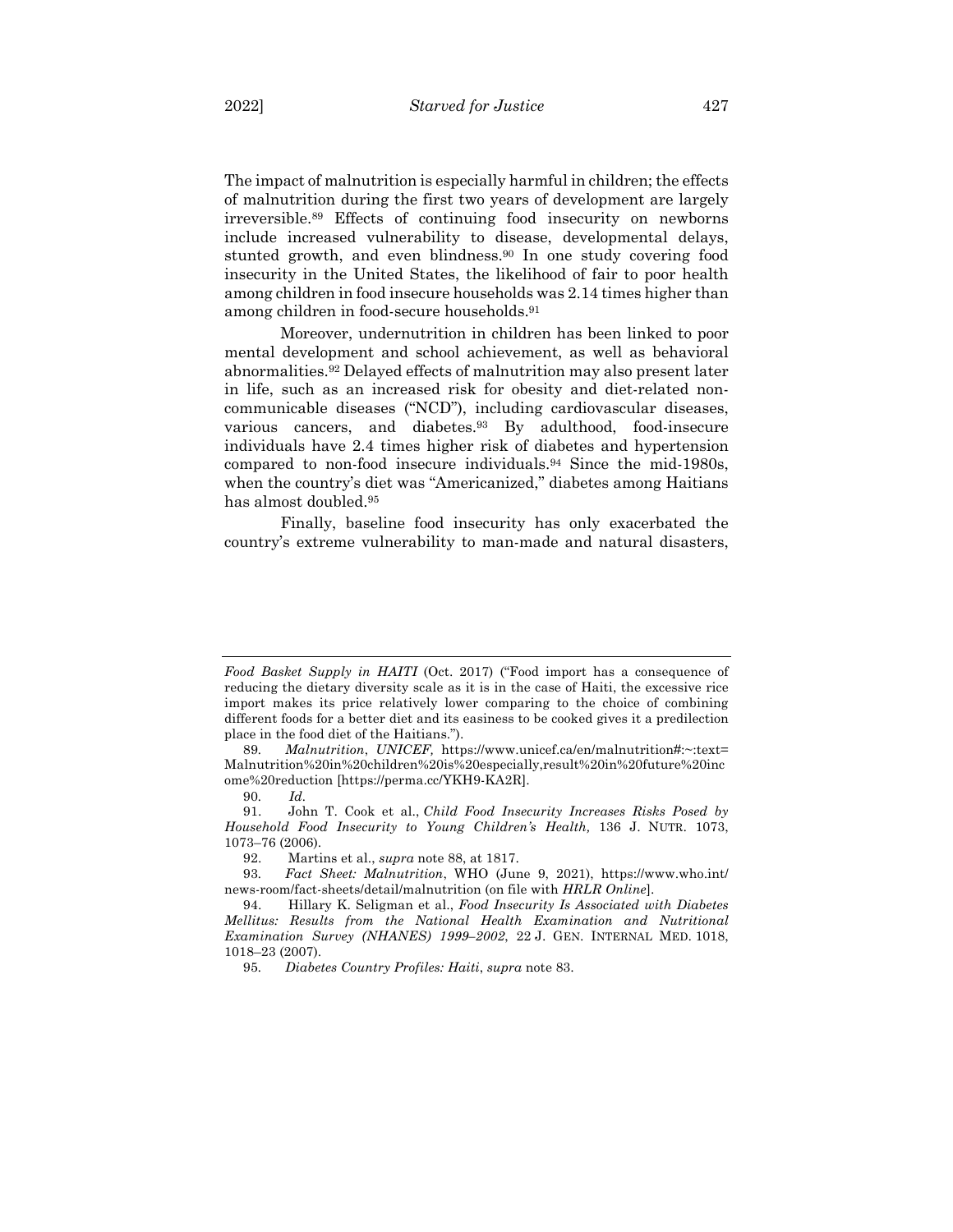including the COVID-19 pandemic<sup>96</sup> and the 2021 7.2 earthquake.<sup>97</sup> When the COVID-19 pandemic hit, the 4.4 million Haitians who were already food insecure found themselves at a distinct disadvantage as interruptions to the global economy made basic foods even more expensive and difficult to find.98 Moreover, the effects of the August 2021 earthquake, which dealt a huge blow to Haiti's agricultural sector and further impacted the availability of food, were felt particularly acutely by those already suffering from food insecurity.99

#### 2. Socioeconomic Consequences of Food Insecurity

Beyond malnutrition and vulnerability to natural disasters, there is a real risk that the population's right to work under just and favorable conditions100 will be violated, as food insecurity has and will continue to force low-income people to endure low wage, unsustainable jobs in the manufacturing industry due to the decline of the

98. Antoine Vallas, *Haiti: Coronavirus, High Food Prices and How Beans Became a Luxury*, WORLD FOOD PROGRAMME (Apr. 14, 2021), https://www.wfp.org/ stories/haiti-coronavirus-high-food-prices-and-how-beans-became-luxury [https://perma.cc/7ZGB-X6H7]; *see also* CRISIS IN HAITI, *supra* note 53 (discussing the effects of the COVID019 pandemic on food security in Haiti).

<sup>96.</sup> Nelly Mitja, *Hunger in Haiti: Addressing Food Insecurity Challenges*, ACTION AGAINST HUNGER (Dec. 18, 2020), https://www.actionagainsthunger.org/ story/hunger-haiti-addressing-food-insecurity-challenges [https://perma.cc/2NQG-D3EA].

<sup>97.</sup> Frank Giustra, *Without Long-Term Investment, Food Aid for Haiti Risks Being a Band-Aid*, PHILANTHROPY NEWS DIGEST (Sept. 9, 2021), https://phil anthropynewsdigest.org/commentary-and-opinion/without-long-term-investmentfood-aid-for-haiti-risks-being-a-band-aid [https://perma.cc/6YF3-LDZQ]; *see also* UNICEF, EARTHQUAKE HAITI: HUMANITARIAN SITUATION REPORT (Aug. 24, 2021), https://www.unicef.org/media/105751/file/%20Haiti-Humanitarian-EarthquakeV1- SitRep-No3-24-August-2021.pdf [https://perma.cc/7RKT-3CG7] (discussing effects of the 2021 earthquake on nutrition).

<sup>99.</sup> Giustra, *supra* note 97; *see also Hunger Spikes in Haiti Following Deadly Earthquake*, UN NEWS (Sept. 9, 2021), https://news.un.org/en/story/2021/09/1099 492 [https://perma.cc/BEQ3-4E6R] ("Last month's earthquake destroyed markets, roads, storage and processing facilities, dairies, and irrigation systems. Tropical Storm Grace, which hit days after the seismic event, caused additional damage. FAO Representative in the country, Jose Luis Fernandez, said that 'on top of a succession of disasters and crises, this latest double whammy has left people's ability to produce and to access food for their families and communities, in tatters.'").

<sup>100</sup>*. See, e.g.*, ICESCR, *supra* note 74, art. 6 (ensuring the right to work); S. Exec. Doc. D, 95-2 (1978) (same).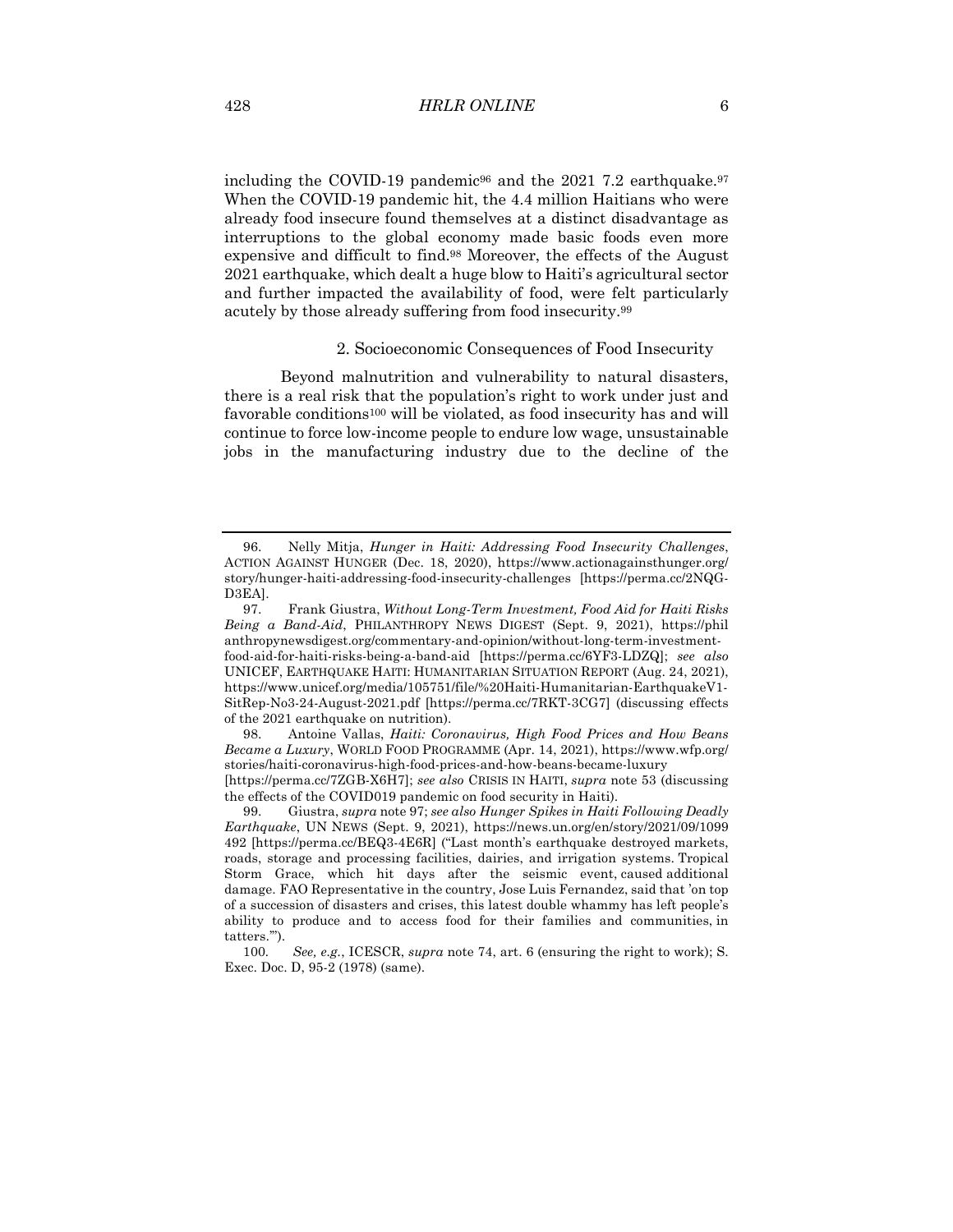agricultural sector.101 Many people who previously relied on the agriculture industry for their livelihoods now work in factories, enduring sweatshop-like conditions for less than \$8 a day¾approximately half the amount needed for an adequate standard of living.102 Moreover, because free public education is limited in Haiti, families impacted by the decline of Haiti's agricultural industry will be much less likely to be able to pay for private education, which accounts for 80% of Haiti's education system.103 Therefore, given their low wages and the rising price of food, low-income Haitian families will likely be unable to provide their children with an education, further perpetuating the cycle of poverty.104

#### 3. Rights of Future Generations

The deleterious effects to health and the lack of opportunity for long-term educational success and economic opportunity for the current population will perpetuate conditions of food insecurity for future generations.105 Even with aggressive intervention, the current prevalence of malnutrition will negatively affect the health of future generations.106 Evidence shows that malnutrition can have lifelong and intergenerational consequences when it occurs during critical phases of life, such as infancy, early childhood and adolescence, or pregnancy

<sup>101.</sup> Rashmee Roshan Lall, *Haiti's Employment Push Turns to Textiles as Farming Tradition Uprooted*, THE GUARDIAN (Aug. 21, 2013), https://www.theguardian.com/global-development/poverty-matters/2013/aug/21/ haiti-employment-textiles-farming (on file with *HRLR Online*).

<sup>102</sup>*. See* Brian Ellsworth, *Haiti Hikes Minimum Wage By Up to 54% Following Worker Protests*, REUTERS (Feb. 21, 2022), https://www.reuters.com/ world/americas/haiti-hikes-minimum-wage-by-up-54-following-worker-protests-2022-02-21/ (on file with *HRLR Online*). ("Employees in the clothing manufacturing sector, which export finished products to U.S. retailers, received a 37% increase. That takes their wages to just under \$7.50 per day, compared with the \$15 per day that union leaders had demanded.").

<sup>103.</sup> Becky Sullivan, *The Haiti Earthquake's Latest Victim May Be the New School Year,* NAT'L PUB. RADIO (Sept. 5, 2021), https://www.npr.org/ 2021/09/05/1033598525/the-haiti-earthquakes-latest-victim-may-be-the-newschool-year [https://perma.cc/YT37-57QE].

<sup>104</sup>*. See, e.g.*, Convention on the Rights of the Child (CRC) art. 28. Nov. 20, 1989, 1577 U.N.T.S. 3 (guaranteeing the right to education).

<sup>105.</sup> Madeline Bishop, *The Cycle of Food Insecurity*, PUB. HEALTH POST (May 8, 2017), https://www.publichealthpost.org/research/cycle-food-insecurity/ [https://perma.cc/DVL4-CD7M].

<sup>106</sup>*. Id.*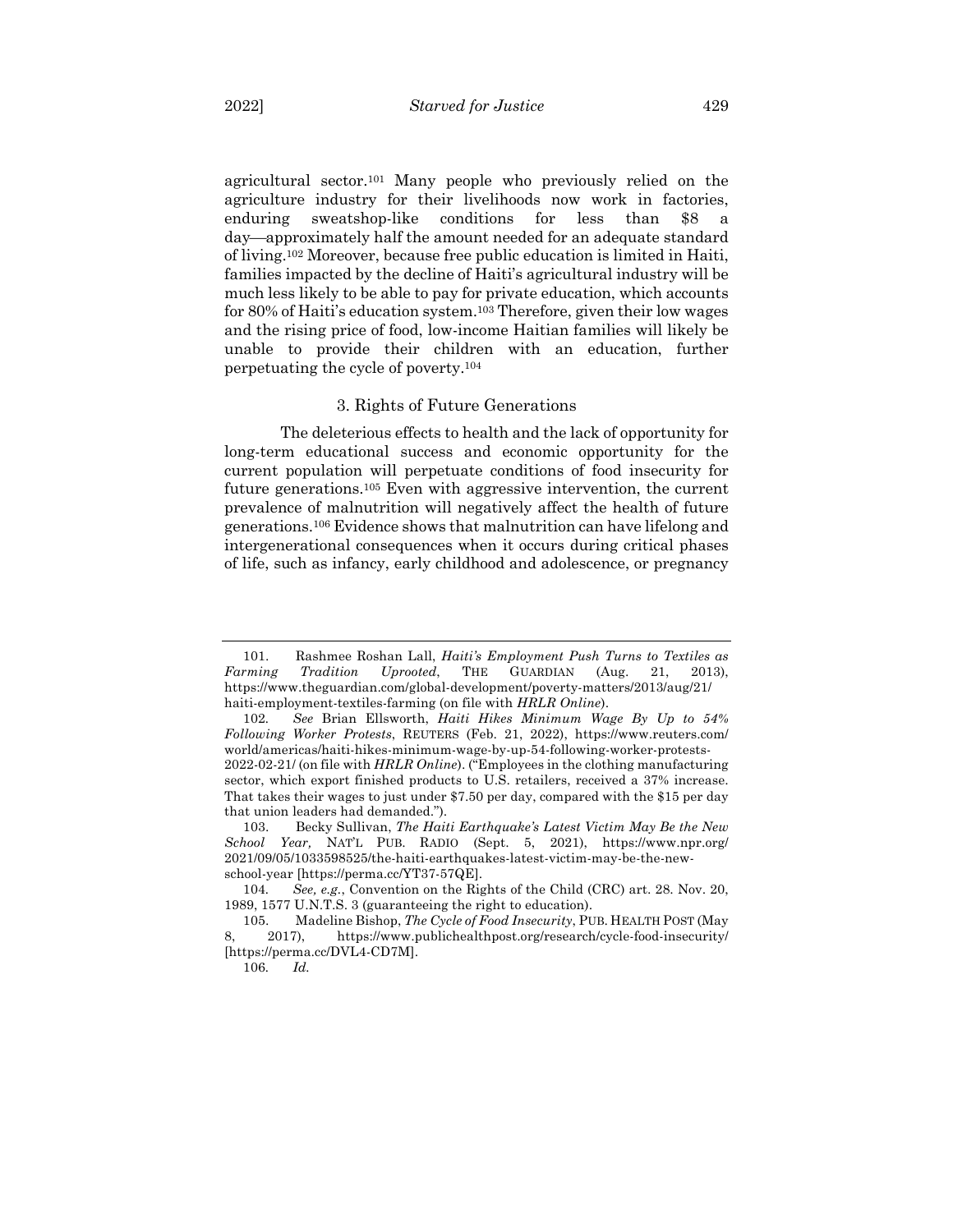and lactation.107 The increase in diabetes also has implications for future generations—exposure to diabetes *in utero* predisposes the offspring to obesity and diabetes later in life.108 This year, the World Bank attempted to measure how current health and education conditions will shape the knowledge, skills, and experience of existing and future generations.109 Its report noted how poor health and restriction to education negatively impact future generations, including those not yet born<sup>110</sup>—the project found that children born in poor countries, lacking adequate access to health, education, and food, are only 30% as productive as they could be.111 Moreover, the report highlighted the negative health, educational, and employment impacts of famine on a country's population across decades and generations.112

Ultimately, the need for relief is urgent. As an Oxfam policy proposal notes, monumental efforts and investments that consider the extent of Haiti's agricultural dependence are needed in order to revitalize Haiti's agricultural industry.113 And even if agricultural revitalization efforts are pursued aggressively, environmental and technological challenges make it impossible to guarantee results.114

108. Dana Dabelea, *The Predisposition to Obesity and Diabetes in Offspring of Diabetic Mothers*, 30 DIABETES CARE S169, S169–73 (2007).

109. WBG & Int'l Bank for Reconstruction & Dev., The Human Capital Index 2020 Update: Human Capital in the Time of COVID-19 (2020), https://reliefweb.int/ sites/reliefweb.int/files/resources/152967.pdf [https://perma.cc/DT4Y-D68R].

113. CARLOS FURCHE, OXFAM, THE RICE VALUE CHAIN IN HAITI: POLICY PROPOSAL 7, 64 (2013), https://s3.amazonaws.com/oxfam-us/www/static/media/ files/haiti-rice-policy-backgrounder.pdf [https://perma.cc/V26R-5E27].

114. Unsustainable agricultural practices that have led to land degradation, effects of climate change and natural disasters, and lack of technology for more sustainable practices are challenges toward revitalizing the Haitian rice industry. *See, e.g.*, SINGH, *supra* note 57 (discussing challenges to agricultural revitalization in Haiti, including climate change, natural disasters, poor soil quality due to deforestation, and governance challenges).

<sup>107.</sup> FOOD & AGRIC. ORG. OF THE U.N. ET AL., THE STATE OF FOOD SECURITY AND NUTRITION IN THE WORLD 142 (2020), https://www.fao.org/3 /ca9692en/ca9692en.pdf [https://perma.cc/4HT7-QZ5P]; *see also* Jonathan C. Wells et al., *The Double Burden of Malnutrition: Aetiological Pathways and Consequences for Health*, 395 THE LANCET 75, 75–88 (2020) ("Long-lasting effects of malnutrition in early life can be attributed to interconnected biological pathways, involving imbalance of the gut microbiome, inflammation, metabolic dysregulation, and impaired insulin signalling. Life-course exposure to early undernutrition followed by later overweight increases the risk of non-communicable disease, by imposing a high metabolic load on a depleted capacity for homoeostasis, and in women increases the risk of childbirth complications.").

<sup>110</sup>*. Id.* at 21.

<sup>111</sup>*. Id.* at 6, 65.

<sup>112</sup>*. Id.* at 2.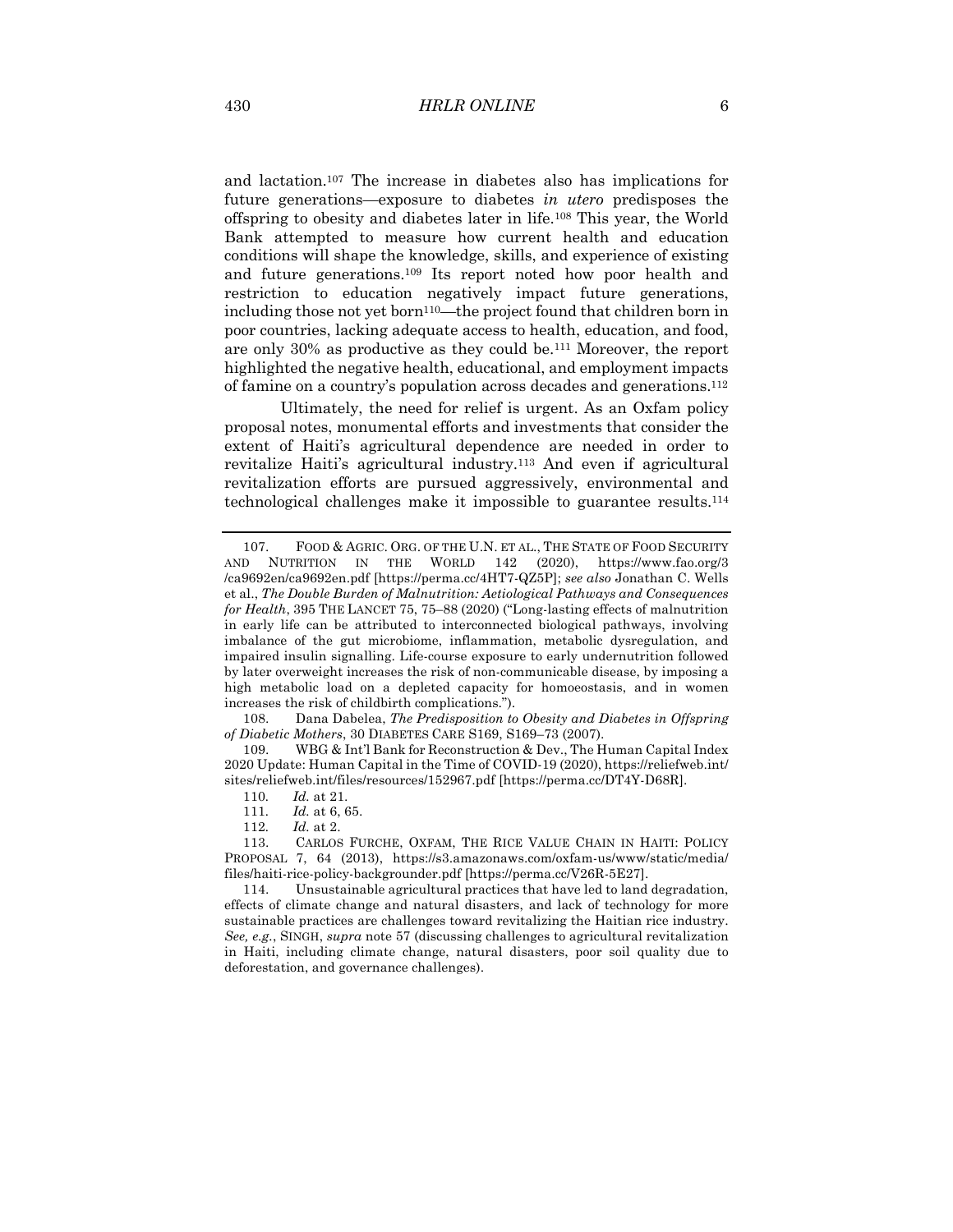Therefore, Haitians are likely to remain food insecure unless, amongst other things, IFIs take urgent measures to reform their investment policies. The dire consequences of food insecurity, and its effects on other human rights, underscore the need to recognize and enforce accountability measures against the international actors that fostered reliance in Haiti and deprioritized its self-sufficiency.

# II. National and Extra-Territorial Obligations and the Right to Food

Under international law, states have human rights obligations within their own territories and jurisdictions, and towards their own citizens.115 As described above, Haiti is bound by the ICESCR as well as its own constitution to guarantee Haitians the right to food.116 In addition, states have extraterritorial obligations ("ETOs") related to the enjoyment of human rights beyond their borders.117 Thus, the Haitian government and Member States (also called Member Countries)118 of IFIs—including the United States, which has a long history of independent interference in Haiti<sup>119</sup>—have obligations under international law that could provide avenues for redress to the people of Haiti.

#### A. Haiti's Obligations

Although this article aims to focus specifically on the obligations of external actors, it is worth noting that the Haitian government, too, has a duty to ensure that their citizen's most basic rights are safeguarded. The Haitian government has human rights obligations under multiple instruments, including the Convention on

119. SCHMIDT, *supra* note 6.

<sup>115.</sup> A number of international treaties lay out the obligations of States Parties regarding human rights within their borders and toward their citizens. *See, e.g.*, ICESCR, *supra* note 74 (laying out states' economic, social, and cultural obligations).

<sup>116.</sup> Haiti Constitution, *supra* note 70, art. 22; *See, e.g.*, ICESCR, *supra* note 74.

<sup>117.</sup> ETOs stem from the need to regulate globalization as it affects universal human rights protection. *Maastricht Principles on Extra-Territorial Obligations of States*, CTR. FOR INT'L ENV'T L. (CIEL), https://www.ciel.org/wpcontent/uploads/2015/05/Maastricht\_ETO\_Principles\_21Oct11.pdf [https://perma.cc/ZK6K-BMGU]

<sup>118.</sup> Most countries in the world are Member States of IFIs. For example, the International Monetary Fund notes that its membership includes 190 countries. *List of Members*, IMF, https://www.imf.org/external/np/sec/memdir/memdate.htm (on file with *HRLR Online*).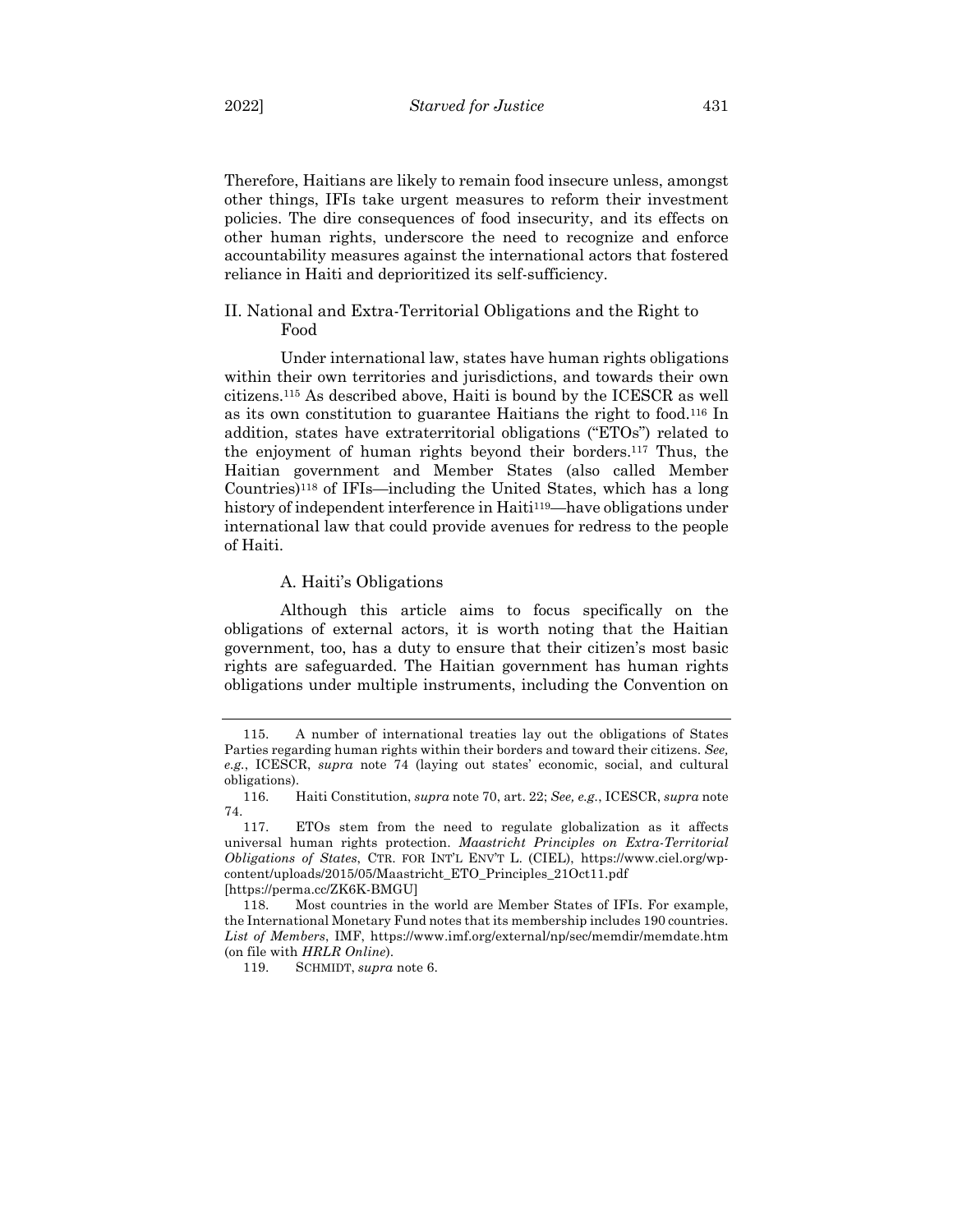the Rights of the Child ("CRC"), the Universal Declaration of Human Rights ("UDHR"), and the International Covenant for Economic, Social, and Cultural Rights ("ICESCR").120 Moreover, its own Constitution requires that the state respect, protect, and fulfill human rights, which include the right to food,121 right to health,122 right to work under favorable conditions,123 and right to education.124 Pursuant to ICESCR Article 2 and CRC Article 4, the government must take all appropriate measures to progressively implement the rights guaranteed by their respective treaties and to do so to the maximum extent of its available resources.<sup>125</sup> This obligation also entails refraining from taking retrogressive measures that are harmful to the enjoyment of human rights found in the instruments unless absolutely necessary.126

Externally imposed trade liberalization policies and loan conditions have impeded the Haitian government's ability to comply with their human rights obligations. Ultimately, this has negatively impacted their citizen's enjoyment of numerous fundamental rights. Haiti is required to fulfill, protect, and respect its citizens' right to food, but trade liberalization policies, as discussed above, forced the government to implement reforms that undercut Haiti's agricultural sector. Moreover, these same policies have inhibited the government from investing in programs and services that would help to alleviate the consequent effects of food insecurity.127

<sup>120.</sup> Haiti has ratified the U.N. Charter, CRC and the ICESCR. UN Treaty Body Database*—Haiti*, UN OHCHR, https://tbinternet.ohchr.org/\_layouts/15/ TreatyBodyExternal/Treaty.aspx?CountryID=74&Lang=EN [https://perma.cc /QZW6-ZSEU]; *Charter of the United Nations and Statute of the International Court of Justice*, U.N. TREATY COLLECTION, https://treaties.un.org/pages/ViewDetails.asp x?src=IND&mtdsg\_no=I-1&chapter=1&clang=\_en [https://perma.cc/XF3G-97M5].

<sup>121.</sup> CRC, *supra* note 104; UDHR, *supra* note 72.

<sup>122.</sup> CRC*, supra* note 104, art. 24; ICESCR, *supra* note 74, art.12.

<sup>123.</sup> Haiti Constitution, *supra* note 70, art. 35; UDHR, *supra* note 72, art. 23; ICESCR, *supra* note 74, arts. 6, 7.

<sup>124.</sup> CRC, *supra* note 104, art. 28; UDHR, *supra* note 72, art. 26; ICESCR, *supra* note 74, art. 13.

<sup>125.</sup> CRC, *supra* note 104, art. 4; ICESCR, *supra* note 74, art. 2.

<sup>126</sup>*. See, e.g.*, Committee on Economic, Social, and Cultural Rights (ESCR Committee), *The Right To The Highest Attainable Standard Of Health: CESCR General Comment No. 14*, ¶ 32 (2000) ("As with all other rights in the Covenant, there is a strong presumption that retrogressive measures taken in relation to the right to health are not permissible").

<sup>127.</sup> NGOs such as Oxfam, the World Food Programme, and Action Against Hunger have proposed a number of programs and investment into services that would help alleviate hunger. *See, e.g*., Borgen Project, *supra* note 66 (noting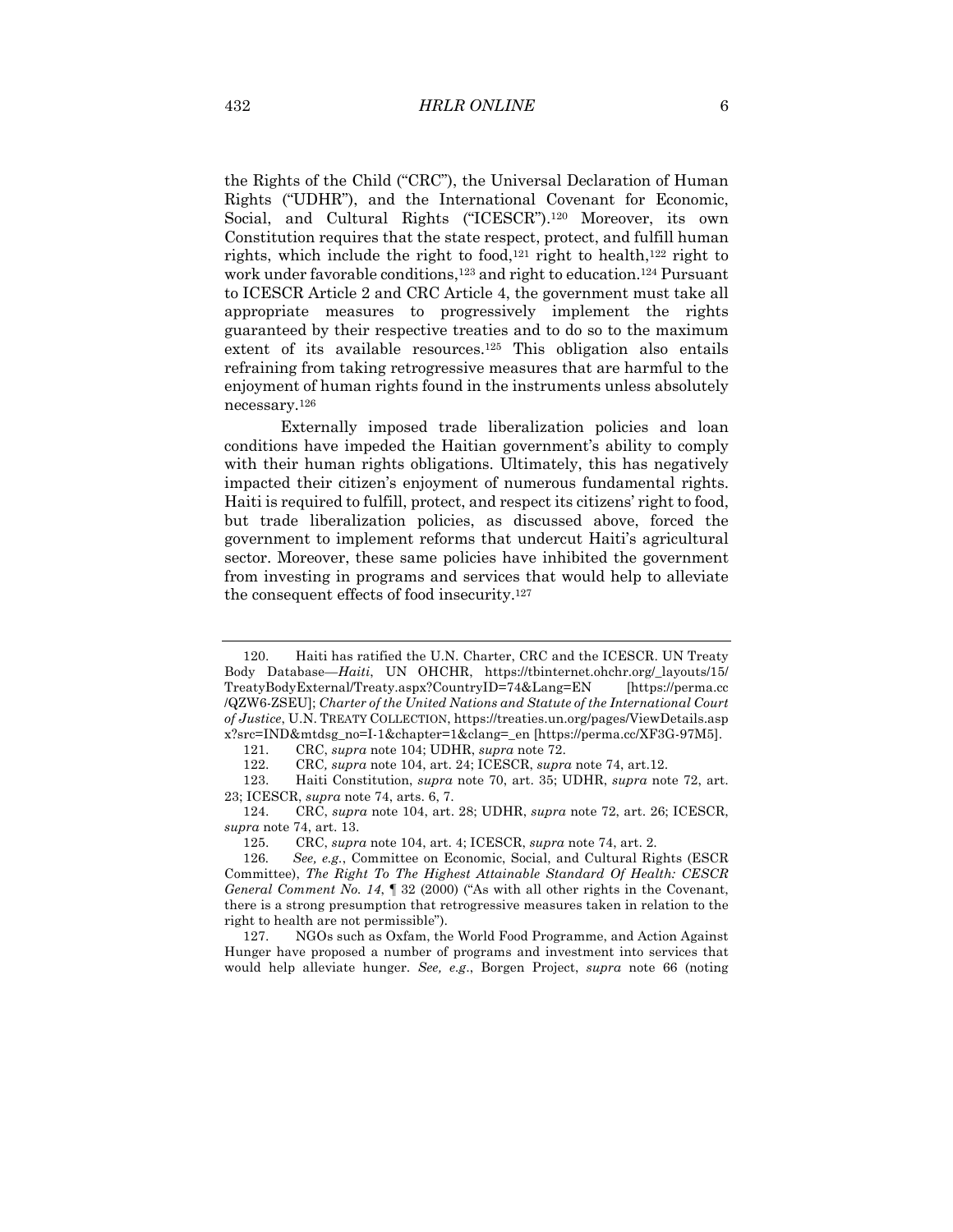## B. Extraterritorial Obligations: The United States and Other Member States of IFIs

The Maastricht Principles on Extraterritorial Obligations of States in the Area of Economic, Social and Cultural Rights ("Maastricht Principles") were adopted in 2011 by a group of experts in international and human rights, including several U.N. rapporteurs, independent experts, and committee members.128 They are a restatement of existing human rights law on ETOs.129 According to the Maastricht Principles, states have an obligation to avoid "acts and omissions that create a real risk of nullifying or impairing the enjoyment of economic, social and cultural rights extraterritorially" where such nullification or impairment is a foreseeable result of their conduct.130 ETOs of states are also triggered in situations where they exercise effective authority or control over people or territories,131 or where they find themselves "in a position to exercise decisive influence or to take measures to realize economic, social and cultural rights extraterritorially."132 The "Decisive Influence" doctrine applies nearly parallel to Member States of IFIs, as these states often play a critical

programs available); WORLD FOOD PROGRAMME, *supra* note 50 (outlining programs to feed schoolchildren, support local agriculture, and build resilience); Mitja, *supra* note 96 (proposing that the Haitian government undertake infrastructure improvement; technical training for small-scale farmers; access to education, including agroeducation; and investment into local agriculture, for example through the provision of food vouchers for local products).

<sup>128.</sup> ETO Consortium, Maastricht Principles on Extraterritorial Obligations of States in the area of Economic, Social and Cultural Rights 14 (2013), https:// www.etoconsortium.org/nc/en/main-navigation/library/maastricht-principles/?tx \_drblob\_pi1%5BdownloadUid%5D=23 [https://perma.cc/3NNG-VR5C].

<sup>129.</sup> *Id.*

<sup>130</sup>*. Id.* at 7.

<sup>131</sup>*. Id.* at 9; *see also Extra-territorial Jurisdiction of States Parties to the European Convention on Human Rights,* EUR. CT. H.R. (2018), https://www.echr.coe.int/documents/fs\_extra-territorial\_jurisdiction\_eng.pdf [https://perma.cc/M469-3EA6] (providing a summary of cases where the European Court of Human Rights has recognized ETOs in the context of effective control and authority); *see also* Human Rights Committee, General Comment No. 31: Nature of the General Legal Obligation Imposed on States Parties to the Covenant, U.N. GAOR, Hum. Rts. Comm., 18th Sess., ¶ 10, U.N. Doc. CCPR/C/21/Rev.1/Add. 13 (Mar. 29, 2014) ("[State Parties] must respect and ensure the rights laid down in the Covenant to anyone within the power or effective control of that State Party, even if not situated within the territory of the State Party.").

<sup>132.</sup> ETO CONSORTIUM, *supra* note 128, at 7.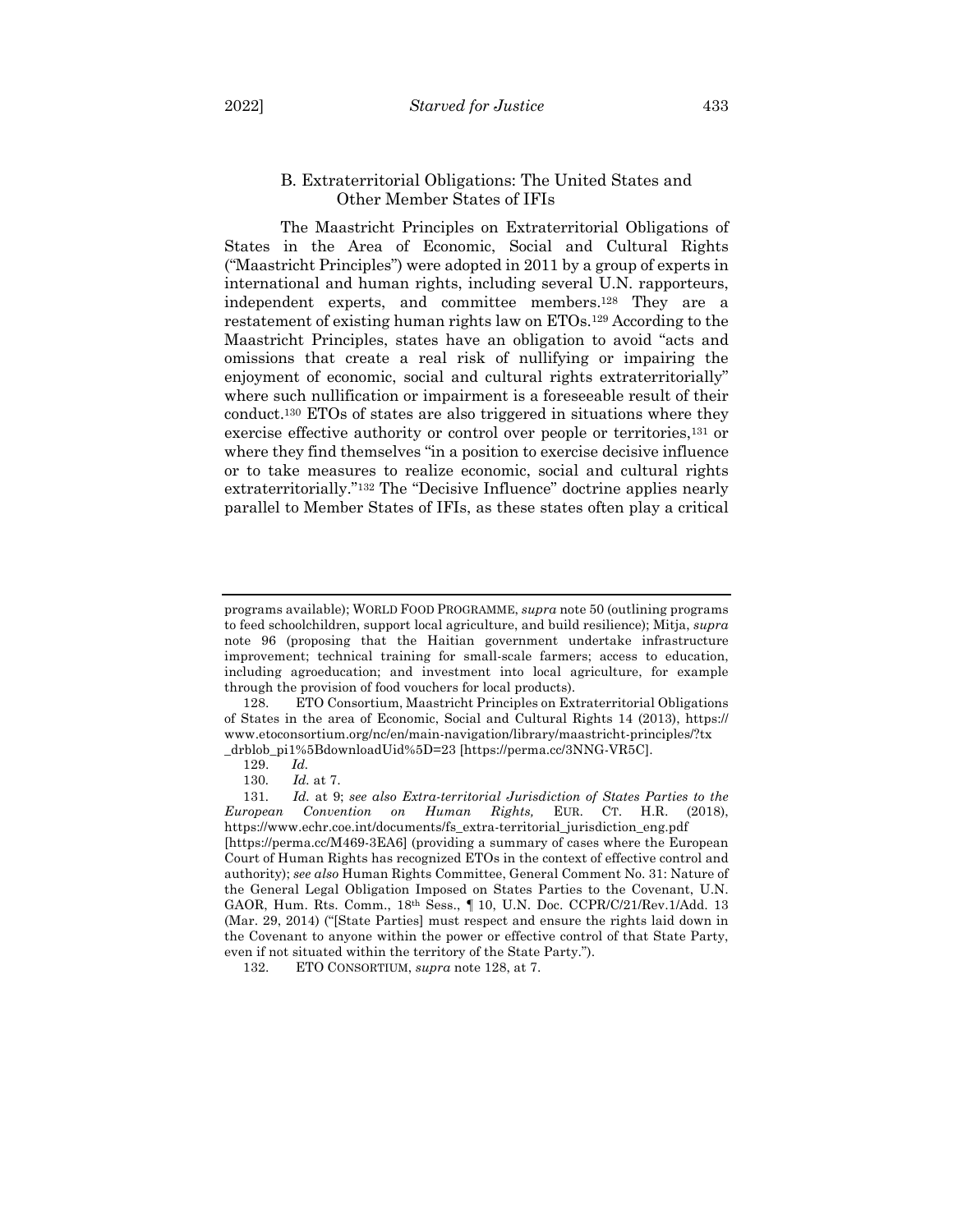part133 in IFIs' activities abroad.134 Although the Maastricht Principles themselves are not binding, ETOs have been increasingly recognized by national<sup>135</sup> and international courts,<sup>136</sup> and have been widely incorporated into concluding observations and general

134*. Id.* ("Home-States also negotiate international investment treaties which define and influence the international legal framework in which TNCs are able to operate. In light of these factors, home-States arguably exert significant control and 'decisive influence' over their corporate nationals.").

135*. See*, *e.g.*, Sosa v. Alvarez-Machain, 542 U.S. 692, 734–35 (2004) ("[T]he Covenant does bind the United States as a matter of international law."); Rechtbank Den Haag 1 mei 2019 (Kiobel/Shell) (Neth.); Gareth Rees & Annabel Gillham, *UK Companies Responsible for Business and Human Rights Violations Overseas*, MORRISON & FOERSTER LLP (June 8, 2020), https://www.mofo.com/resources/insights/200608-uk-human-rights-violations.html [https://perma.cc/Y5TV-BHPZ] (summarizing cases where UK courts have found violations of ETOs by businesses); Nevsun Resources Ltd. V. Araya, [2020] S.C.R. 108 (Can.) (finding that Eritreans who were subjected to human rights abuses while working at a mine in Eritrea owned by Canadian company Nevsun Resources Ltd. had a valid claim against Nevsun Resources Ltd. in Canadian courts); Kimberly A.F. Cura & Jacob R. W. Damstra, *Canadian Corporations May Be Held Liable for Breaches of Public International Law*, LERNX (Mar. 3, 2020), https://www.lerners .ca/lernx/nevsun-resources-ltd-v-araya/ [https://perma.cc/V2WY-GPU7] (discussing *Nevsun*).

136*. See, e.g.*, *Legal Consequences of the Construction of a Wall in the Occupied Palestinian Territories*, Advisory Opinion, 2004 I.C.J. Rep. 136, 180 (July 9, 2004) ("[I]in the current circumstances, the provisions of the [International] Covenant [on Civil and Political Rights] apply to the benefit of the population of the Occupied Territories . . . for all conduct by the State party's authorities or agents in those territories affecting the enjoyment of rights enshrined in the Covenant."); *Case Concerning Armed Activities on the Territory of the Congo (Democratic Republic of the Congo v. Uganda)*, Judgment, 2005 I.C.J. Rep.168, 233 (Dec. 19, 2005) (finding Uganda liable for failing to protect individuals on the territory of the Democratic Republic of the Congo from abuses by non-state actors not under Uganda's formal authority); *Ibrahim Gueye et al. v. France*, Human Rights Comm., Comm. No. 196/1985, U.N. Doc. CCPR/C/35/D/196/1985, ¶¶ 9.3–9.5 (1989) (finding Senegalese petitioners within France's jurisdiction when they relied on French legislation for their pension rights); Al-Saadoon v. United Kingdom, App. No. 61498/08, ¶ 123 (Eur. Ct. H.R Apr. 10, 2010) (finding potential liability when individuals are transferred between States where "[S]ubstantial grounds have been shown for believing that the person concerned, if deported, faces a real risk of being subjected to [ill-treatment.]"]).

<sup>133.</sup> Human Rights Council, Scope of the Legally Binding Instrument to Address Human Rights Violations Related to Business Activities, U.N. Doc. A/HRC/WG.16/1/NGO/3 (July 2, 2015) ("Home-States often provide financial, political, and other forms of support for TNC activities in other countries . . . in the form of negotiation and ratification of IIAs, financing or other services by export credit agencies, diplomatic efforts, or political influence in international financial institutions.").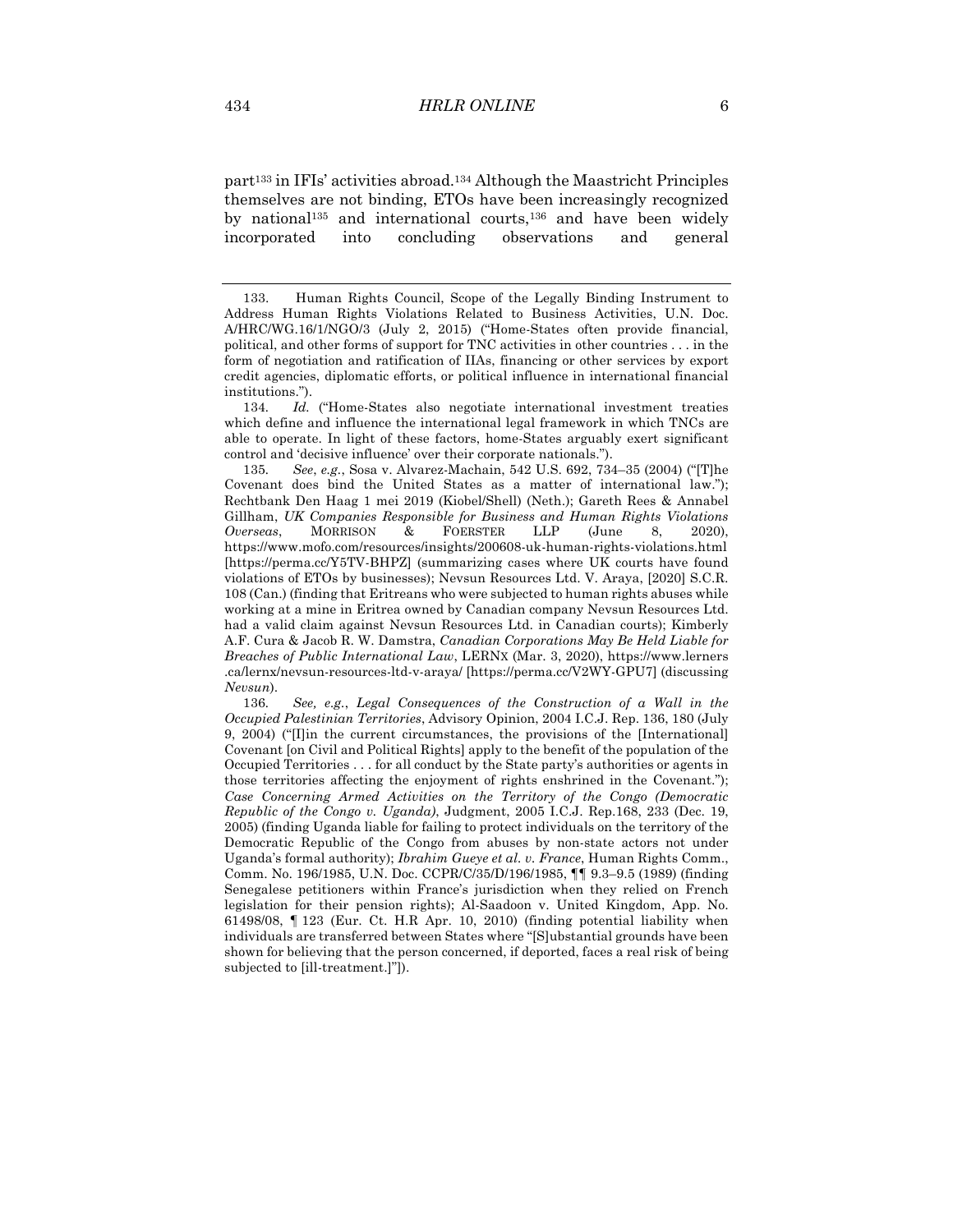recommendations of treaty-monitoring bodies.137 For example, in *Legal Consequences of the Construction of a Wall in the Occupied Palestinian Territories*, the International Court of Justice ("ICJ") highlighted Israel's ETOs under the ICESCR and CRC, like the right to selfdetermination, to the individuals, and their human rights, in the Occupied Palestinian Territories. Specifically, the ICJ noted that because Israel exercised effective, albeit extraterritorial, jurisdiction in the Territories and the wall at issue was in violation of certain ETOs, Israel was to cease construction.138

The Maastricht Principles also clarify that ETOs include global obligations.139 These global obligations, set out in the United Nations Charter<sup>140</sup> and in human rights instruments,<sup>141</sup> obligate states to take "joint and separate" action to promote and respect human rights.142 Under the U.N. Charter, all Member States of IFIs have the general

<sup>137</sup>*. See* Elena Pribytkova, *Extraterritorial Obligations in the United Nations System: U.N. Treaty Bodies*, *in* ROUTLEDGE HANDBOOK ON EXTRATERRITORIAL HUMAN RIGHTS OBLIGATIONS (Mark Gibney et al. eds., 2001) (discussing the treatment of ETOs in international law); Oona A. Hathaway et al., *Human Rights Abroad: When Do Human Rights Treaty Obligations Apply Extraterritoriality?*, 43 ARIZ. ST. L.J. 389 (2011) (discussing the treatment of ETOs by the Committee Against Torture in its recent Concluding Observations).

<sup>138.</sup> Legal Consequences, *supra* note 136, ¶¶ 104–14.

<sup>139.</sup> ETO CONSORTIUM, *supra* note 128, at 6–7. A state has obligations "to respect, protect and fulfil economic, social and cultural rights" in three instances: a) situations over which it exercises authority or effective control, whether or not such control is exercised in accordance with international law; b) situations over which State acts or omissions bring about foreseeable effects on the enjoyment of economic, social and cultural rights, whether within or outside its territory; c) situations in which the State, acting separately or jointly, whether through its executive, legislative or judicial branches, is in a position to exercise decisive influence or to take measures to realize economic, social, and cultural rights extraterritorially, in accordance with international law. For relevant cases regarding control and authority, *see Extra-territorial Jurisdiction of States, supra*  note 131; The Environment and Human Rights (State Obligations in Relation to the Environment in the Context of the Protection and Guarantee of the Rights to Life and to Personal Integrity: Interpretation and Scope of Articles 4(1) and 5(1) in Relation to Articles 1(1) and 2 of the American Convention on Human Rights), Advisory Opinion OC-23/17, Inter-Am. Ct. H.R., 72–82 (Nov. 15, 2017), https://elaw.org/system/files/attachments/publicresource/English%20version%20of %20AdvOp%20OC-23.pdf [https://perma.cc/5CT5-8CHL] ("[T]he obligation to ensure rights, means that States must take all appropriate steps to protect and preserve the rights to life and to integrity[.]").

<sup>140.</sup> U.N. Charter arts. 55, 56.

<sup>141.</sup> ICESCR, *supra* note 74, art. 2(1).

<sup>142.</sup> ETO CONSORTIUM, *supra* note 128, at 5.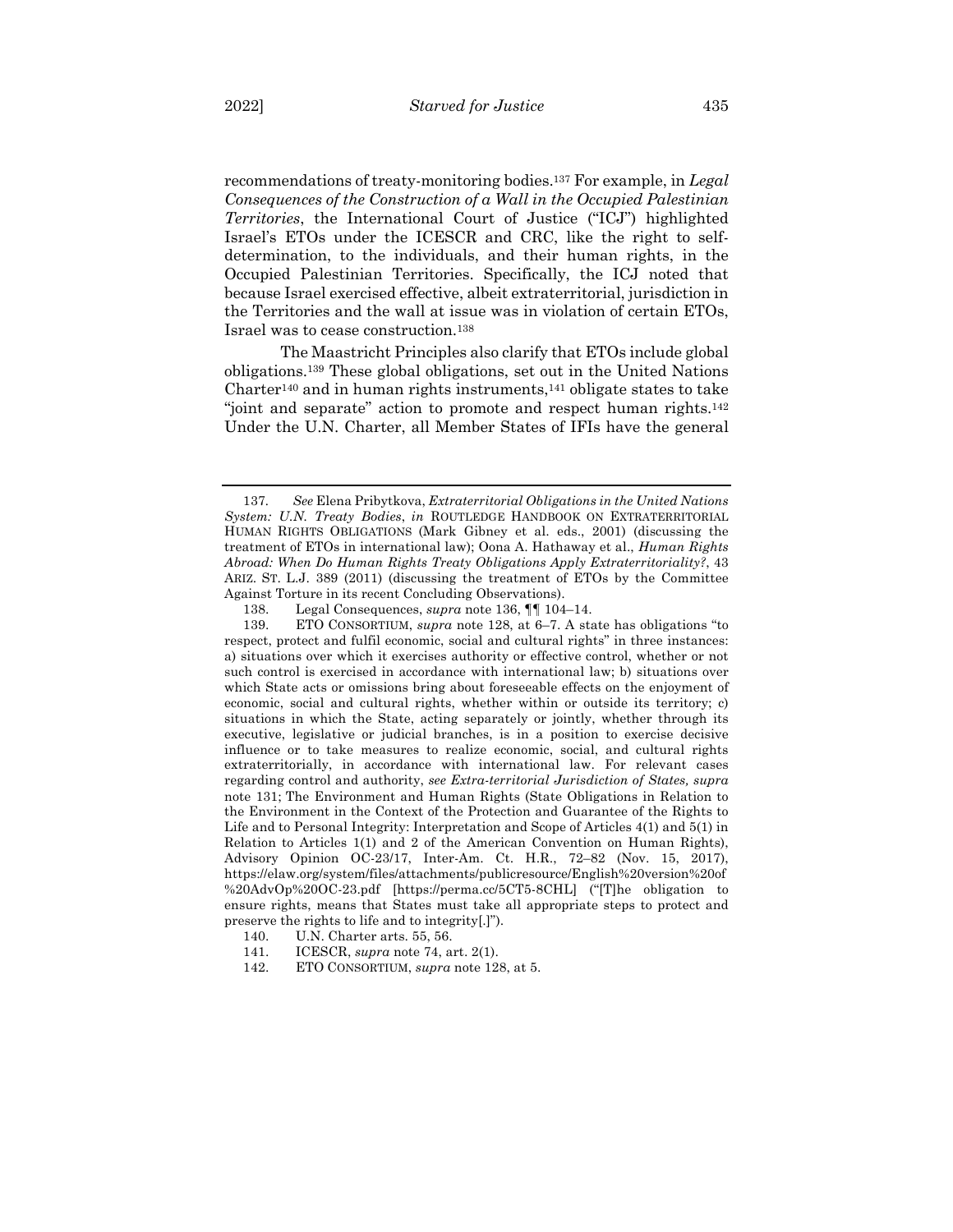obligation to take "joint and separate action"143 to promote human rights, which include the right to food, health, work, and education.144 Additionally, most Member States have ratified the CRC and the ICESCR, thus, they have broad obligations to promote, through international assistance and cooperation, the human rights set out in those treaties—both of which include the right to food.145 Although these obligations are somewhat ill-defined under international law, the obligation to do no harm through international activities has become increasingly well-established, particularly within treaty-monitoring bodies.146

Furthermore, the Committee on Economic, Social and Cultural Rights has noted that pursuant to Article 12 (recognizing the right to health, which includes the right to food), "States parties have an obligation to ensure that their actions as members of international organizations take due account of the right to health."147 As such, it is not unreasonable to hold states accountable for impairing or failing to promote human rights when they play key roles in the decision-making of IFIs.148

In the case of Haiti, Member States that did not initially veto conditioning trade liberalization policies to Haiti's lending

148*. See also Maastricht Guidelines on Violations of Economic, Social and Cultural Rights*, 20 HUM. RTS. Q. 691, 698 (1998) (specifying that states are responsible for violations caused by the programs and policies of the organizations of which they are a part).

<sup>143.</sup> U.N. Charter art. 56.

<sup>144.</sup> *Id.*

<sup>145.</sup> ICESCR, *supra* note 74, arts. 2, 4; CRC, *supra* note 104, art. 4.

<sup>146</sup>*. See* ETO CONSORTIUM, *supra* note 128 ("States must desist from acts and omissions that create a real risk of nullifying or impairing the enjoyment of economic, social and cultural rights extraterritorially. The responsibility of States is engaged where such nullification or impairment is a foreseeable result of their conduct. Uncertainty about potential impacts does not constitute justification for such conduct."); *see also Right to the Highest Attainable Standard of Health*, *supra* note 126 ("The obligation to respect requires States to refrain from interfering directly or indirectly with the enjoyment of the right to health. The obligation to protect requires States to take measures that prevent third parties from interfering with article 12 guarantees."); OHCHR, GUIDING PRINCIPLES ON BUSINESS AND HUMAN RIGHTS: IMPLEMENTING THE UNITED NATIONS "PROTECT, RESPECT, AND REMEDY" FRAMEWORK 9–19 (2011), https://www.ohchr.org/Documents/Pub lications/GuidingPrinciplesBusinessHR\_EN.pdf [https://perma.cc/BWA5-P8LD].

<sup>147.</sup> Olivier De Schutter et al., *Commentary to the Maastricht Principles*, 34 HUM. RTS. Q. 1084, 1119 (2012) (citing Right to the Highest Attainable Standard of Health, *supra* note 126).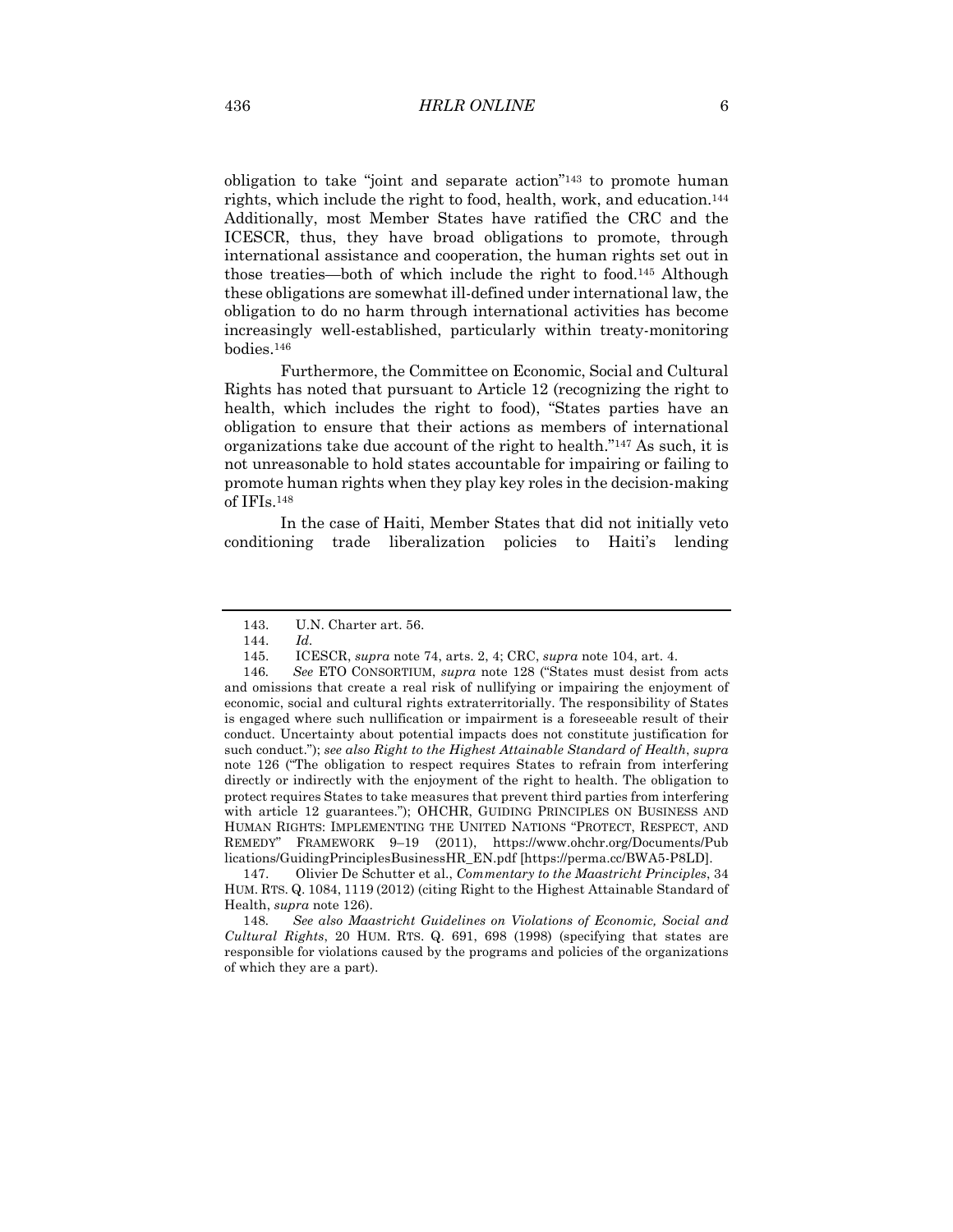agreements149 acted with negligence, as there was a foreseeable risk that these policies would impair Haitians' economic, social, and cultural rights. While entry into the global market—which trade liberalization schemes are intended to facilitate—can be an important part of economic development,150 in Haiti, the ill-crafted policies did not facilitate that entry because the Member States failed to consider the country's production capacities and constraints. The flooding of Haitian markets with imported goods,151 and the subsequent crash of Haiti's agricultural sector,<sup>152</sup> were entirely foreseeable consequences of IFIs' decisions to impose trade liberalization. For instance, given that Haiti was already producing rice at self-sufficient rates, Member States should have expected that trade liberalization would not open new markets as promised but instead create "greater dependency on foreign imports and . . . [transfer] of wealth from Haitian farmers to the subsidized farmers in the developed world."153 In failing to consider these consequences and object to liberalization policies, Member States directly contributed to the ensuing food insecurity that would plague Haiti for decades.

Moreover, Member States that possess the capacity to exercise decisive influence over the IFIs' decisions should bear additional responsibility.154 The United States, for example, is in a relatively

<sup>149.</sup> IFIs themselves are also bound to comply with human rights obligations "under general rules of international law, under their constitutions or under international agreements to which they are parties." Interpretation of the Agreement of 25 March 1951 Between the WHO and Egypt, Advisory Opinion, 1980 I.C.J., ¶ 37 (Dec. 20). Among these are obligations under the UDHR. Furthermore, as a specialized agency of the UN, the IMF is bound to act in accordance with the principles of the Charter of the United Nations, which refers to the realization of human rights and fundamental freedoms as one of its purposes. *Id.*

<sup>150</sup>*. Trade Liberalization Can Perpetuate Historical Disparities: World Bank*, SDG KNOWLEDGE HUB (June 16, 2021), https://sdg.iisd.org/news/tradeliberalization-can-perpetuate-historical-disparities-world-bank/ [https://perma.cc/L7XK-CVY3].

<sup>151.</sup> Gros, *supra* note 21, at 981.

<sup>152</sup>*. Id.* at 981–83.

<sup>153.</sup> Patrick Scheld, Who Really Controls Haiti's Destiny? An examination of Haiti's Historical Underdevelopment, Endless Poverty, and the Role played by Non-Governmental Organizations (NGOs) 28 (2018) (M.S. thesis, University of Vermont) (on file with *HRLR Online*).

<sup>154.</sup> This is consistent with the Inter-American Court's reasoning in its Advisory opinion, where it notes that, in the case of transboundary environmental harm, a person will be deemed to be subject to the "jurisdiction" of the state in which the harm originates if there is a "causal relationship" between the polluting activities in the state's territory and the cross-border impact on rights. THE ENVIRONMENT AND HUMAN RIGHTS, *supra* note 139, at ¶ 101.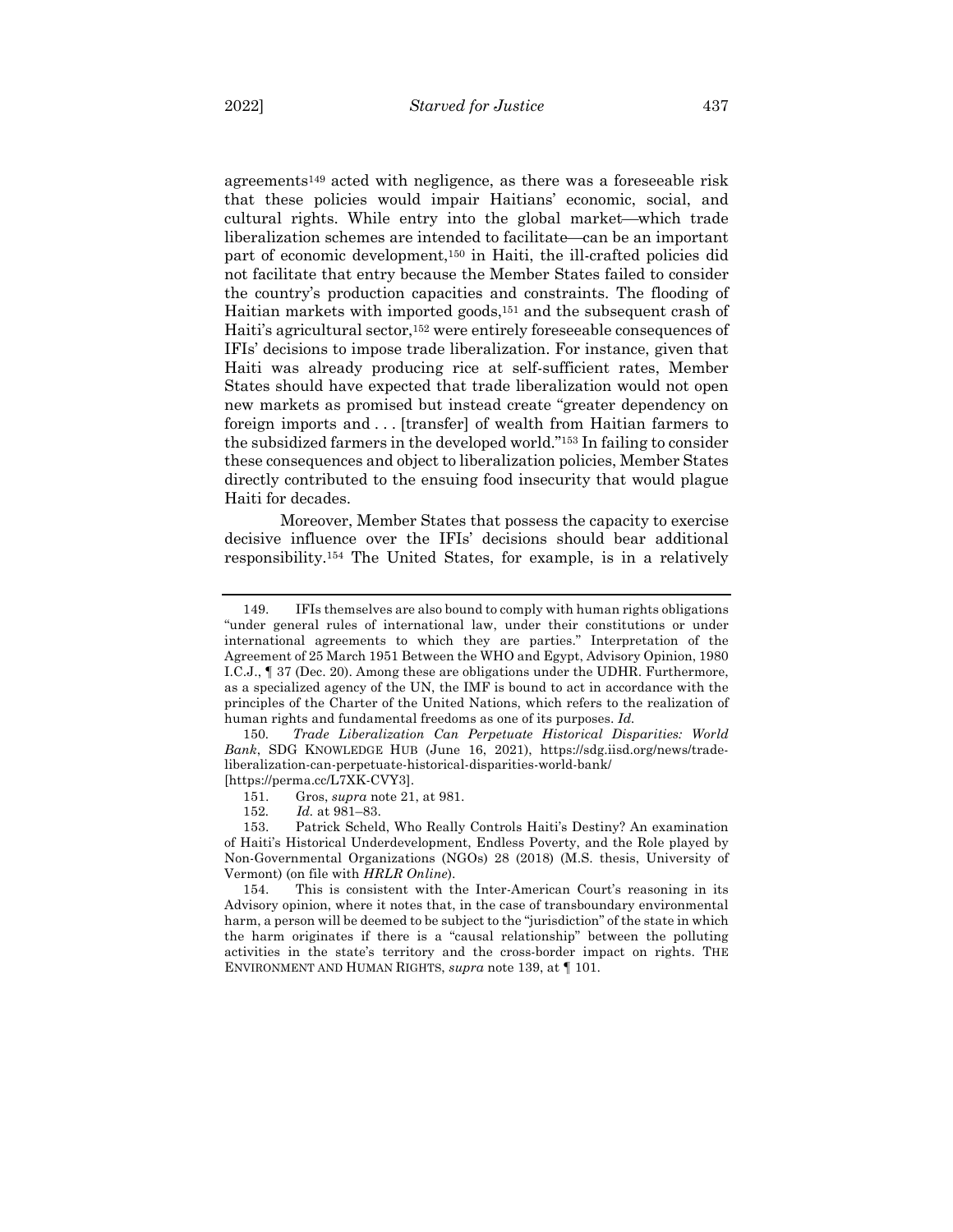unique position to exercise decisive influence over measures affecting economic, social, and cultural rights, particularly given its status as a primary donor and its membership in alliance groups that wield significant power.155 Although it has not ratified the CRC or ICESCR, the United States is nevertheless bound by certain obligations as a signatory state, specifically, the obligation to refrain from acts that would defeat the object and purpose of those conventions.156 That obligation, as explained above, extends extraterritorially to encompass acts that have a deleterious effect on the enjoyment of economic, social and cultural rights beyond its jurisdiction.157 However, the United States also bears additional general responsibility under the U.N. Charter to take "joint and separate action . . ."158 to promote "universal respect for, and observance of, human rights and fundamental freedoms."159 This obligation, based in the U.N. Charter and interpreted in the Maastricht Principles, is of a global nature and activates in situations where there is no causal link between a state's act, omission, or obligation and a human rights violation.160

- 157. ETO CONSORTIUM, *supra* note 128, at 6–7.
- 158. U.N. Charter art. 56.
- 159. U.N. Charter art. 55.

<sup>155.</sup> The United States is one of the six most influential Member States of the World Bank and IMF, along with the United Kingdom, France, Germany, Japan, and Saudi Arabia. *IMF Executive Directors and Voting Power*, IMF (Mar. 23, 2022), https://www.imf.org/external/np/sec/memdir/eds.aspx (on file with *HRLR Online*); *see also* Arthur Foch, *Explaining the G7 and G10's Influence on World Bank Decisions: The Role of Formal and Informal Rules of Governance* (May 22, 2013), https://halshs.archives-ouvertes.fr/halshs-00824678/document [https://perma.cc/TKN2-F4Z3] (discussing the US and other G7 and G10 countries' influence over WB decisions); Dan Beeton, *What the World Bank and IDB Owe Haiti*, GLOB. POL'Y F. (July 25, 2006), https://archive.globalpolicy.org/opinion/ 2006/0724beeton.htm [https://perma.cc/D7S8-7M5C] (discussing U.S. involvement in the IDB's and WB's 2001 decision to suspend grants to Haiti).

<sup>156.</sup> Vienna Convention on the Law of Treaties art. 18, May 23, 1969, 1155 U.N.T.S. 331, https://legal.un.org/ilc/texts/instruments/english/conventions/ 1\_1\_1969.pdf [https://perma.cc/J7R5-GURH].

<sup>160.</sup> "Remedial extraterritorial obligations [such as those based on foreseeable impact and decisive influence] and global obligations are simultaneous obligations that frequently overlap. The simultaneity of these obligations means that they cannot be mutually discharged." Elena Pribytkova, *What Global Human Rights Obligations Do We Have?*, 20 CHI. J. INT'L L. 384, 425–27 (2020). "Compensation for harm caused does not relieve actors of their global obligations to realize basic socio-economic rights universally. In the same vein, implementing global obligations (for example, assisting the poor or undertaking human rights impact assessments (HRIAs)) does not exempt actors from their remedial responsibility for the extraterritorial human rights violations they have caused." *Id.*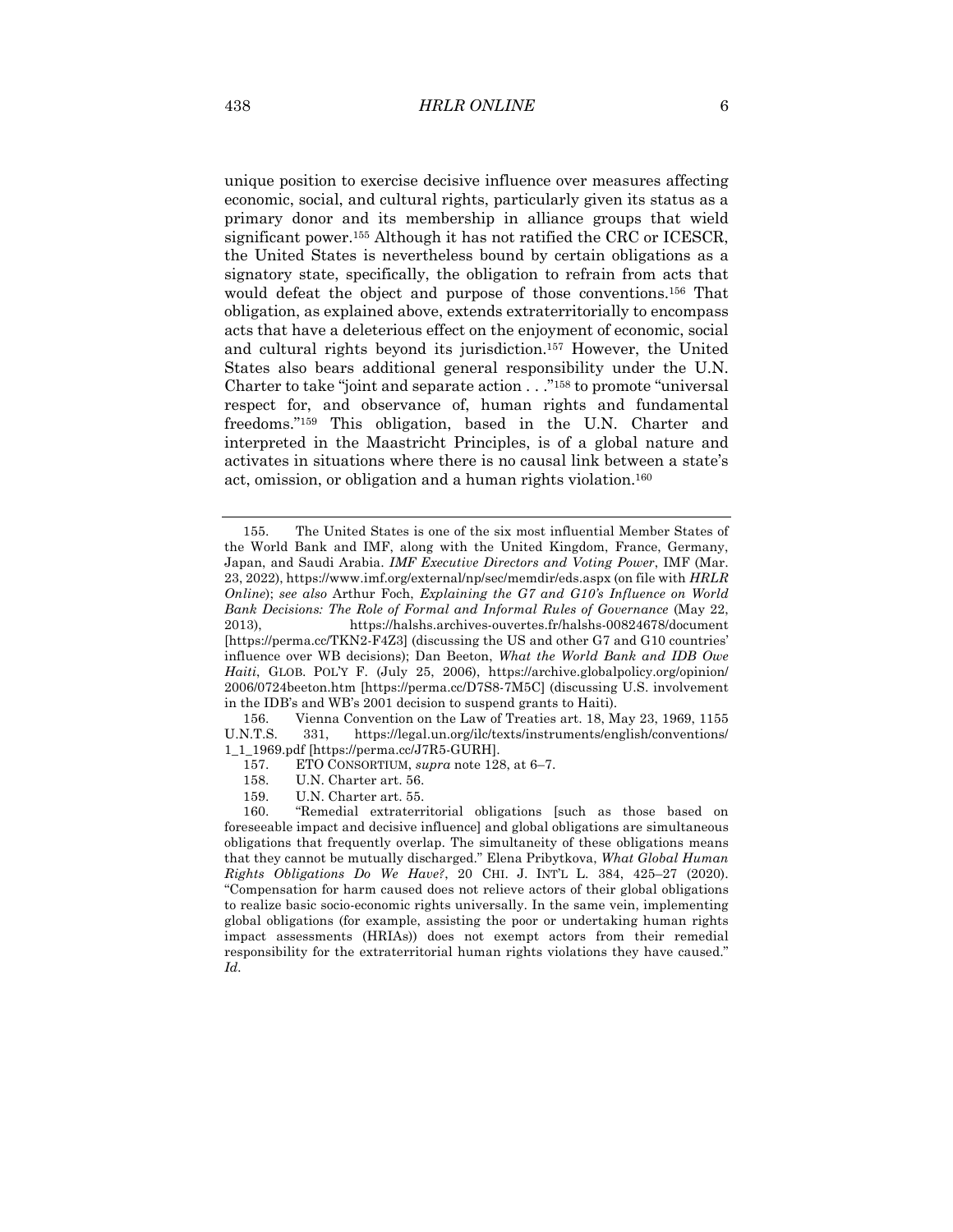The United States' imposition of trade liberalization policies through IFI and USAID loan conditions in Haiti ultimately resulted in widespread food insecurity, thus undermining the right to food for many Haitians. Specifically, the United States' decision to subsidize food production within its own jurisdiction, and then subsequently flood Haitian markets with those goods, put Haitian farmers out of business and encouraged dependence on United States produce,161 leading to starvation and malnutrition—two consequences that were entirely foreseeable. Moreover, the collateral consequences of these policies, including the depreciation of the Haitian gourde and restrictions on social spending, left the Haitian government, unsurprisingly, unable to respond appropriately. Thus, violations to the right to food became extensive and continuous, with spillover effects into education, work, and health. By maintaining subsidization within its own jurisdiction while sustaining trade liberalization in Haiti, the United States violated its global obligation to protect freedoms and promote one of the most fundamental human rights food. Finally, the United States' refusal to provide appropriate redress upon acknowledging the failure of these policies only added insult to injury, constituting a further violation of its human rights obligations.

#### III. Remedy and Representation

Injustice requires remedies as opposed to pity or lamentation. Understanding food insecurity as a matter of justice, as opposed to humanitarianism or commerce, requires meaningful representation by and voices of the Haitian people whose lives and well-being are actually being affected. Despite public protests and grassroots advocacy,<sup>162</sup> it appears that there have not been any formal human rights actions to date that have demanded remedies for violations of the right to food. For example, in 2010, former United States President Bill Clinton apologized for his administration's role in flooding the Haitian markets with cheap rice, admitting that while the policy was a win for American

<sup>161.</sup> Gros, *supra* note 21, at 981; O'Connor, *supra* note 18.

<sup>162.</sup> Voices within Haitian society are calling for reform on trade liberalization policies. For example, an agronomist wrote an op-ed calling for tariffraising and protectionist policies for the poultry industry, which is facing severe financial challenges due to fluctuating exchange rates, the rise in global grain prices, and competition from imports. Manassé Samedy, *Production de Poulets de Chair Face à la Hausse du Dollar: Entre Défis et Opportunités*, LE NOUVELLISTE (Aug. 20, 2020) https://lenouvelliste.com/article/219991/production-de-poulets-dechair-face-a-la-hausse-du-dollar-entre-defis-et-opportunites [https://perma.cc/3A4B-E7XA].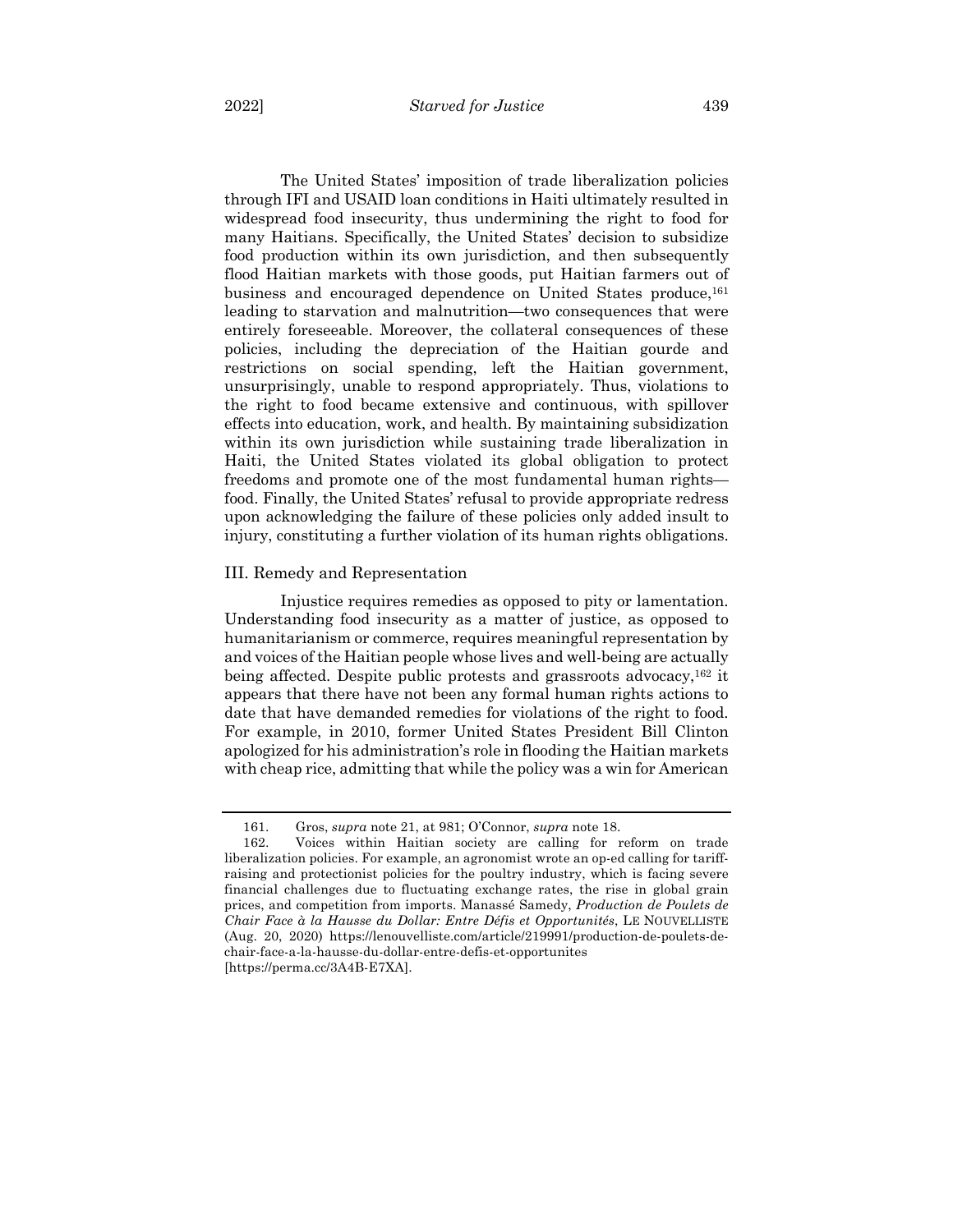farmers, it "was a mistake" that resulted in "the lost capacity [of Haitian farmers] to produce a rice crop in Haiti."163 His admission implicated US responsibility for the rights violations that occurred as a result of the policies, but no actual remedies followed. This Part suggest avenues for redress, including solutions that incorporate ETOs through judicial action at the domestic, regional, and international levels. It also outlines policy measures, including reforms to IFI lending policies and monitoring mechanisms, that would hold IFIs and Member States accountable. The solutions would not only provide Haitians the redress they've long awaited, but also ensure that, moving forward, international actors are held accountable for their actions and denied the complicity they've long enjoyed.

#### A. Judicial Remedies

IFIs have their own internal complaints mechanisms, which may be used by individuals whose rights have been harmed by IFI activities.164 However, these mechanisms are limited in their ability to compel appropriate and effective accountability—perhaps because they are based in a set of principles created by the very organizations perpetrating the alleged violations and therefore lack genuine impartiality. For example, in 2015 a group of Haitian communities submitted a complaint to the World Bank's Inspection Panel, alleging that, by assisting with the development of a new mining law, the World Bank had: (1) violated the Haitian Constitution and its own social and environmental safeguard policies; (2) failed to protect Haitians' environmental and human rights; and (3) impeded the Haitian government's ability to meet its international human rights obligations.165 Upon a brief review, the Inspection Panel found that the World Bank has "discretion to avoid applying its social and environmental safeguards based on its own funding decisions," and concluded that there was no basis for the panel to inspect the complaint

<sup>163</sup>*. We Made a Devil's Bargain*, *supra* note 46.

<sup>164</sup>*. See, e.g.*, WBG, BANK PROCEDURE: GRIEVANCE REVIEW SERVICE (Mar. 1, 2017), https://ppfdocuments.azureedge.net/4929ca56-1362-449e-87c0- 4d75585648d4.pdf [https://perma.cc/3XD9-EGX8] (explaining the procedure for the WB's Grievance Redress Service); INSPECTION PANEL, https://www.inspectionpanel .org/ [https://perma.cc/6BMC-GXCX] ("The Inspection Panel is an independent complaints mechanism for people and communities who believe that they have been, or are likely to be, adversely affected by a World Bank-funded project.").

<sup>165</sup>*. Haiti: Mining Laws*, ACCOUNTABILITY COUNSEL, https://www.accountabilitycounsel.org/client-case/haiti-mining-laws/#case-story [https://perma.cc/7WT2-VC4E].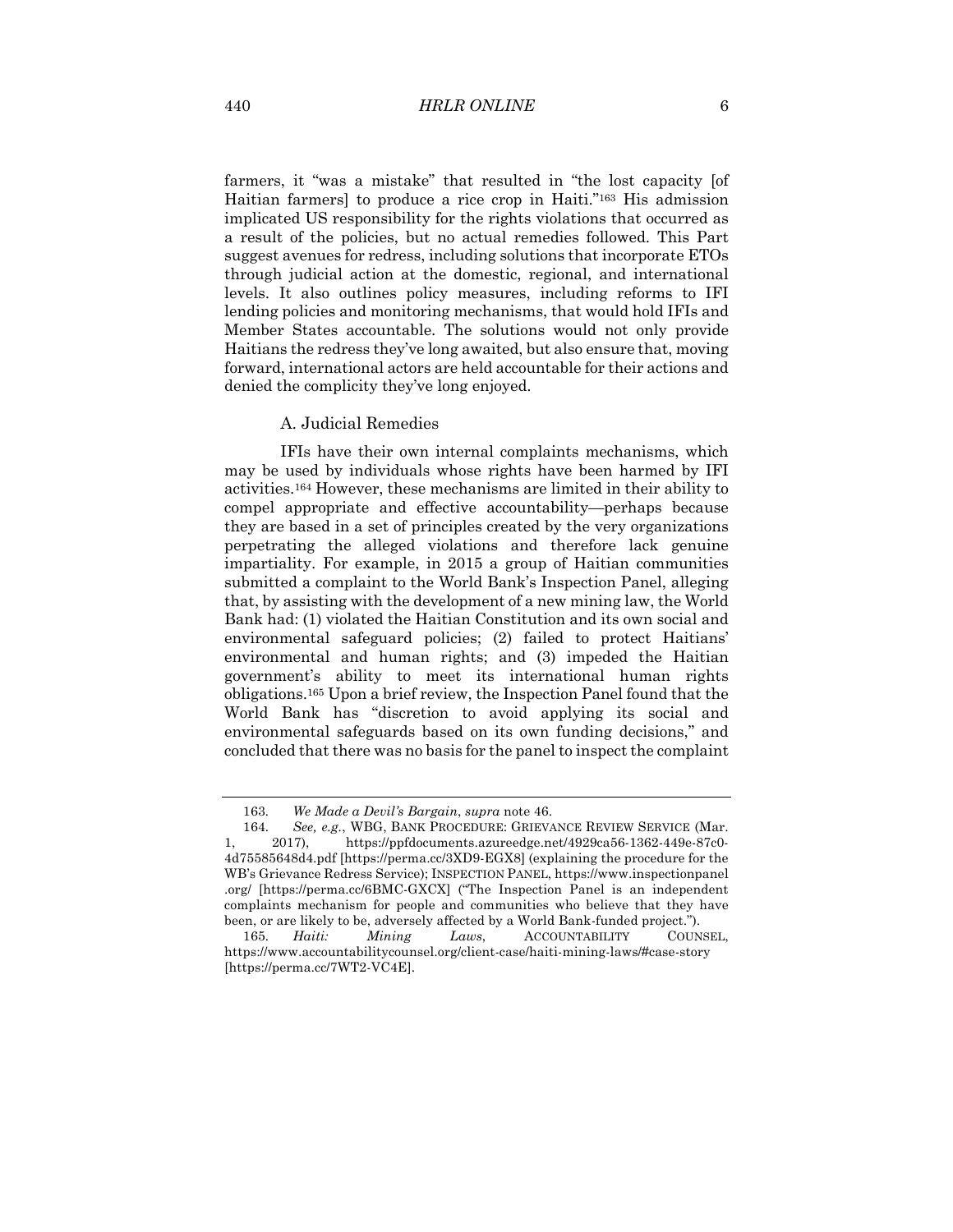allegations because the World Bank had structured funding for the mining project in such a way that exempted it from the safeguard policies.166

With IFI internal mechanisms being so limited, the availability of adjudication in national and international courts is crucial. The broad and ill-defined nature of ETOs within the current framework of international law makes their recognition and enforcement difficult. Nevertheless, recent decisions in some domestic courts indicate an increasing willingness to recognize ETOs in the context of corporate activity. For example, in *Nevsun Resources Ltd. v. Araya,* a Canadian court found that plaintiffs could file suit in Canadian courts for violations of their human rights by a Canadian corporation abroad.167 Other courts have touched on the subject of ETOs in the context of IFIs, without addressing it directly. For example, in *Jam v. International Finance Corp.* the U.S. Supreme Court held that IFIs—like the World Bank, the Inter-American Development Bank, and the International Finance Corporation—are not *per se* immune from suits in U.S. federal courts under the U.S. International Organizations Immunities Act for alleged tortious activity that occurs abroad.168 Although the court did not directly address ETOs, the decision indicates that U.S. courts may be amenable to lawsuits grounded in ETOs.169 Transnational cases like

<sup>166</sup>*. Id.*

<sup>167</sup>*. Nevsun*, *supra* note 135; *see also Rechtbank Den Haag*, *supra* note 135 (finding that Dutch courts had jurisdiction to hear a case brought by plaintiffs against Royal Dutch Shell Petroleum for its complicity in the killings of nine activists in Nigeria); *Vedanta Resources PLC and another v. Lungowe and others* [2019] UKSC (finding that plaintiffs may bring a claim in English courts against a Zambian mining company and its UK parent company for negligence that took place in Africa).

<sup>168.</sup> Jam v. International Finance Corp., 139 S. Ct. 759, 773 (2019).

<sup>169</sup>*. See* Desiree LeClercq, *A Rules-Based Approach to* Jam*'s Restrictive Immunity: Implications for International Organizations*, 58 HOUS. L. REV. 55, 58 (2020) ("Jam is a landmark decision. It introduces the possibility that U.S. courts may hold international organizations accountable to national rules. It also introduces a potential avenue for extraterritorial lawsuits . . . to land in those courts."). Still, it is important to note that *Jam* presents certain barriers to litigating ETOs. First, plaintiffs must show that the activity that caused the harm occurred primarily in the United States, which is often difficult because the actual development operations generally take place in the country where the harm occurred. Jam, v. International Finance Corp., 42 F. Supp. 3d 162, 172 (D.C. Cir. 2021) (concluding that mere approval of financing and disbursement of funds, which occurred in the United States, were insufficient to establish that the development activity occurred primarily in the U.S.); *see also* Sachintha Dias, *Jam v IFC before the D.C. District Court: Forget the Floodgates, There Won't Even Be a Trickle*, EUR. J. INT'L L. BLOG (Apr. 1, 2020), https://www.ejiltalk.org/jam-v-ifc-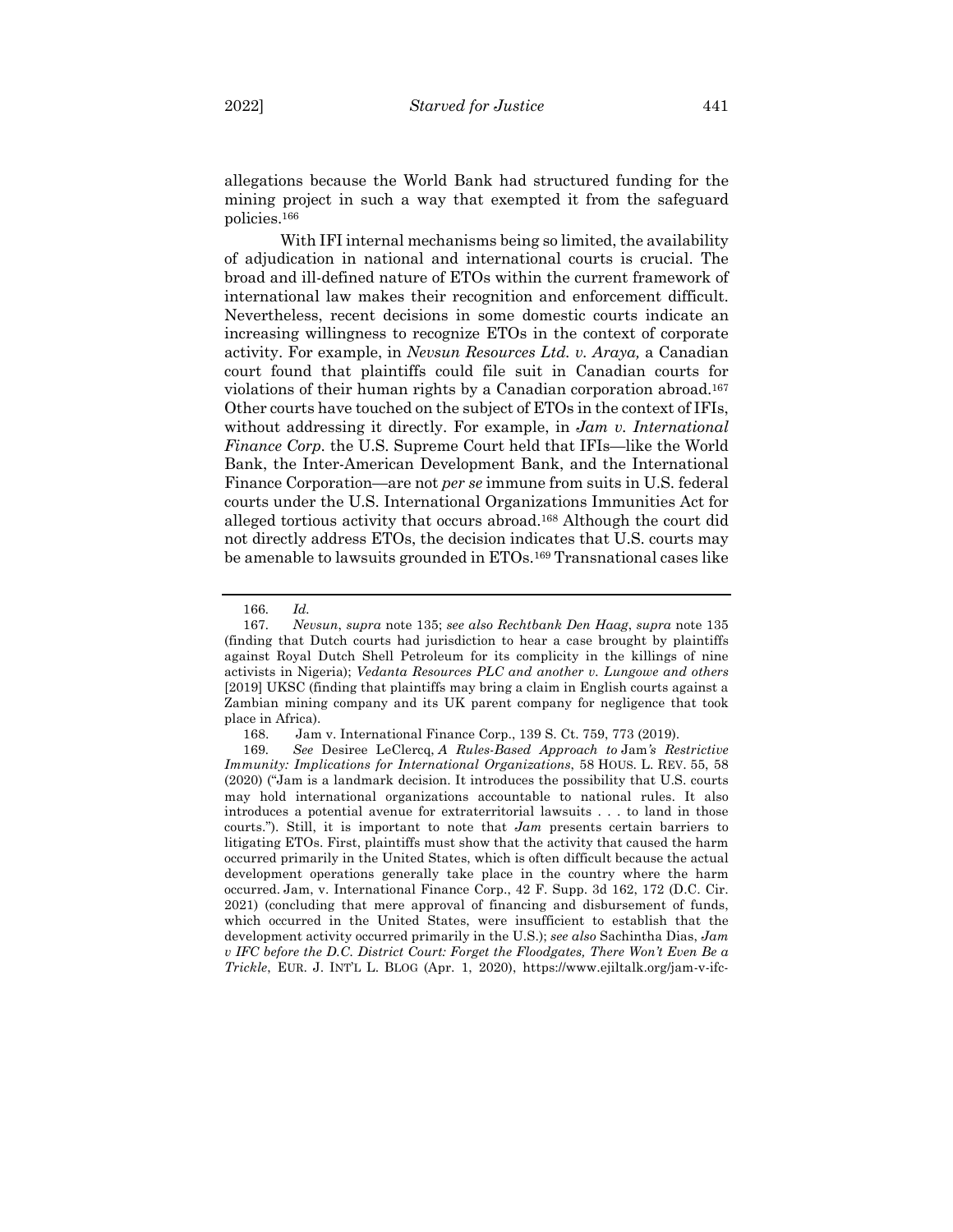this can have a global impact because, by not confining accountability to state borders, they create avenues for redress for victims who otherwise have none. Furthermore, in allowing entire communities to band together as plaintiffs, cases like these are a potential way to assert jurisdiction. Still, given the significant cost and barriers of pursuing litigation, looking to domestic courts as a viable avenue for relief will ultimately depend on whether plaintiffs have sufficient resources to proffer these claims.

Meanwhile, regional and international mechanisms remain a valuable tool for establishing state, as opposed to IFI, responsibility. Several regional and international complaint mechanisms exist that could, in theory, be utilized to vindicate ETOs in the area of human rights. For instance, the Committee on Economic, Social, and Cultural Rights allows individuals to bring complaints against states for undermining local markets when providing food aid.170 Thus, the ICESCR could provide a venue for Haitians to assert their right to food against major Member States. Even so, however, the Committee only has jurisdiction to receive complaints against states that have ratified the Optional Protocol to the ICESCR. To date, of the twenty-nine states that have ratified the Protocol, only France is a major IFI donor country.171 Therefore, the ICESCR, Member States, non-governmental

171. The U.S., the U.K., Germany, Japan, and Saudi Arabia have not ratified the Optional Protocol. For a full list of countries that have ratified, *see Optional Protocol to the International Covenant on Economic, Social and Cultural Rights*,

before-the-d-c-district-court-forget-the-floodgates-there-wont-even-be-a-trickle/ [https://perma.cc/F6A3-SHC2] ("[T]he District Court held that the plaintiff had not proved that the action was 'based on' conduct 'carried on' or 'performed in' the US, as required by the commercial activities exception under the FSIA."). Second, the Supreme Court's 2019 limitation of IFI immunity was based on the so-called "commercial activity" exception—meaning that IFIs may only be sued for harms arising from "commercial" activities. EM Ltd. v. Republic of Argentina, 473 F.3d 463, 483 (2d Cir. 2007). Although the relevant definition of "commercial activities" is broad, the court in *Jam* noted that activities of certain IFIs—such as the IMF are categorically not commercial because their "borrowing program is part of a larger regulatory enterprise intended to preserve stability in the international monetary system and foster orderly economic growth." *Id.*; *see also* Jam v. International Finance Corp., 139 S. Ct. 759, 772 (2019) ("As the Government suggested at oral argument, the lending activity of at least some development banks, such as those that make conditional loans to governments, may not qualify as "commercial" under the FSIA.").

<sup>170.</sup> Fons Coomans, *The Extraterritorial Scope of the International Covenant on Economic, Social and Cultural Rights in the Work of the United Nations Committee on Economic, Social and Cultural Rights*, 11 HUM. RTS. L. REV. 1, 20 (2011) (citing ESCR Committee, *supra* note 126, at ¶¶ 36–41).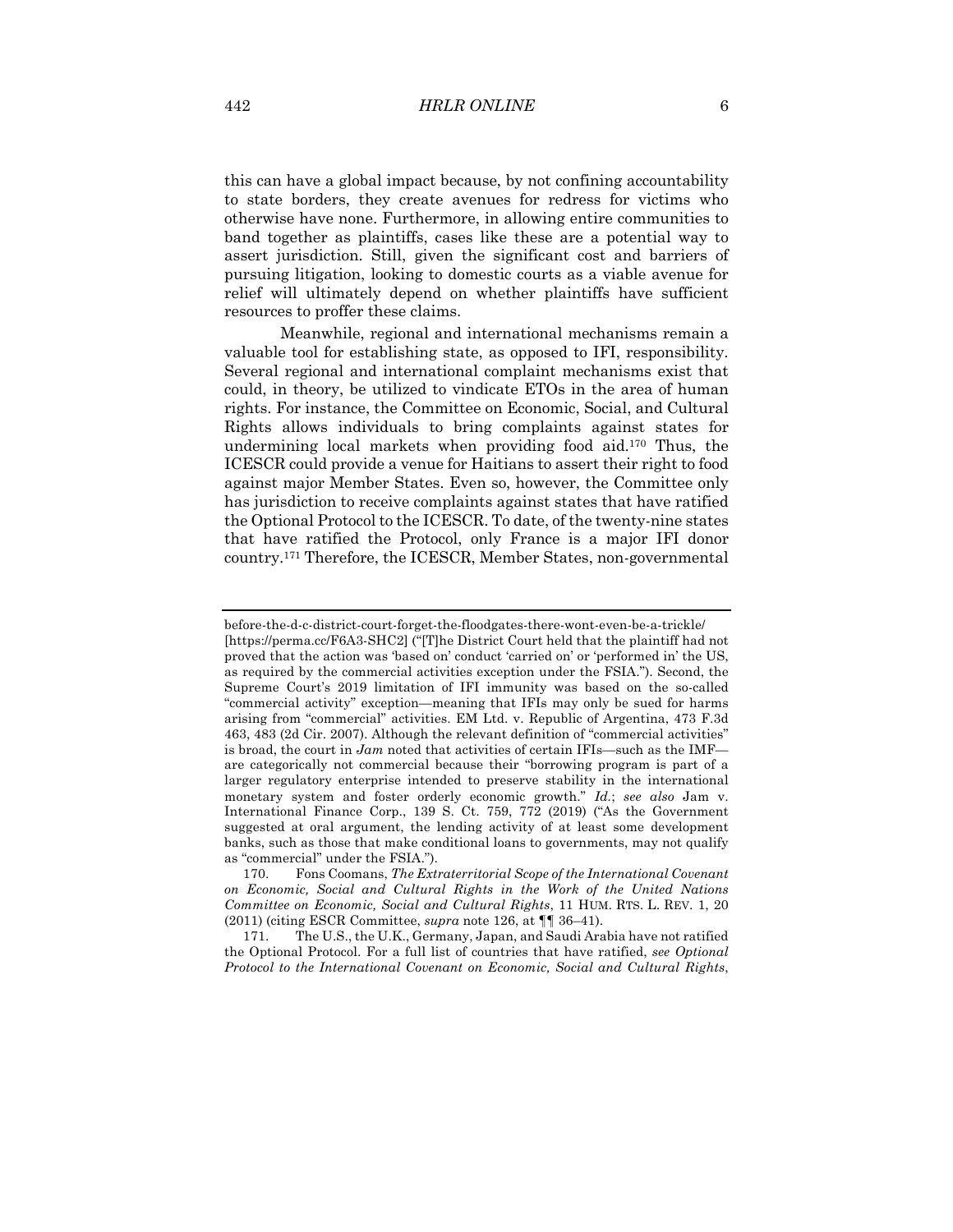organizations, and Haitian allies should urge the United State and other major donor states to ratify the Protocol to promote greater accountability and enforcement of ETOs.

Additionally, ETOs have been recognized by regional and international complaint mechanisms, including the United Nations Human Rights Committee172 and the European Court of Human Rights.173 However, these cases, while directly addressing the content and reach of ETOs, have tended to focus on either military conduct or questions of jurisdiction.174 Therefore, although these mechanisms may present a viable tool, it remains to be seen how they will approach the applicability and justiciability of ETOs in the context of economic, social, and cultural rights.

Finally, the International Court of Justice, the principle judicial body of the UN,175 is an international mechanism that has often been used to establish state extraterritorial responsibility.176 Still, in the case of Haiti, the ICJ is an imperfect avenue for redress as it only accepts complaints from states, not persons.177 Thus, Haitians would need to rely on the Haitian government to bring an economic, social, and cultural rights complaint on their behalf, a prospect not likely to be politically expedient for Haiti.

Ultimately, even if these judicial remedies become viable avenues for redress, the ability for Haitian citizens to bring a challenge and assert their human rights will depend on access to resources. The mere existence of judicial remedies is meaningless if they are not accessible. Thus, the first step to accessibility is for international organizations to prioritize assistance to Haitians and work with them to pursue judicial action in venues where individual and community complaints are feasible.

U.N. TREATY COLLECTION, https://treaties.un.org/pages/ViewDetails.aspx?src =TREATY&mtdsg\_no=IV-3-a&chapter=4 [https://perma.cc/4XMC-SSSD].

<sup>172</sup>*. See e.g.*, Ibrahim Gueye et al. v. France, Commc'n No. 196/1985, ¶¶ 9.3– 9.5 (Hum. Rts. Comm. Nov. 5, 1987), U.N. Doc. CCPR/C/35/D/196/1985 (1989).

<sup>173.</sup> Al-Saadoon v. United Kingdom, App. No. 61498/08, ¶ 123 (Eur. Ct. H.R Apr. 10, 2010).

<sup>174.</sup> Ralph Wilde, *Human Rights Beyond Borders at the World Court*, 12 CHINESE J. INT'L L. 639, 661 (2013).

<sup>175.</sup> Legal Consequences, *supra* note 136.

<sup>176</sup>*. The Court*, ICJ, https://www.icj-cij.org/en/court [https://perma.cc/ZX3Q-ACW8].

<sup>177</sup>*. How the Court Works*, ICJ, https://www.icj-cij.org/en/how-the-courtworks [https://perma.cc/FCF9-8EL2].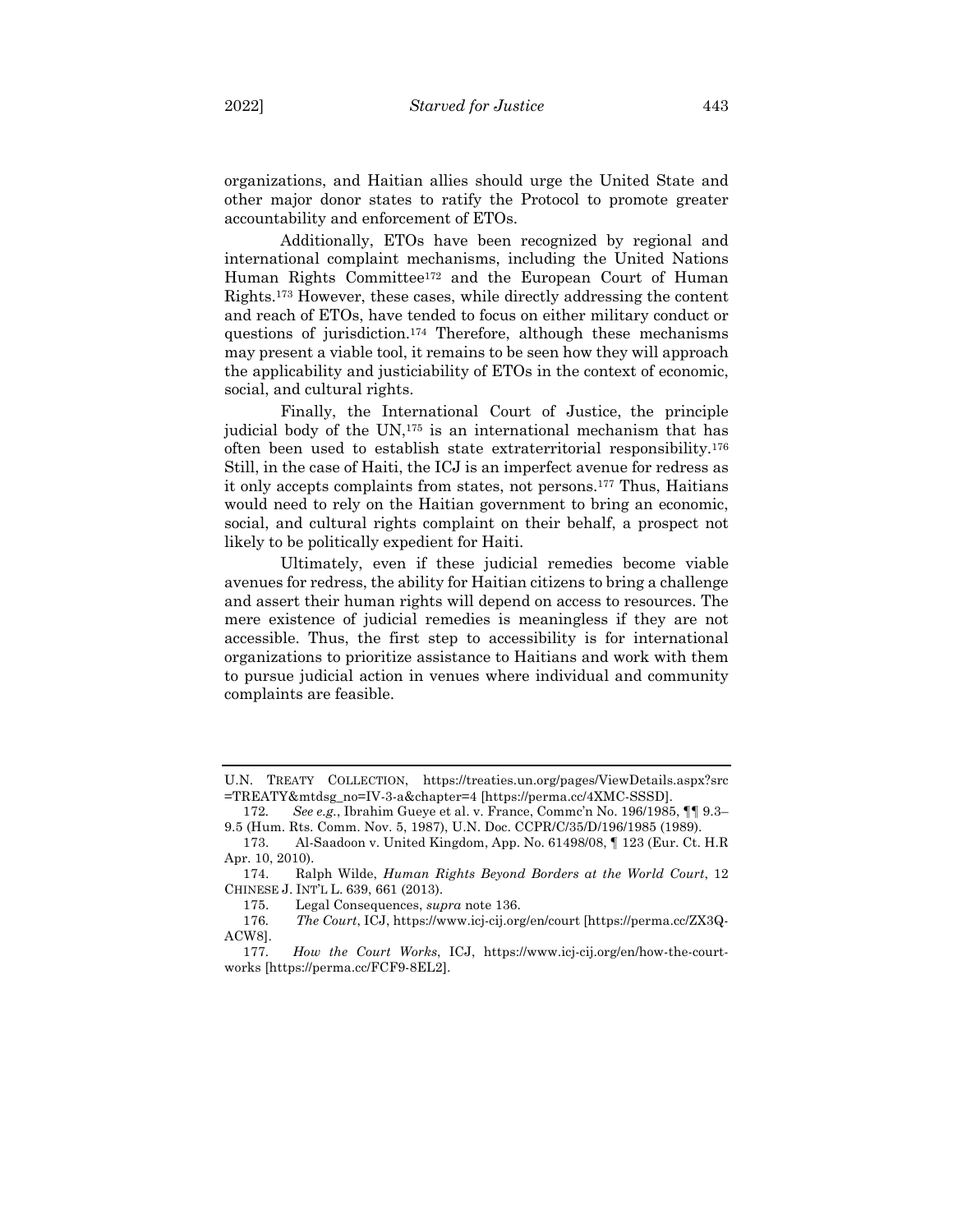#### B. Policy Measures

Long-term investments into agriculture are needed to achieve sustainable food security for Haitians. Still, trade liberalization continues to be favored over investments and government policies that would reestablish Haiti's domestic production capacity and restore its self-sufficiency.178 Moreover, despite domestic unpopularity of these liberalization policies,179 the Haitian government continues to be in a disadvantaged position to re-negotiate the IFI conditions that require the implementation of the policies.180 Moreover, with much of Haiti's national budget devoted to foreign debt repayment,181 the country is unable to properly invest in agricultural development on its own. For example, in 2009, Haiti spent more on servicing its debt than on agriculture.182 Oxfam senior researcher Marc Cohen noted that between 2000 and 2005, "aid to agriculture and rural development accounted for just 2.5% of all official development assistance to Haiti . . . . [Furthermore,] the Haitian government devoted just 4% of its budgetary expenditures to agriculture, even though the sector employs more than half the workforce and accounts for a quarter of national income."183 Similarly situated countries with high levels of

<sup>178.</sup> Jomo Kwame Sundaram & Anis Chowdhury, *Agricultural Trade Liberalization Undermined Food Security*, INTER PRESS SERV. (May 21, 2018),

http://www.ipsnews.net/2018/05/agricultural-trade-liberalization-underminedfood-security/ [https://perma.cc/D5GC-LYRG]; Kaitlyn Vitez, American Food Aid: Disruption and Development in Haiti 98 (Apr. 2015) (B.A. thesis, Univ. of Vt. Honors College), https://scholarworks.uvm.edu/cgi/viewcontent.cgi?article =1094&context=hcoltheses [https://perma.cc/4ZVN-K32K] ("Although it flies in the face of recent liberalizing adjustments, raising the rice tariff to match that of other Caribbean nations will give the state much-needed income to fund its own expansion and development projects.").

<sup>179.</sup> James Darbouze, *Les États-Unis d'Amérique, l'illusion Démocratique et Nous en Haïti*, ALTERPRESSE (Nov. 17, 2020), https://www.alterpresse .org/spip.php?article26406#.X7aDYmhKg2x [https://perma.cc/4YWY-5UXJ].

<sup>180.</sup> The severe underdevelopment and corruption that resulted from Haiti's need to prioritize debt repayments in the 19th and 20th centuries meant the government had to seek assistance from IFIs. Alex von Tunzelman, *Haiti: The Land Where Children Eat Mud*, TIMES (May 17, 2009), https://www.thetimes.co.uk/ article/haiti-the-land-where-children-eat-mud-rscvbz7t8ms.

<sup>181.</sup> As of 2021, government debt amounted to 24.9% of Haiti's GDP. Press Release, Haiti: At a Glance, IMF, https://www.imf.org/en/Countries/ HTI#countrydata (on file with *HRLR Online*).

<sup>182.</sup> CRANE, DOBBINS ET AL., BUILDING A MORE RESILIENT HAITIAN STATE, 73–84 (2010), https://www.rand.org/content/dam/rand/pubs/monographs/ 2010/RAND\_MG1039.pdf [https://perma.cc/Y7UD-H8GX].

<sup>183.</sup> Cohen*, supra* note 34*,* at 589–90 (2013).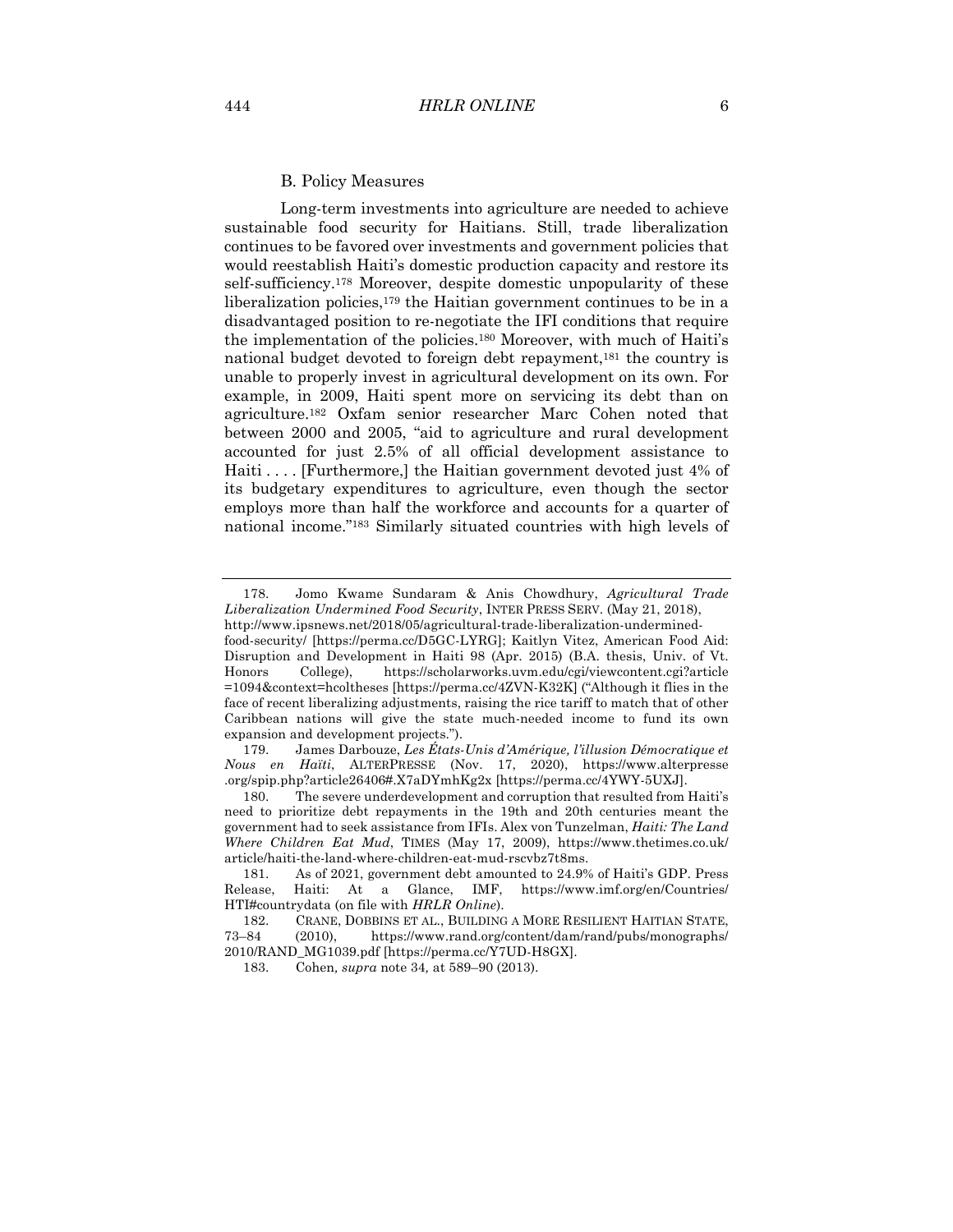food insecurity spent up to nearly four times as much.184 Ultimately, without assistance, Haiti's budget will remain inadequate to fund re-investment into its agricultural infrastructure, particularly in light of recent reductions in external funding.185

Furthermore, intense advocacy will be required if external agricultural aid is sought. Although more recently the Haitian government and IFIs have signaled that agriculture will be prioritized,186 efforts toward industry revitalization have been unfruitful and unlikely to drastically improve in the future. Notably, Haiti's rice production has stagnated and continues to be insufficient to meet demand,187 despite a U.S. \$50 million project funded by the WB to "strengthen Haiti's agricultural sector and increase farmers' accesses to agricultural extension services"188 and USAID's pledge for

187. "The Copenhagen Consensus Center, a U.S.-based think tank focused on economic issues, noted in a 2017 analysis that Haiti's imposition of a tariff on imported rice would likely mean higher costs for consumers, while Haitian farmers wouldn't necessarily be able to increase their yield to meet the demand." Anne Myriam Bolivar, *Haiti's Rice Farmers, With Government Help, Hope They Can Feed Their Nation*, GLOB. PRESS J. (May 13, 2018), https://globalpressjournal .com/americas/haiti/haitis-rice-farmers-government-plans-help-hope-can-feednation/ [https://perma.cc/Y2AG-NKXJ]; FURCHE, *supra* note 113 ("Total rice consumption in Haiti reaches a little less than 458,000 tons annually, with 83

[https://perma.cc/Y2AG-NKXJ].

<sup>184.</sup> During 2012–2016, Malawi (16.4%), Bhutan (13.0%) and Uzbekistan (11.9%), on average, had the highest shares of agriculture in central government expenditures. FOOD & AGRIC. ORG. OF THE U.N., GOVERNMENT EXPENDITURE ON AGRICULTURE 5 (Feb. 1, 2019), https://www.fao.org/3/cb8314en/cb8314en.pdf.

<sup>185.</sup> Church World Service & Christian Aid, Submission for the United Nations Universal Periodic Review, Republic of Haiti: Climate Change and the Right to Food 5 (2016), http://cwsglobal.org/wp-content/uploads/2016/03/CLIMATE -CHANGE-AND-THE-RIGHT-TO-FOOD-.pdf [https://perma.cc/5WJX-KRLK].

<sup>186.</sup> Both Haiti's former President, Michel Martelly, and current President, Jovenel Moïse, have made statements on the importance of prioritizing agricultural development in the country. *Haiti - Agriculture: The Agricultural Recovery, Priority 2013*, HAITILIBRE (Dec. 29, 2012), https://www.haitilibre.com/en/news-7516-haitiagriculture-the-agricultural-recovery-priority-2013.html [https://perma.cc/6Q4N-GNX4]; Aida Alami, *In Haiti, Golden Hopes in a Yellow Grain*, U.S. NEWS (Apr. 9, 2018), https://www.usnews.com/news/best-countries/articles/2018-04-09/efforts-inhaiti-to-boost-rice-production-face-many-obstacles (on file with *HRLR Online*) ("Jovenel Moise, who became Haiti's president in February 2017, has an agricultural background and pledged to relaunch the industry by fixing irrigation canals, financing infrastructure projects and other initiatives").

percent imported, and just 17 percent produced domestically."). 188. U.S. COM. SERV., DOING BUSINESS IN HAITI: 2018 COUNTRY COMMERCIAL GUIDE 37 (June 2018), https://ht.usembassy.gov/wpcontent/uploads/sites/100/Haiti\_Country-Commercial-Guide.pdf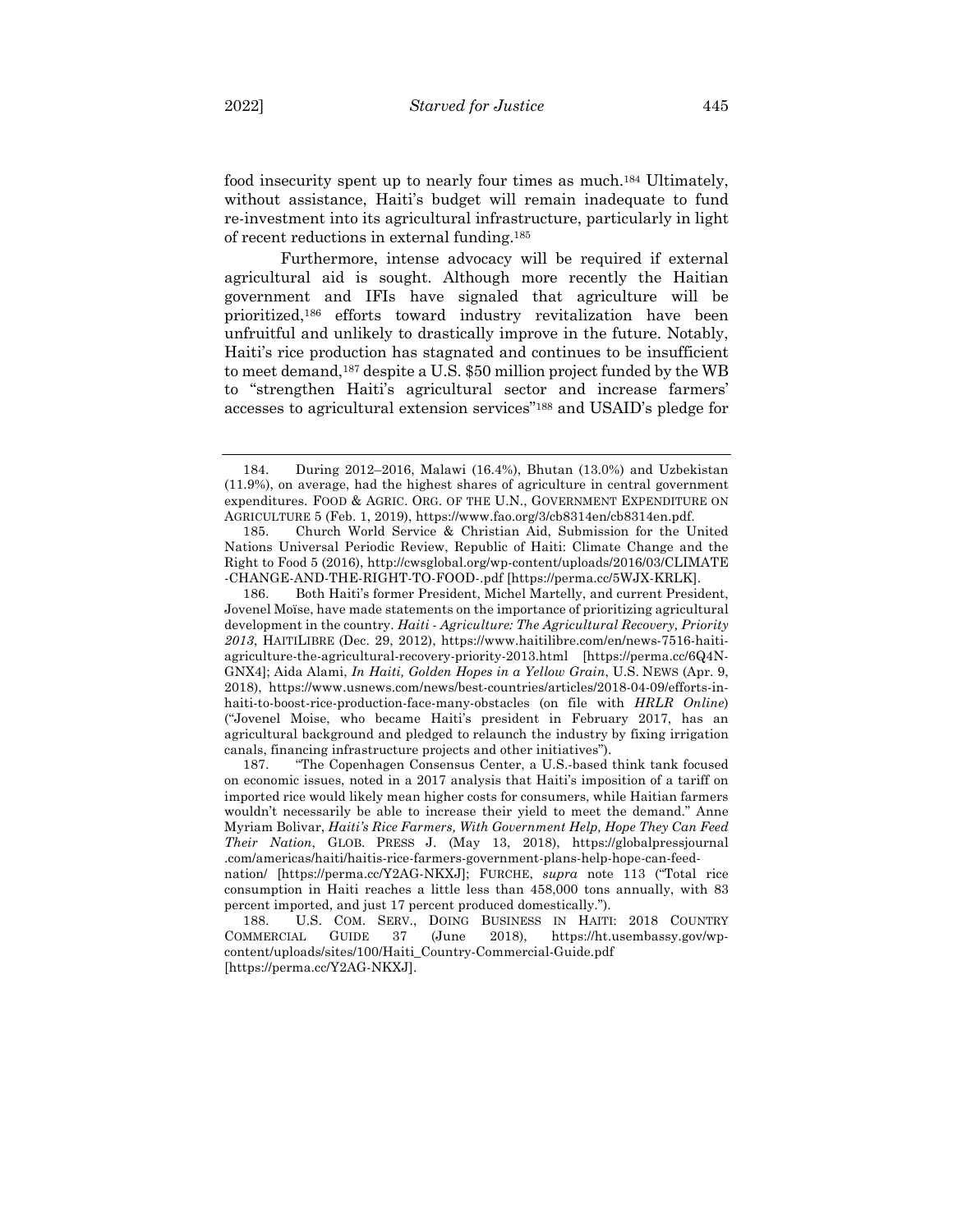"nearly \$120 million for post-disaster agricultural development" in 2010.189 A 2013 policy proposal from Oxfam found that "the depth and extent of [Haiti's agricultural] problems require the formulation of policies, adoption of policy tools, and resource allocation for the medium- and long-term," including investment into major infrastructure, technology, and subsidies. Moreover, the proposal noted that these policies will require "[a]dequate technical and financial assistance from donors."190 Without an aid scheme that captures all of the complexities of the current crisis, Haitians will surely remain food insecure for the foreseeable future.

Next, reforming IFI lending policies to account for necessary assessment of human rights impact is critical to remedy and prevent further devastation wrought by the conditioning of loans on the adoption of austerity measures. Member States should require IFIs to assess and reassess efficacy of loans to ensure they safeguard the rights of present and future generations and their environment. These assessments should then be utilized to reform policies and loan structures that impact rights of present and future generations, allowing IFIs to move away from policies that displace the Haitian state, and instead towards those that reinforce self-determination and the state's capacity to confer and protect basic rights. This strategy has proved successful in other countries.191 For example, in Greece the IMF reformed its lending policies to allow the country to increase public spending after austerity measures that led to high food prices and joblessness—and subsequent poverty and food insecurity—proved disastrous.192 In 2015, Portugal, despite objections from its creditors,

neoliberalism/ (on file with *HRLR Online*) (discussing the human rights situation in Greece following implementation of austerity measures attached to loans from IFIs); Joao Gomes, *Portugal's Economic Recovery: How Much Came from Ditching Austerity?*, KNOWLEDGE AT WHARTON (Aug. 1, 2018), https://knowledge. wharton.upenn.edu/article/portugals-economic-recovery-how-much-came-fromditching-austerity/ [https://perma.cc/KNH3-2QDB] (discussing Portugal's recovery

from austerity measures).

192*. See Austerity Violated Greeks' Right to Food, New Report Concludes*, EKATHIMERINI.COM (Nov. 20, 2018), https://www.ekathimerini.com/news/ 234862/austerity-violated-greeks-right-to-food-new-report-concludes/

<sup>189.</sup> Cohen*, supra* note 34*,* at 598.

<sup>190.</sup> FURCHE, *supra* note 113, at 7, 64.

<sup>191.</sup> For example, Greece and Portugal. *See, e.g.,* Marco Stojanovik, *Human Rights and Austerity: The IMF as a Handmaiden of Neoliberalism*, SEVEN PILLARS INST. FOR GLOB. FIN. & ETHICS (June 19, 2020), https://sevenpillars institute.org/human-rights-and-austerity-the-imf-as-a-handmaiden-of-

<sup>[</sup>https://perma.cc/X64S-UZUD] ("Creditor-imposed austerity led to increased rural poverty and food insecurity in Greece and violated people's right to food, the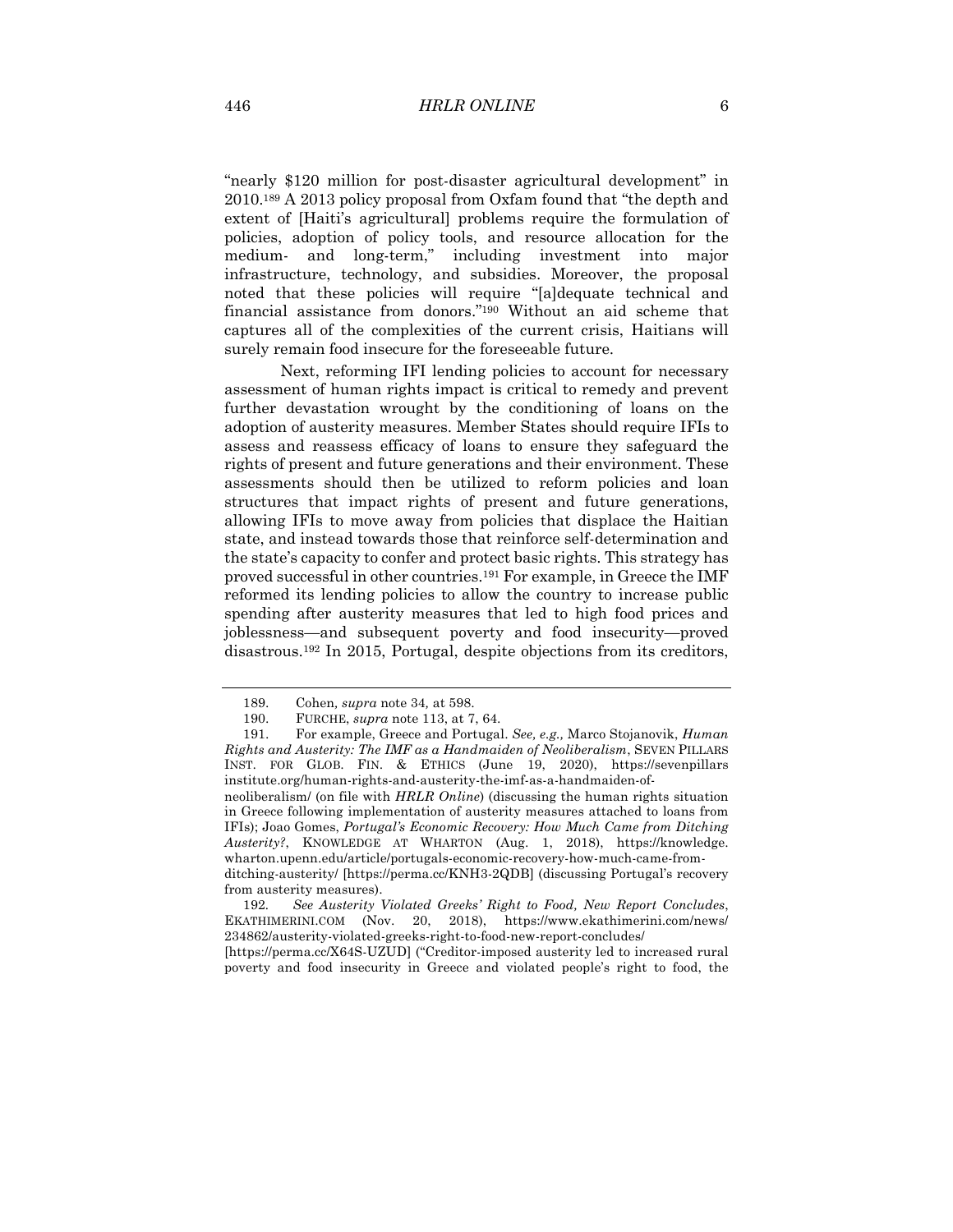including the IMF,193 reversed harsh austerity measures imposed as loan conditions.194 The reversal brought wages up and unemployment sharply down, and resulted in a steady 2% increase in gross domestic product ("GDP") growth.195

Finally, to ensure and encourage compliance of ETOs by IFIs and their Member States from the global north, treaty bodies should work to develop an ETOs legal framework. This would not only better define states' obligations, but also give meaningful teeth to legal remedies. For example, treaty bodies could utilize existing general comments interpreting the scope of ETOs to, in turn, clarify their application to IFIs and their Member States.196 Similarly, treaty bodies could incorporate ETOs into reporting mechanisms as a method of enforcement and accountability. Generally, every U.N. member state is required to participate in a periodic review before the Human Rights

Transnational Institute (TNI), an international research and advocacy body based in Amsterdam, has concluded, 10 years after the country signed its first bailout deal."); Stojanovik, *supra* note 191. Experts have suggested similar measures in Ecuador, which suffered greatly as a result of austerity measures. Allison Corkery et al., *Austerity Is Killing Ecuador. The IMF Must Help End This Disaster*, THE GUARDIAN (Aug. 29, 2020), https://www.theguardian.com/comment isfree/2020/aug/29/ecuador-austerity-imf-disaster [https://perma.cc/7LX6-6BA4] ("Despite its failure in every country where it has been applied, the IMF continues to promote austerity as a solution to sovereign debt concerns. In Ecuador, the effects of these policies have been particularly disastrous, . . . leading to systematic violations of the economic and social rights that the Ecuadorian constitution and international law protect.").

<sup>193.</sup> Gomes, *supra* note 191.

<sup>194</sup>*. See* Liz Alderman, *Portugal Dared to Cast Aside Austerity. It's Having a Major Revival*, N.Y. TIMES (July 22, 2018), https://www.nytimes.com/2018 /07/22/business/portugal-economy-austerity.html [https://perma.cc/JZX6-ND4R] ("But as the misery deepened, Portugal took a daring stand: In 2015, it cast aside the harshest austerity measures its European creditors had imposed, igniting a virtuous cycle that put its economy back on a path to growth. The country reversed cuts to wages, pensions and social security, and offered incentives to businesses.").

<sup>195.</sup> Phillip Inman, *Ten Years On, How Countries that Crashed Are Faring*, THE GUARDIAN (June 16, 2018), https://www.theguardian.com/business/2018/j un/16/ireland-portugal-greece-spain-ten-years-after-crash-austerity (on file with *HRLR Online*).

<sup>196.</sup> General comments are a treaty body's interpretation of treaty provisions. General comment No. 24 (2017) on state obligations under the International Covenant on Economic, Social and Cultural Rights in the context of business activities addresses states' ETOs to a certain extent, but fails to clarify their obligations in the context of IFI membership. Committee on Economic, Social and Cultural Rights, *General comment No. 24 (2017) on State obligations under the International Covenant on Economic, Social and Cultural Rights in the context of business activities*, Aug. 10, 2017, U.N. Doc. E/C.12/GC/24.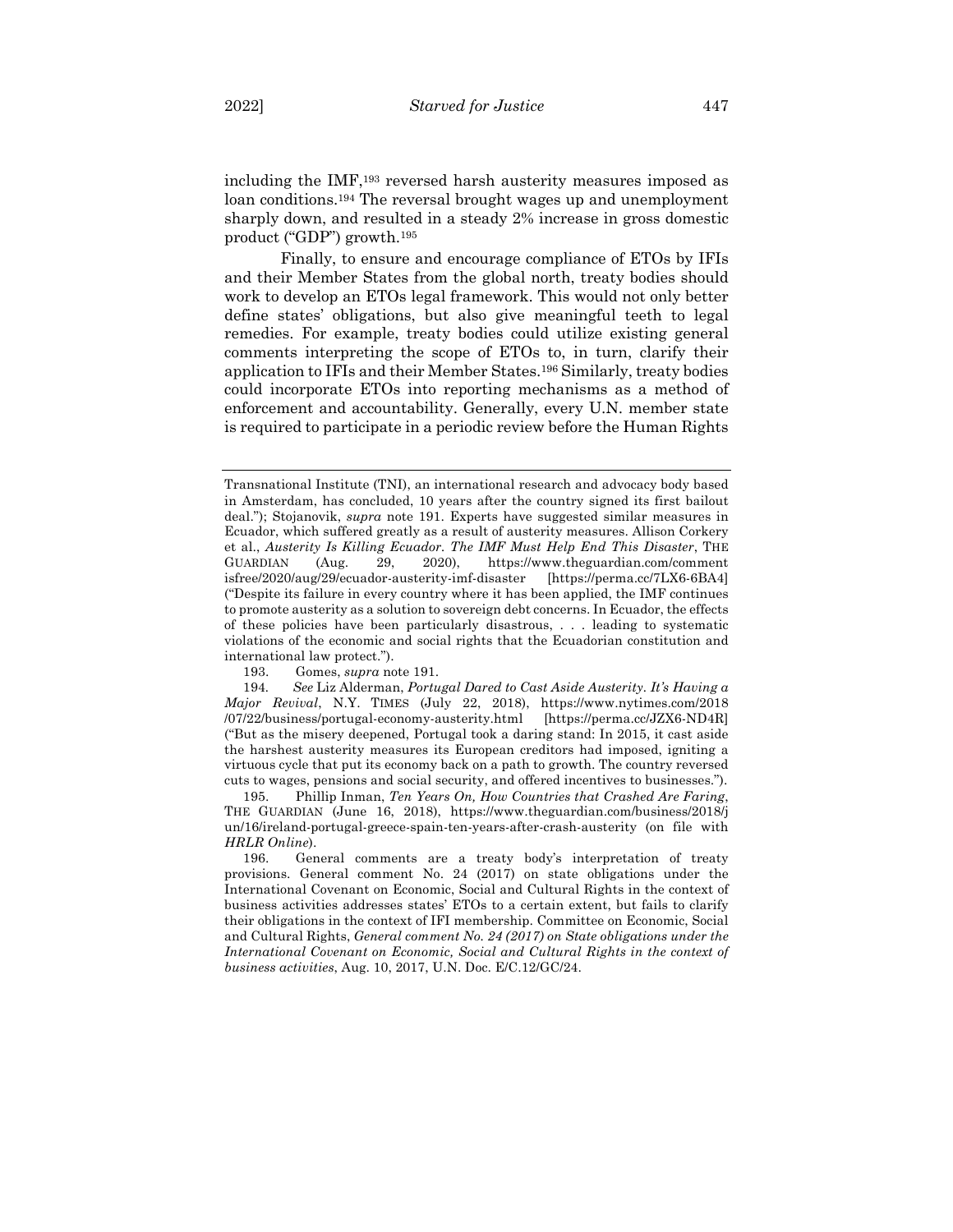Council to report and evaluate its compliance with its human rights obligations.197 Currently, these reviews focus on the rights of individuals within the reporting state198 and on high-level, broad issues, as opposed to individual actor accountability.199 Reviews and reporting mechanisms could be reformed to include an evaluation of the impact of the state's extraterritorial conduct outside the state. Expanding reporting mechanisms to address the impact of state extraterritorial conduct in countries and on individuals would not only better reflect the inter-relatedness of states in the modern world, but also bring international attention to the importance of ETOs. Finally, enhanced monitoring of ETOs by treaty bodies, by way of reviews and recommendations formulated as obligations, would consequently ensure that ETOs are taken more seriously and considered in the first instance, at the time of policy development and implementation.200

#### **CONCLUSION**

States have extraterritorial legal obligations to respect and protect human rights, including the fundamental right to food, beyond their borders. These obligations extend to IFI Member States in their capacity to vote, promote, and impose lending decisions that affect the enjoyment of fundamental human rights extraterritorially. The imposition of deleterious aid schemes by foreign actors in Haiti created a deeply-entrenched and complex food crisis that subsequently plagued the people of Haiti with collateral health, employment, and educational consequences. These foreign-imposed policies—and the lack of redress following the failure of these policies—is but one instance in a pattern of international actors failing to take responsibility for the human rights violations they have so perpetrated in Haiti.201 These violations have not only amplified the country's vulnerability to humanitarian disasters in the past, but will inevitably compound the devastation

<sup>197</sup>*. Basic Facts About the UPR*, OHCHR, https://www.ohchr.org/en/hrbodies/upr/basic-facts [https://perma.cc/877M-6U4X].

<sup>198.</sup> Coomans, *supra* note 170, at 4.

<sup>199.</sup> Pribytkova, *supra* note 137, at 12.

<sup>200.</sup> Malcolm Langford & Jeff A. King, *Committee on Economic, Social and Cultural Rights: Past, Present and Future*, *in* SOCIAL RIGHTS JURISPRUDENCE: EMERGING TRENDS IN INTERNATIONAL AND COMPARATIVE LAW 503 (2009).

<sup>201</sup>*. See, e.g.*, Institute for Justice and Democracy in Haiti & Bureaux des Avocats Internationaux, Cholera: 9 Years On (2020), http://www.ijdh.org/wpcontent/uploads/2020/06/A4-IDJH-report-EN.pdf [https://perma.cc/QQH9-LKXA] (over ten years after UN peacekeepers introduced cholera to Haiti, killing nearly 10,000 Haitians and infecting almost one million, the UN still has not accepted legal responsibility or provided much-needed reparations).